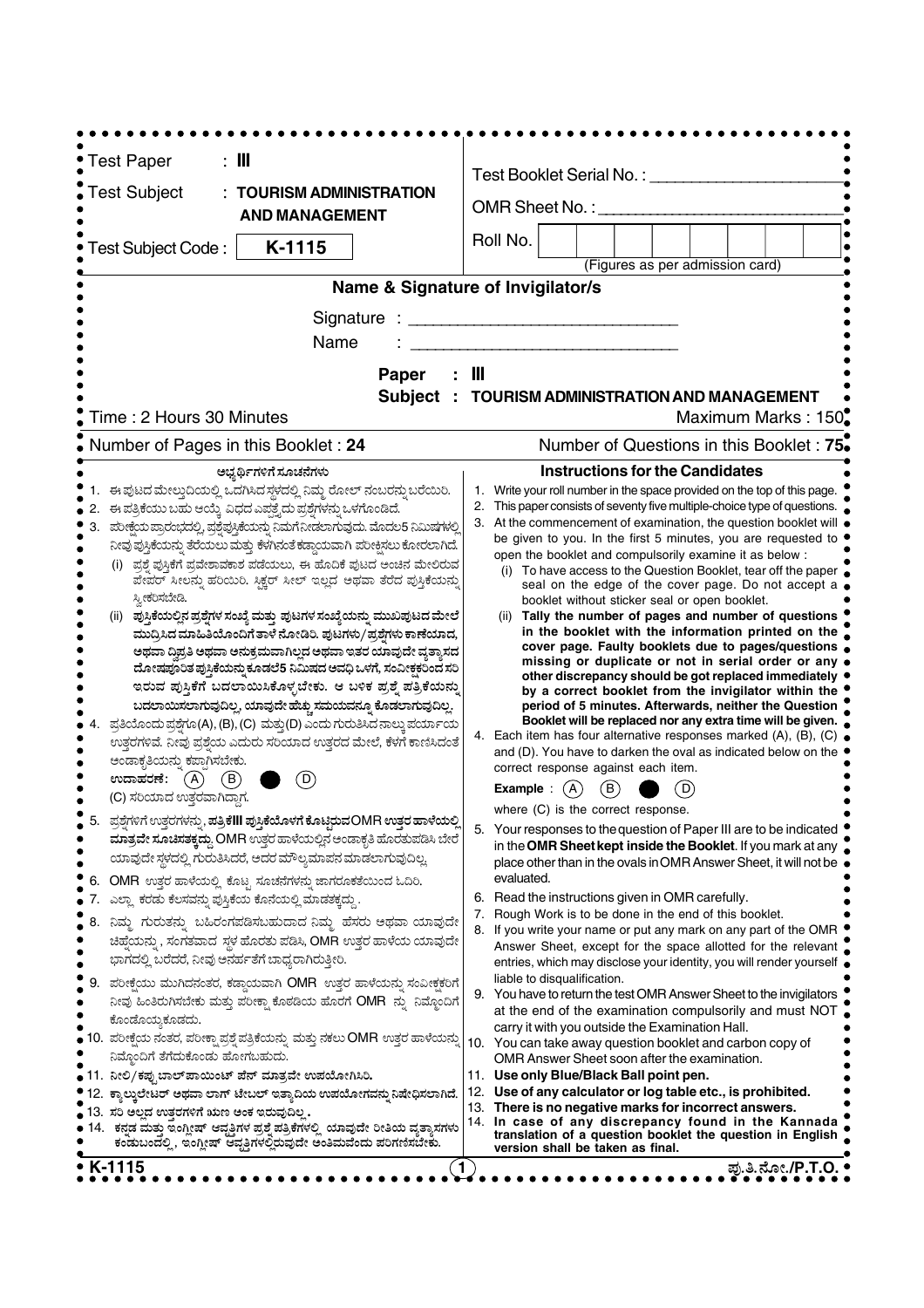**Total Number of Pages : 24**

## <u>ಪ್ರವಾಸೋದ್ಧಮ ಆಡಳಿತ ಮತು ನಿರ್ವಹಣೆ</u>

## ವೇಪರ್ – III

<mark>ಗಮನಿಸಿ :</mark> ಈ ಪತ್ರಿಕೆಯು (75) ಎಪ್ಪತ್ತೈದು ವಸ್ತುನಿಷ್ಠ ಮಾದರಿಯ ಪ್ರಶ್ನೆಗಳನ್ನೊಳಗೊಂಡಿದ್ದು, **ಪ್ರತಿಯೊಂದು** ಪ್ರಶ್ನೆಯೂ " " " ಎರಡು (2) ಅಂಕಗಳನ್ನು ಹೊಂದಿದೆ. ಎಲ್ಲಾ ಪ್ರಶ್ನೆಗಳನ್ನೂ ಕಡ್ಡಾಯವಾಗಿ ಉತ್ತರಿಸಬೇಕು. " "

- <mark>1.</mark> ಅಮೇರಿಕ ಸಂಯುಕ್ತ ಸಂಸ್ಥಾನದಲ್ಲಿ ಪ್ರಥಮವಾಗಿ .<br>ಪ್ರಥಮ ದರ್ಜೆಯ ರೈಲು ಪ್ರಯಾಣವನ್ನು ಯಾರು " ಪ್ರಾರಂಭಿಸಿದರು ?
	- (A) ಜಿ. ಎಮ್. ಫುಲ್*ಮನ್*
	- (B) ಥಾಮಸ್ ಕುಕ್
	- (C) ಕ್ಸ್<del>ಶಾ</del>ಫ್
	- (D) ನೀಲ್ ಬೋರ್ಡ್
- .<br> ಎವರೆಸ್ಸ್ ಪರ್ವತ ಶಿಖರವನ್ನು ಎಡ್ಮಂಡ್ ಹಿಲ್<del>ಲ</del>ರಿ @ ಮತು ತೇನ್ಸಿಂಗ್ ಯಾವಾಗ ಆರೋಹಣ ಮಾಡಿದರು  $\imath$ 
	- (A) 31-5-1953
	- (B) 29-5-1953
	- (C) 28-4-1953
	- (D) 18-5-1953
- **3.** ಭಾರತದ ಈ ಕೆಳಗಿನ ಯಾವ ನದಿಗೆ ನದಿಯ ಮುಖಜಭೂಮಿ ಇರುವುದಿಲ್ಲ ?
	- (A) ಕಾವೇರಿ .<br>'ೕರಿ (B) ಗೋದಾವರಿ
	- (C) ದಾಮೋದರ್ (D) ನರ್ಮದಾ
- **4.** ಭಾರತದ ಯಾವ ಸ್ಥಾರಕದಲ್ಲಿ ಪ್ರಥಮವಾಗಿ ಧ್ವನಿ ಮತ್ತು ಬೆಳಕು ಪ್ರದರ್ಶನವನ್ನು ಆಯೋಜಿಸಲಾಯಿತು " ಎಂಬುದನು ಗುರ್ತಿಸಿ. "
	- (A) ತಾಜ್ ಮಹಲ್ .<br>'ಂಪುಕೋಟೆ
	- (C) ಎಲ್ಲೋರ (D) ಜಂತರ್ ಮಂತರ್
- **5.** ಹಂಪೆಯಲ್ತಿರುವ 'ಕಡಲೇಕಾಳು ಗಣೇಶ 'ನ ಎತ್ತರ
	- (A) 2.4 ಮೀಟರ್ (B) 4.5 ಮೀಟರ್
	- (C) 3.8 ಮೀಟರ್ (D) 2.9 ಮೀಟರ್

#### **Paper III 2 K-1115**

- **6.** ಪ್ರಪಂಚದ ಎರಡು ದೊಡ್ಡ ಸಂಸ್ಥೆಗಳಾದ ಎಫ್. ಐ. ಎ. ವಿ. ್ರ<br>ಮತು ಯು. ಒ. ಟಿ. ಎ. ಎ. ಒಟುಗೂಡಿಸಿ ಒಂದು f 7" E5 4&F% "
	- (A) ಪಿ. ಎ. ಟಿ. ಎ.
	- (B) ಐ. ಎ. ಟಿ. ಎ.
	- (C) ಯು. ಎಫ್. ಟಿ. ಎ. ಎ.
	- (D) ಐ. ಸಿ. ಎ. ಒ.
- **7.** ಯಾವ ವರ್ಷದಲ್ಲಿ ವ್ಯಾಟಿಕನ್ ನಗರವು ಸರ್ವ<br> ಸ್ವತಂತ್ರವಾಯಿತು ?
	- (A) 1688 (B) 1929
	- (C) 1910 (D) 1520
- **8.** ( E 4 A&? ; F >& )O h E4 X
	- (A) ಚಿರಾಪುಂಜಿ (B) ಆಗುಂಬೆ
	- (C) ಮೌಸಿಂರಾಮ್ (D) ಊಟಿ
- **9.** ಐ. ಟಿ. ಡಿ. ಸಿ. ಯ ಅಂಗವಾದ ಅಶೋಕ ಆತಿಥ್ತ ಮತು ಐ. ಟಿ. ಡಿ. ಸಿ. ಯ ಅಂಗವಾದ ಅಶೋಕ ಆತಿಥ್ಯ ಮತ್ತು<br>ಪ್ರವಾಸೋದ್ಯಮ ನಿರ್ವಹಣಾ ಸಂಸ್ಥೆ ಯಾವ ವರ್ಷದಲ್ಲಿ<br>ಅಸಿತ ಕೆ. ಬಂದಿತು ? ಅಸ್ತಿತ್ವಕ್ಕೆ ಬಂದಿತು ?
	- (A) 1973 (B) 1971
	- (C) 1975 (D) 1980
- **10.** ಬಂಡವಾಳ ಹೂಡಿಕೆಯಲ್ಲಿ ಈ ಕೆಳಗಿನ ಯಾವುದು ಸಂಬಂಧವಿಲ್ಲ ಎಂಬುದನ್ನು ತಿಳಿಸಿ. "
	- ,<br>(A) ವಿಸರಣ ಯೋಜನೆಯಲ್ಲಿ ಹಣವನು ವಿನಿಯೋಗಿಸುವುದು
	- (B) ಆಧುನೀಕರಣ ಮತ್ತು ವೈವಿಧ್ಯೀಕರಣಗಳಲ್ಲಿ ಹಣ ಖರ್ಚು ಮಾಡುವುದು
	- (C) ನೌಕರರಿಗೆ ಸರ್ಧಾತ್ಗಕ ಸಾಮರ್ಥ್ಯವನ್ನು " ಹೆಚಿಸುವ ತರಬೇತಿಗೆ ಹೆಚು ಹಣವನು ಖರ್ಚು ಮಾಡುವುದು
	- (D) ಸಂಶೋಧನೆ ಮತ್ತು ಅಭಿವೃದ್ಧಿಗಳಿಗೆ ಖರ್ಚು ಮಾಡುವುದು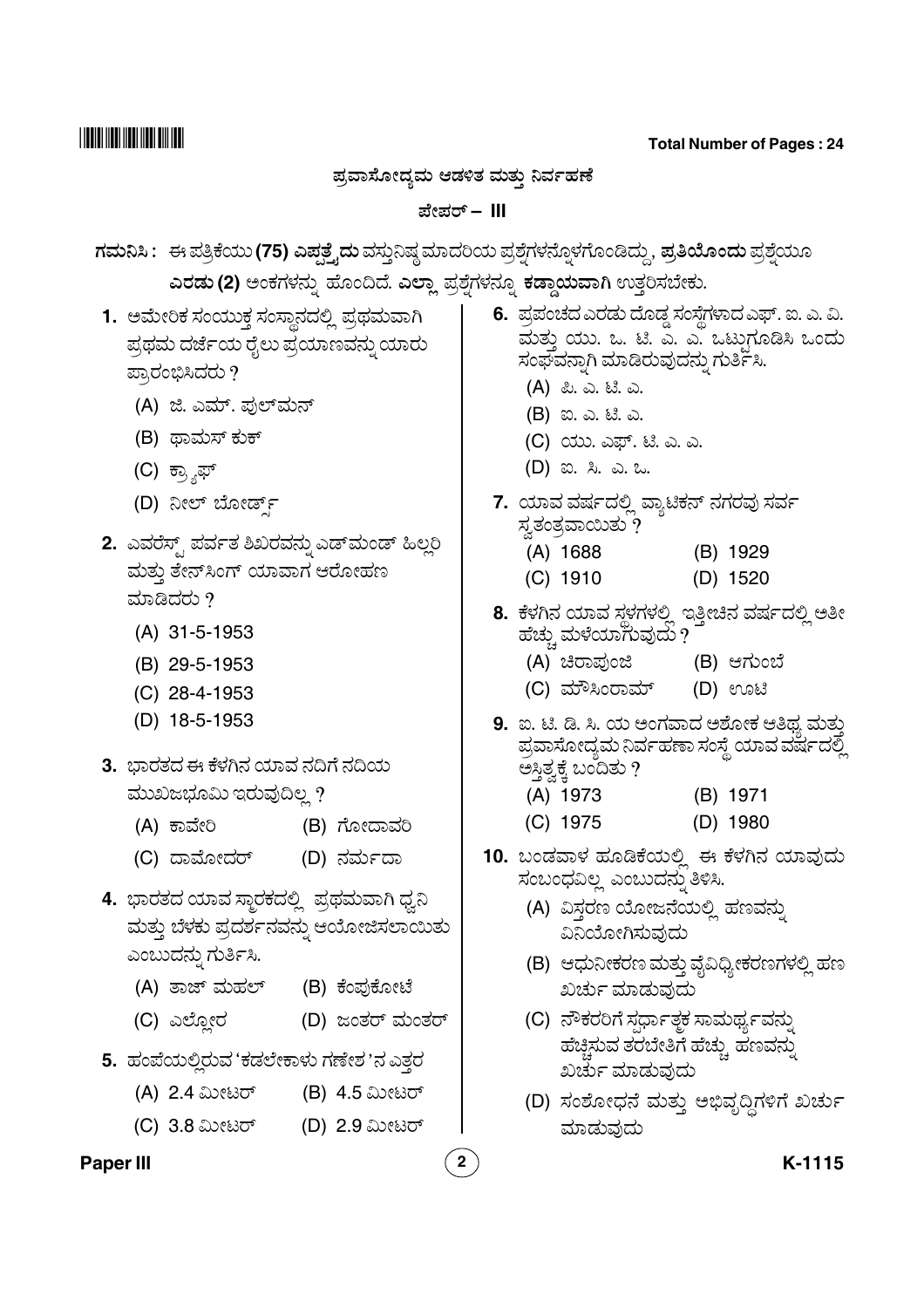#### **TOURISM ADMINISTRATION AND MANAGEMENT**

### **PAPER – III**

- **Note :** This paper contains **seventy-five (75)** objective type questions. **Each** question carries **two (2)** marks. **All** questions are **compulsory**.
- **1.** Who introduced the first class Rail travel in the U.S.A. for the first time ?
	- (A) G. M. Pullman
	- (B) Thomas Cook
	- (C) Krapf
	- (D) Neil Bordes
- **2.** Edmund Hillery and Tenzing climbed the Mount Everest on
	- (A) 31-5-1953
	- (B) 29-5-1953
	- (C) 28-4-1953
	- (D) 18-5-1953
- **3.** Which of the following River of India does not form Delta ?
	- (A) Cauvery (B) Godavari
	- (C) Damodar (D) Narmada
- **4.** Identify the Indian monument where the first ever sound and light show in India was held
	- (A) Taj Mahal (B) Red Fort
	- (C) Ellora (D) Jantar Mantar
- **5.** The Height of 'Kadale Kalu Ganesha' at Hampi is
	- (A) 2.4 Mtr. (B) 4.5 Mtr.
	- (C) 3.8 Mtr. (D) 2.9 Mtr.
- **6.** Indicate the Association that was founded by merging the two large World Organizations, FIAV and UOTAA.
	- (A) PATA
	- (B) IATA
	- (C) UFTAA
	- (D) ICAO
- **7.** Vatican city became a Sovereign State in the year
	- (A) 1688 (B) 1929
	- (C) 1910 (D) 1520
- **8.** Which of the following place receives highest rainfall in recent years ?
	- (A) Cherapunji (B) Agumbe
	- (C) Mawsynram (D) Ooty
- **9.** Ashok Institute of Hospitality and Tourism Management of ITDC came into existence in the year
	- (A) 1973 (B) 1971
	- (C) 1975 (D) 1980
- **10.** Indicate which of the following is not relevant to Capital Budgeting ?
	- (A) Amount to be spent on expansion project
	- (B) Amount to be spent on modernization and diversification
	- (C) Heavy amount to be spent on giving training to the staff for increasing their competitiveness
	- (D) Research and development expenses

**K-1115 3 Paper III**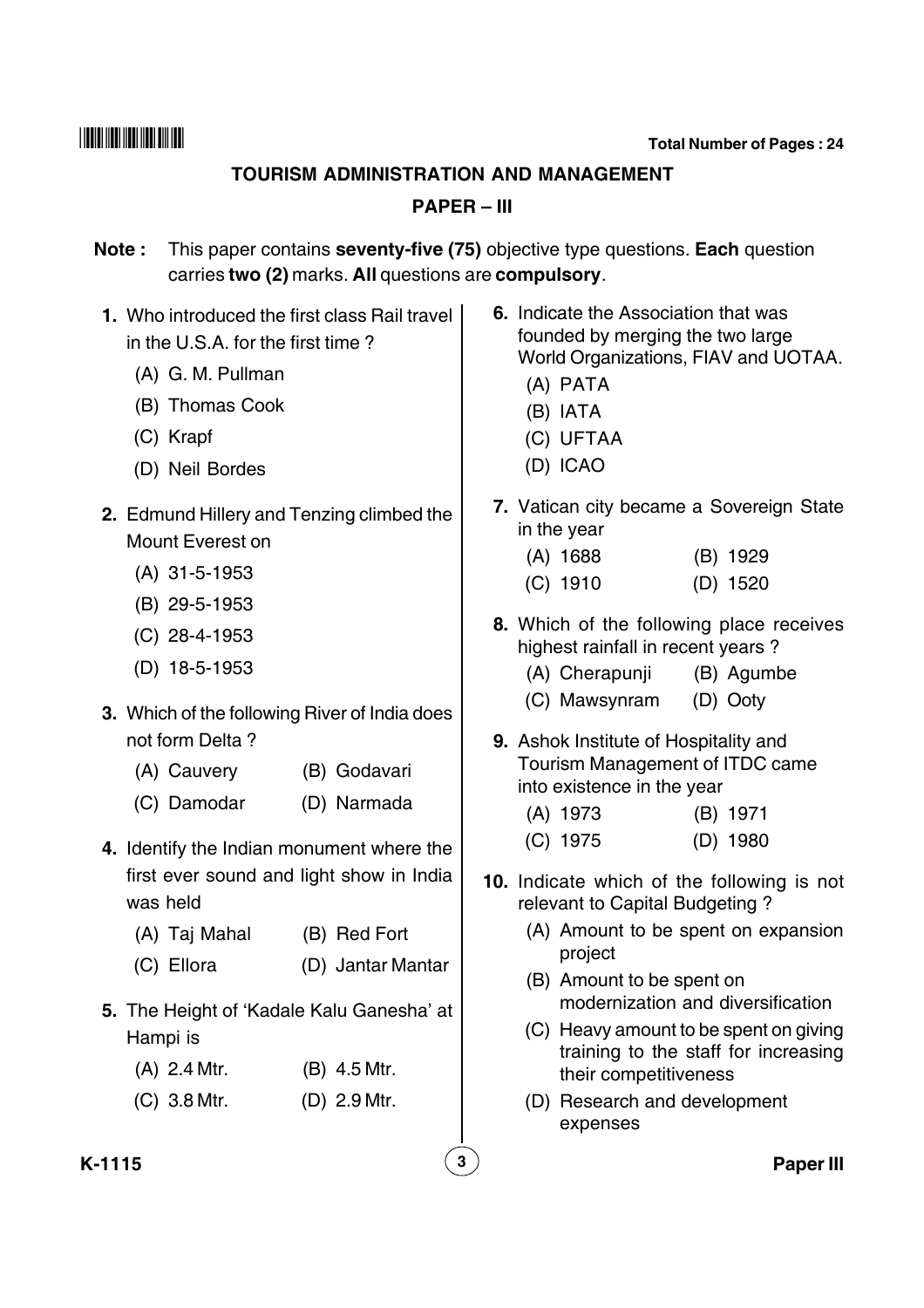- .<br>11. ಈ ಕೆಳಗಿನ ದೇವಸ್ಥಾನಗಳಲ್ಲಿ ಯಾವುದನ್ನು ಏಳು " ಪಗೋಡ ಸಹ ಎಂದು ಪರಿಚಿತವಾಗಿದೆ ?
	- (A) ಗೋಲ್ಡ್ ಟೆಂಪಲ್
	- (B) ಸನ್ ಟೆಂಪಲ್
	- (C) ಮಹಾಬಲಿಪುರಂ ಸಮುದ್ರತೀರ ದೇವಸ್ಥಾನ
	- (D) ಮೀನಾಕ್ಷಿ ದೇವಸ್ಥಾನ
- 12. ಆಲಂನಿಂದಾಗುವ ಪರಿಷ್ಕರಣೆಯು ಕೆಳಗಿನವುಗಳಲ್ಲಿ ಒಂದಾಗಿರುತದೆ
	- (A) ಸರೋವರದ ಜೀರ್ಣೋದ್ಧಾರದ ಕ್ರಿಯೆ
	- (B) ಪರಿಸರ ಯೋಜನೆಯ ಕ್ರಿಯೆ
	- (C) ಮಾಲಿನ್ಯ ನಿಯಂತ್ರಣ ಯೋಜನೆ
	- (D) ಸಸ್ಯ ಮತ್ತು ಪ್ರಾಣಿಗಳನ್ನು ರಕ್ಷಿಸುವುದು ಮತ್ತು " ಕಾಪಾಡುವುದು
- **13.** ಯುರೋಪ್ ಖಂಡದಿಂದ ದಕ್ಷಿಣ ಅಮೇರಿಕ ಖಂಡಕ್ಕೆ ಪ್ರಪ್ರಥಮವಾಗಿ ಯಾವ ದೇಶದವರು ವಲಸೆ ಹೋದರು  $\dot{?}$ 
	- (A) ಬ್ರಿಟೀಷರು (B) ಫ್ರೆಂಚರು
	- (C) ಪೋರ್ಚುಗೀಸರು (D) ಸೇನ್ನವರು
- **14. ದೃಢವಾದ ಹೇಳಿಕೆ (A)** : ಆರ್ಥಿಕ ಅಭಿವೃದ್ಧಿಗೆ .<br>ಪ್ರವಾಸೋದ್ಯಮದ ನಿರ್ದಿಷ್ಟ ಕೊಡುಗೆಯು \_\_<br>ಪ್ರವಾಸೋದ್ಯಮದ ಸೆಟಲೈಟ್ ಅಕೌಂಟ್ನಿಂದ ನಿರ್ಣಯಿಸುವುದು.

 $\overline{\textbf{r}}$ ಾರಣ (R) : ಪ್ರವಾಸೋದ್ಯಮ ಉದ್ದಿಮೆಯ ಸಂಪೂರ್ಣ ಉತಾದನೆಯು ರಾಷಿ ೕಯ ಲೆಕಾಚಾರದ .<br>ಹಿಡಿತದಲಿರುತದೆ.

.<br>ಸಂಕೇತಗಳು :

- (A) (A) ಮತ್ತು (R) ಸರಿಯಾಗಿರುವುದು
- (B) (A) ಮತ್ತು (R) ಸರಿಯಾಗಿದ್ದು, ಆದರೆ (R) ರ ವಿವರಣೆಯು ಸರಿಯಿರುವುದಿಲ
- (C) (A) ಸರಿ, (R) ತಪ್ಪು
- (D) (A) ತಪ್ಪು (R) ಸರಿ ಉತ್ತರ

## **Paper III 4 K-1115**

## **Total Number of Pages : 24**

- .<br>**15.** ಭಾರತದಲ್ಲಿ 31-12-2014 ರಲ್ಲಿ ಒಟ್ಸು ಎಷು .<br>ಪ್ರಪಂಚ ಸಾಂಸ್ಕೃತಿಕ ಪರಂಪರೆಯ ತಾಣಗಳನ್ನು  $\stackrel{\sim}{{\cal R}}$ ರುತಿಸಲಾಗಿದೆ?
	- (A) 25 (B) 28
	- (C) 30 (D) 32
- <mark>16.</mark> ಭಾರತದ ಯಾವ ಕೇಂದ್ರಾಡಳಿತ ಪ್ರದೇಶದಲ್ಲಿ ವನಗಂಗಾ<br>ಮತು ವಂದಾರ ಉದ್ಘಾನವನಗಳು ಸಾಪಿತವಾಗಿವೆ ? ಮತ್ತು ವಂದಾರ ಉದ್ಯಾನವನಗಳು ಸ್ಥಾಪಿತವಾಗಿವೆ ?
	- (A) ದಾದರ್ ಮತ್ತು ನಗರ್ ಹವೇಲಿ
	- .<br>(B) ದೆಹಲಿ
	- (C) ದಾಮನ್ ಮತ್ತು ಡಿಯು
	- . .<br>(D) ಪಾಂಡಿಚೇರಿ
- <mark>17. ಈ ಕೆಳಗಿನ ಯಾವ ನಗರದ</mark> ಪ್ರವಾಸೋದ್ಯಮವು ತಾರಾಗಿದೆ. ಇದರು ದಾಲ್ಕ್ರಮಾಯಾಗ್ಯಾದಿ.<br>1984 ರಲ್ಲಿ ನಡೆದ ಒಲಂಪಿಕ್ ಕ್ರೀಡೆಗಳಿಂದ<br>ವದಿಗೊಂಡಿತು ? ವೃದ್ಧಿಗೊಂಡಿತು ?
	- ッ<br>(A) ಕ್ಯಾಲಿಫೋರ್ನಿಯ (B) ಲಂಡನ್
	- (C) ಪ್ತಾರಿಸ್ (D) ಲಾಸ್ ಏಂಜಲ್ಸ್
- **18. ದೃಢವಾದ ಹೇಳಿಕೆ (A)** : ನಗರೀಕರಣದ ಮಟ್ಷವು @ ್ಷ<br>ಅಬಿವದಿ ಹೊಂದಿದ ದೇಶಗಳಲಿ ಉದನೆಯ ಹಾಗೂ .<br>'S' ಅಕರದ ರೂಪದಲ್ಲಿ ರೂಪುಗೊಂಡವು.

**ಕಾರಣ (R)** : ಭಾರತದಲ್ಲಿ ನಗರೀಕರಣದ ಮಟವು ನೇರ ರೇಖೆಯಂತೆ ರೂಪುಗೊಂಡವು.

<u>ಸಂಕೇತಗಳು :</u>

- (A) (A) ಮತ್ತು (R) ಸರಿಯಾಗಿವೆ ಮತ್ತು (R) (A) > - \$ "
- (B) (A) ಮತ್ತು (R) ಸರಿಯಾಗಿದ್ದು, ಆದರೆ (R) . ., ... \_\_ . . . , ... ............<br>ಸರಿಯಾಗಿ (A) ಅನ್ನು ವಿವರಿಸಿಲ್ಲ
- (C) (A) ಸರಿ, (R) ತಪಾಗಿದೆ
- (D) (A) ತಪಾಗಿದ್ದು , (R) ಸರಿಯಾಗಿದೆ
- **19.** ಭಾರತದ ಈ ಕೆ ಭಾರತದ ಈ ಕೆಳಗಿನ ಯಾವ ನಗರಗಳಲ್ಲಿ ಭಾರತ<br>ಪ್ರವಾಸೋದ್ಯಮದಪ್ರಾದೇಶಿಕ ಕಛೇರಿಗಳು ಇರುವುವು ?
	- <u>ಗ</u>) ಚೆನ್ನ )<br>I
	- 2) ಬೆಂಗಳೂರು
	- .<br>3) ದೆಹಲಿ
	- 4) ಗುವಾಹತಿ

<u>ಸಂಕೇತಗಳು :</u>

- (A) 1, 2, 3 (B) 1, 3, 4
- (C)  $2, 3, 4$  (D)  $1, 2, 4$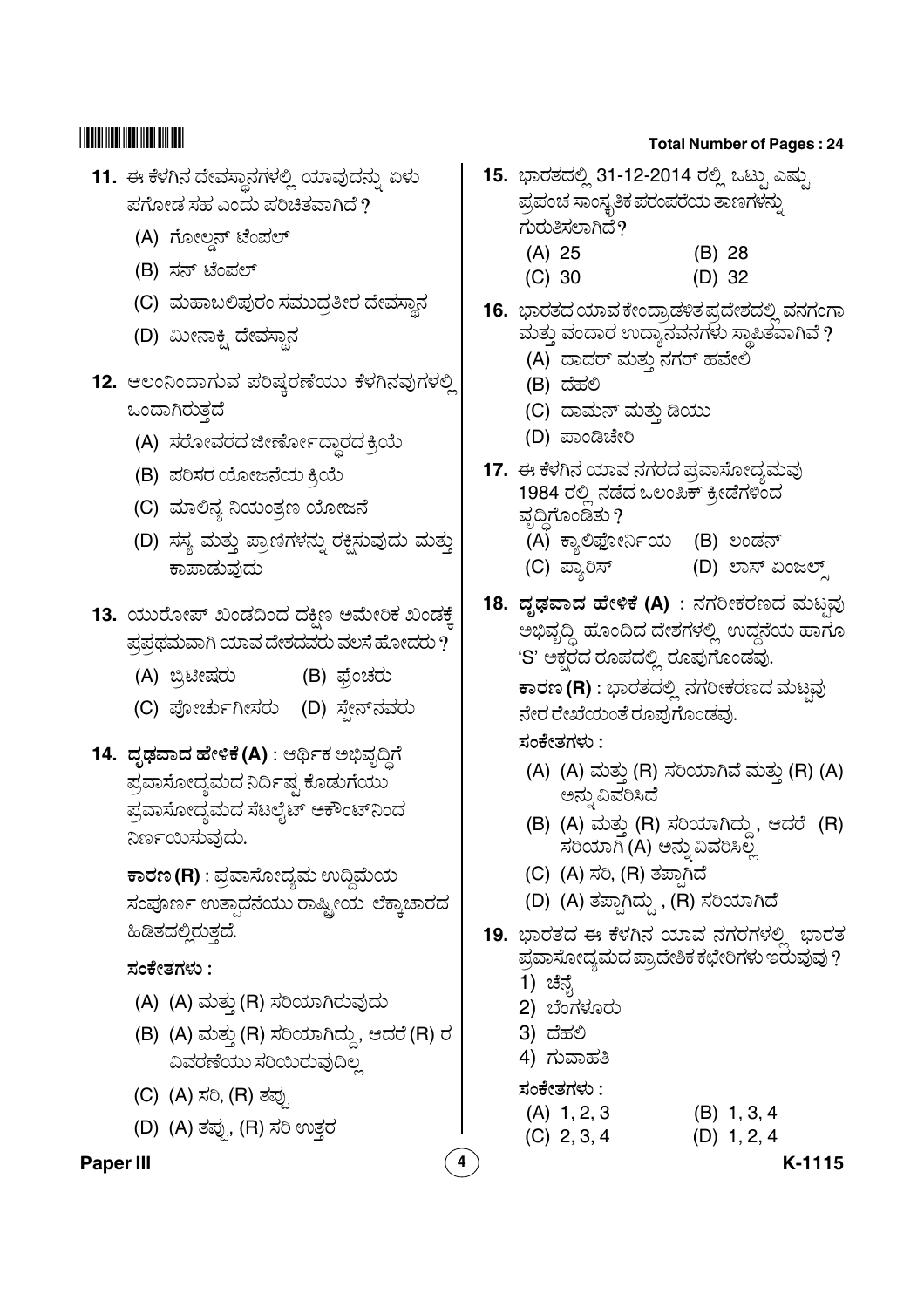- **11.** Which one of the following Temple is also known as Seven Pagodas ?
	- (A) Golden Temple
	- (B) Sun Temple
	- (C) Mahabalipuram Shore Temple
	- (D) Meenakshi Temple
- **12.** Alum Treatment would be part of the
	- (A) Lake restoration procedure
	- (B) Environmental planning process
	- (C) Pollution control project
	- (D) Preservation and protection of Flora and Fauna
- **13.** Who were the earliest migrants from Europe to South America ?
	- (A) Britishers (B) French
	- (C) Portuguese (D) Spanish
- **14. Assertion (A)** : Specific contribution of tourism to the economy can be assessed by Tourism Satellite Account (TSA).

**Reason (R)** : National Accounts capture the total output of Tourism Industry.

## **Codes :**

- (A) Both (A) and (R) are True
- (B) Both (A) and (R) are True, But (R) is not the right explanation
- (C) (A) is True, (R) is False
- (D) (A) is False, (R) is True
- **Total Number of Pages : 24 15.** Indicate the number of Cultural World
	- Heritage Sites in India as on 31-12-2014. (A) 25 (B) 28
	- (C) 30 (D) 32
- **16.** Identify the Union Territory where the Vana Ganga and Vandhara Gardens are situated
	- (A) Dadar and Nagar Haveli
	- (B) Delhi
	- (C) Daman and Diu
	- (D) Pondicherry
- **17.** Which city's tourism was boosted by the Olympic games in 1984 ?
	- (A) California (B) London
	- (C) Paris (D) Los Angels
- **18. Assertion (A)** : The levels of Urbanization in the advanced countries followed elongated and 'S' shaped curve lines.

**Reason (R)** : The levels of Urbanization in India has followed almost a straight line.

## **Codes :**

- (A) Both (A) and (R) are Correct and (R) explains (A)
- (B) Both (A) and (R) are Correct, but (R) does not explains (A)
- (C) (A) is Correct, (R) is False
- (D) (A) is False, (R) is correct
- **19.** Identify the cities where India tourism regional offices are located,
	- 1) Chennai
	- 2) Bengaluru
	- 3) Delhi
	- 4) Guwahati

## **Codes :**

- (A) 1, 2, 3 (B) 1, 3, 4
- (C) 2, 3, 4 (D) 1, 2, 4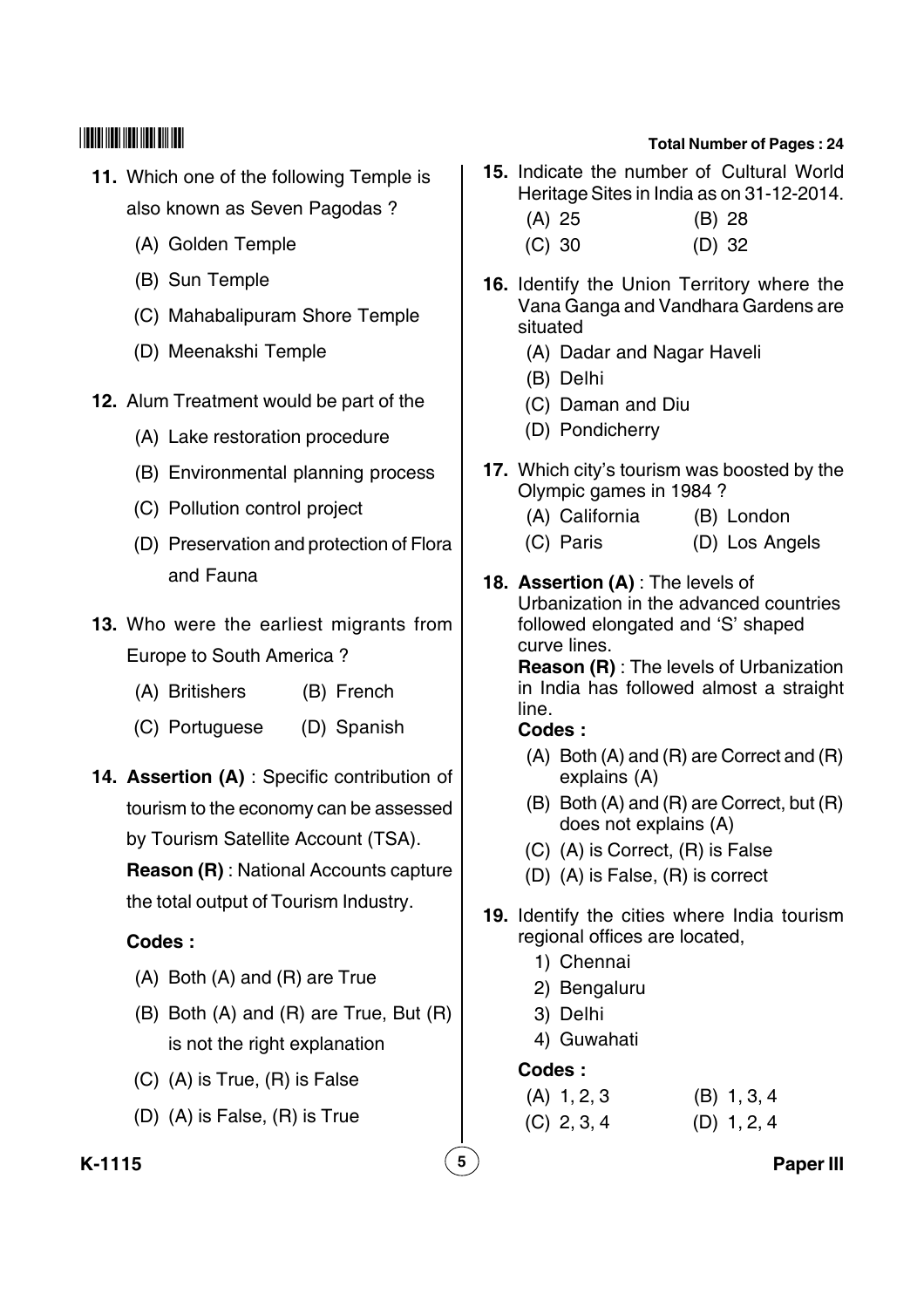## 

20. ದೃಢವಾದ ಹೇಳಿಕೆ (A) : ನಿರ್ವಹಣೆಯ ವ್ಯಾಪ್ತಿ ವ್ಯವಸ್ಥೆಯ ಮೇಲಿನ ಹಂತದಲ್ಲಿ ಸಾಧಾರಣವಾಗಿ ಸೀಮಿತವಾಗಿರುತ್ತದೆ . ಆದರೆ ಕೆಳಸ್ತರದಲ್ಲಿ ಅದು ವಿಶಾಲವಾಗಿರುತ್ತದೆ.

> ಕಾರಣ (R) : ಏಕೆಂದರೆ, ಕೆಳಸರದಲ್ಲಿ ಹೆಚಿನ ಸಂಖ್ಯೆಯ ಕೆಲಸಗಾರರು ಇರುತ್ತಾರೆ. ಆದರೆ ಮೇಲುಸ್ತರದಲ್ಲಿ ಕೆಲಸಗಾರರ ಸಂಖ್ಯೆ ಸೀಮಿತವಾಗಿರುತ್ತದೆ.

ಸಂಕೇತಗಳು :

- (A) (A) ಮತ್ತು (R) ಎರಡೂ ಸರಿಯಾಗಿದೆ
- (B) (A) ಸರಿ ಇದ್ದು ಆದರೆ (R) (A) ಅನ್ನು ಸರಿಯಾಗಿ ವಿವರಿಸಿಲ್ಪ
- (C) (R) ಸರಿ ಇದ್ದು , ಆದರೆ(A) ತಪ್ಪಾಗಿದೆ
- (D) (A) ಮತ್ತು (R) ಎರಡೂ ತಪಾಗಿವೆ
- 21. ಪ್ರಪಂಚದ ಅತ್ಯಂತ ಉದ್ದನೆಯ ರೈಲ್ವೆ ಪ್ಲಾಟ್ಫಾರಂ ಅನ್ನು ತಿಳಿಸಿ.
	- (B) ಲಂಡನ್ (A) ಪ್ರಾರಿಸ್
	- (D) ನ್ಯೂಯಾರ್ಕ್ (C) ಖರಗ್**ಪುರ**
- 22. ಅತಿಥಿಗಳು ಕಡಿಮೆ ಅವಧಿಯಲ್ಲಿ ಇರುವ ಹೋಟೆಲ್ಗಳನ್ನು ಗುರ್ತಿಸಿ.
	- (A) ಚಾಲೆಟ್
	- (B) ಕೊಂಡೊಮಿನಿಯಂ
	- (C) ಬೊಕೆ ಹೋಟೆಲ್
	- (D) ಟ್ರಾನಿಯಂಟ್ ಹೋಟೆಲ್
- 23. ದೃಢವಾದ ಹೇಳಿಕೆ (A) : ಛೋಟನಾಗ್**ಪು**ರ್ ಪ್ರಸ್ಥಭೂಮಿಯ ಪ್ರದೇಶವು ಒಂದು ಪ್ರಧಾನ ಕೈಗಾರಿಕ ಪ್ರದೇಶವಾಗಿ ಅಭಿವೃದ್ಧಿ ಹೊಂದಿದೆ.

ಕಾರಣ (R) : ಈ ಪ್ರದೇಶವು ಹೆಚ್ಚಿನ ಬಂಡವಾಳ ಹೊಂದಿರುತದೆ.

ಸಂಕೇತಗಳು :

- (A) (A) ಮತ್ತು (R) ಸರಿಯಾಗಿದ್ದು ಮತ್ತು (R) (A) ಅನ್ನು ವಿವರಿಸಿದೆ
- (B) (A) ಮತ್ತು(R) ಸರಿಯಾಗಿದ್ದು, ಆದರೆ(R)(A) ಅನ್ನು ಸರಿಯಾಗಿ ವಿವರಿಸಿಲ್ಲ
- (C) (A) ಸರಿ, ಆದರೆ (R) ತಪು
- (D) (A) ತಪ್ಪು , ಆದರೆ (R) ಸರಿ

## **Paper III**

## **Total Number of Pages: 24**

24. ದೃಢವಾದ ಹೇಳಿಕೆ (A) : ಪ್ರವಾಸೋದ್ತಮ ಕೈಗಾರಿಕೆಯಲ್ಲಿ ಲಿಂಗ ಸೂಕ್ತ್ಮಗ್ರಾಹಿಯನ್ನಾಗಿ ಮಾಡುವುದು ಮತ್ತು ಸ್ತ್ರೀ ಪುರುಷರಿಗೆ ಸರಿ ಸಮಾನ ಹಕ್ಕು ನೀಡುವುದು ಸೂಕ್ತವಾಗಿದೆ.

> ಕಾರಣ (R) : ಪ್ರವಾಸೋದ್ಯಮ ಕೈಗಾರಿಕೆಯಲ್ಲಿ ಸ್ತ್ರೀಯರ ಉಪಸ್ಥಿತಿ ಪ್ರಬಲವಾಗಿದೆ.

## ಸಂಕೇತಗಳು :

- (A) (A) ಮತ್ತು (R) ಎರಡೂ ಸರಿಯಾಗಿದೆ
- (B) (A) ಮತ್ತು (R) ಸರಿ ಇದ್ದು (R) (A) ಅನ್ವು ಸರಿಯಾಗಿ ವಿವರಿಸಿಲ್ಲ
- (C) (A) ಸರಿ, ಆದರೆ (R) ತಪು
- (D) (A) ತಪ್ಪು, ಆದರೆ (R) ಸರಿ
- 25. ದೃಢವಾದ ಹೇಳಿಕೆ (A) : ಲಾಭಾಂಶದ ನೀತಿಯ ಉದ್ದೇಶವು ಷೇರ್ ಹೋಲ್ಡರ್್ದಿಗೆ ಹೆಚ್ಚು ಲಾಭಾಂಶವನ್ನು ಕೊಡುವುದು.

ಕಾರಣ (R) : ಏಕೆಂದರೆ, ಕಂಪನಿಯು ಹೆಚ್ಚು ಲಾಭ ಮಾಡಿದಾಗ ಷೇರ್ ಹೋಲ್ಡರ್ೃ ಹೆಚ್ಚು ಲಾಭವನ್ನು ಪಡೆಯುವರು.

## ಸಂಕೇತಗಳು :

 $6\phantom{a}$ 

- (A) (A) ಮತ್ತು (R) ಎರಡೂ ತಪ್ಪು
- (B) (A) ಸರಿ, ಆದರೆ(R) (A) ಅನ್ನುವಿವರಿಸಿರುವುದು ಸರಿ ಇಲ್ಲ
- (C) (A) ಮತ್ತು (R) ಎರಡೂ ಸರಿ
- (D) (R) ಸರಿ, ಆದರೆ (A) ತಪ್ಪು
- 26. ಇಡೀ ವಿಶ್ವವನ್ನು 24 ಸಮಯ ವಲಯವನ್ನಾಗಿ ವಿಭಾಗಿಸಲಾಗಿದೆ. ಇದರ ಅಂತರ
	- (A) 10° ರೇಖಾಂಶ (B) 15° ರೇಖಾಂಶ
	- (D) 25° ರೇಖಾಂಶ (C) 20° ರೇಖಾಂಶ

K-1115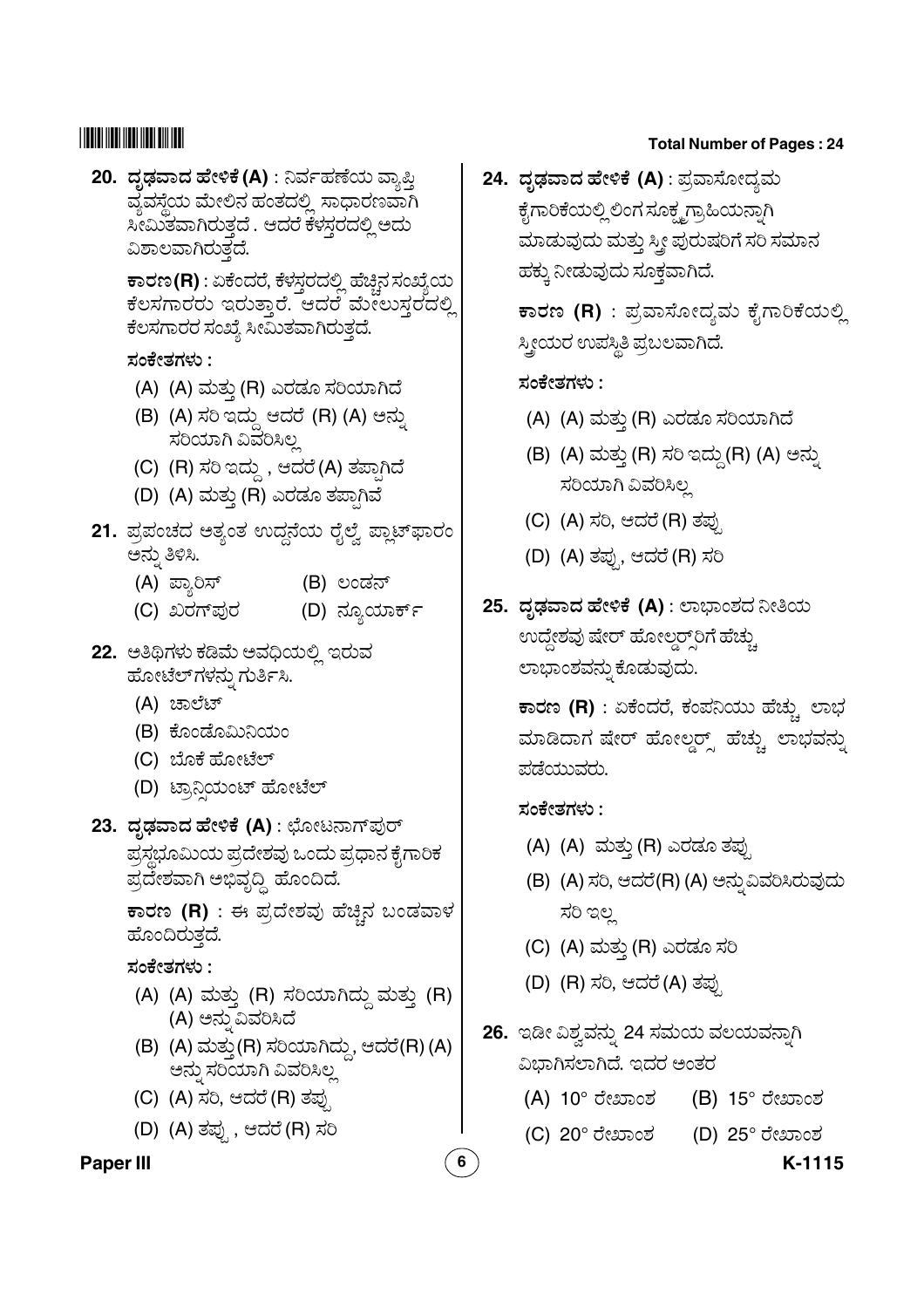**20. Assertion (A)** : The span of management at upper level is generally narrow while at the lower level, it is wide.

**Reason (R)** : Because at the lower level, there are large number of employees, while at the top level there are limited number of employees.

## **Codes :**

- (A) Both (A) and (R) are True
- (B) (A) is Right, but (R) is not the Correct explanation for (A)
- (C) (R) is True, (A) is False
- (D) (A) and (R) both are False
- **21.** Point out the World's Longest Railway Platform.
	- (A) Paris (B) London
	- (C) Kharagpur (D) New York
- **22.** Hotels where guests stay for short durations are called
	- (A) Chalet
	- (B) Condominium
	- (C) Bouquet Hotel
	- (D) Transient Hotel
- **23. Assertion (A)** : Chhota Nagpur Plateau region has developed as a major Industrial Region.

**Reason (R)** : This Region has adequate availability of Capital.

## **Codes :**

- (A) Both (A) and (R) are True and (R) explains (A)
- (B) Both (A) and (R) are True, But (R) does not explains (A)
- (C) (A) is True, but (R) is False
- (D) (A) is False, but (R) is True

#### **Total Number of Pages : 24**

**24. Assertion (A)** : It is the right time for tourism industry to ensure gender sensitization and equal rights to women and men in the Industry.

**Reason (R)** : Tourism Industry has a strong female presence.

## **Codes :**

- (A) Both (A) and (R) are True
- (B) Both (A) and (R) are True, but (R) is not the right explanation
- (C) (A) is True, but (R) is False
- (D) (A) is False, but (R) is True
- **25. Assertion (A)** : The object of dividends policy is to pay higher dividends to shareholders.

**Reason (R)** : Because when the company makes more profit, shareholders get more dividends.

## **Codes :**

- (A) (A) and (R) both are False
- (B) (A) is True, but (R) is not the correct explanation for (A)
- (C) (A) and (R) both are True
- (D) (R) is True, but (A) is False
- **26.** The whole World is divided into 24 different Time Zones each, after an interval of
	- (A) 10° Longitude (B) 15° Longitude
	- (C) 20° Longitude (D) 25° Longitude

#### **K-1115 7 Paper III**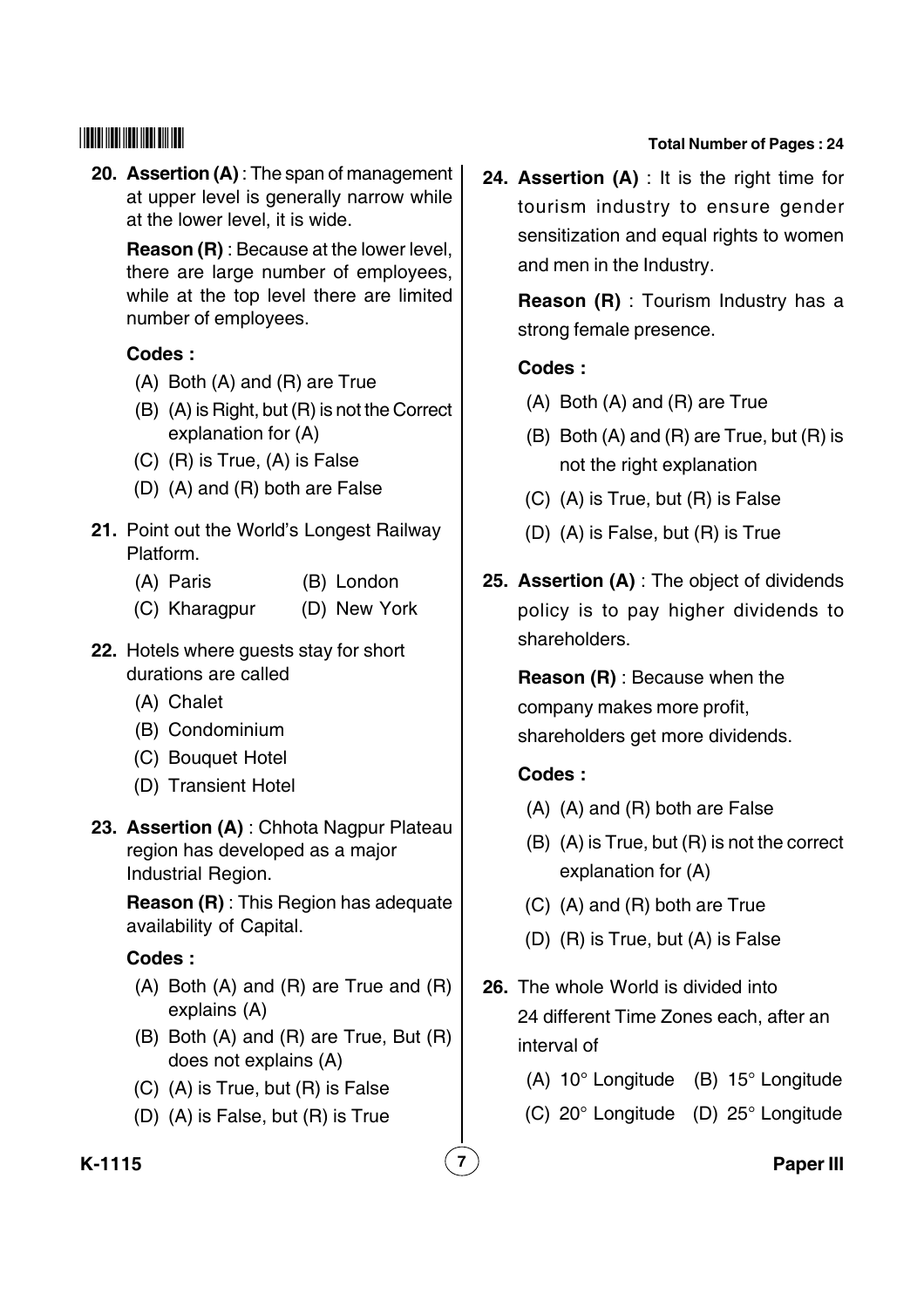- **27. 1897** ರಲ್ಲಿ ಪ್ಯಾರಿಸ್ ನ ಗ್ರಂಥಾಲಯದಲ್ಲಿ ವಿಜಯನಗರ ಸಾಮ್ರಾಜ್ಯದ $\,$  ಬಗ್ಗೆ ಕೈ ಬರಹದ .<br>ಪುಸಕವನು ಕಂಡುಹಿಡಿದ ಪಂಡಿತರ ಹೆಸರನು " ಗುರುತಿಸಿ.
	- (A) ಸೆನ್ಹರ್ ಡೇವಿಡ್ (B) ರಾಬರ್ಟ್ ಸೆವೆಲ್
	- (C) ಫರ್ನೋ ನೂಯಿ<mark>ಜ಼್</mark> (D) ಡೇವಿಡ್ ಲೋಪ್ಸ್

| ಪಟ್ಟಿ-I        | ಪಟ್ಟಿ- II     |
|----------------|---------------|
| (ದೇಶ)          | (ರಾಜಧಾನಿ)     |
| a) ಡೆನ್ಜಾರ್ಕ್  | 1) ವಾರ್ಸ      |
| b) ಪೋಲ್ಯಾಂಡ್   | 2) ಹೆಲ್ಸಿಂಕಿ  |
| c) ಫಿನ್ಲ್ಯಾಂಡ್ | 3) ಓಸ್ಲೋ      |
| d) ನಾರ್ವೆ      | 4) ಕೊಪನ್ಹೇಗನ್ |

|         | a | b            | C              | d            |
|---------|---|--------------|----------------|--------------|
| $(A)$ 3 |   | 1.           | $\overline{2}$ | 4            |
| $(B)$ 4 |   | 1            | 2              | 3            |
| $(C)$ 4 |   | $\mathbf{2}$ | 1              | 3            |
| $(D)$ 4 |   | $\mathbf{2}$ | 3              | $\mathbf{1}$ |

- **29.** ಭಾರತ ಸರ್ಕಾರದ ಪ್ರವಾಸೋದ್ಯಮ ಮಂತ್ರಾಲಯವು ''ಇನ್5ೊಡಿಬಲ್ ಇಂಡಿಯ'' ಎಂಬ ಮೊಬೈಲ್ ಅಪ್ಲೀಕೇಷನ್ ಪ್ರಾರಂಭ ಮಾಡಿದ್ದು ಯಾವಾಗ ?
	- (A) ಸೆಪೆಂಬರ್ 2014 (B) ಮಾರ್ಚ್ 2014 @
	- (C) ಡಿಸೆಂಬರ್ 2014 (D) ಆಗಸ್ಟ್ 2014
- **30. UNWTO** ವಿಶ್ವ ಪ್ರವಾಸೋದ್ಯಮ ದಿನಕ್ಕೆ ನೀಡಿರುವ .<br>ವಿಷಯ ''ಟೂರಿಸಂ : ಡೆ<sub>.</sub>ವಿಂಗ್ ಪೀಸ್ ಅಂಡ್ .<br>ಡೆವಲಪ್*ಮೆಂಟ್ '' ಎಂಬುದು ಯಾವ ವರ್ಷಕೆ* ಎಂಬುದನು ಗುರುತಿಸಿ  $\overline{\eta}$ "
	- (A) 2015 (B) 2016 (C) 2017 (D) 2018

|           |           | 27. 1897 ರಲ್ಲಿ ಪ್ಯಾರಿಸ್ ನ ಗ್ರಂಥಾಲಯದಲ್ಲಿ |                |                        | ವಿಜಯನಗರ ಸಾಮ್ರಾಜ್ಯದ ಬಗ್ಗೆ ಕೈ ಬರಹದ                                              |   |            |        |               |                |                |      | ಸೈಟ್ಸ್ ಅಂಡ್ ರಿಮೇನ್ಸ್ ಆ್ಯಕ್ಟ್ ಪಾಸು ಮಾಡಿದ್ದು      | 31. ಏನ್ಗಿಯೆಂಟ್ ಮಾನ್ಯುಮೆಂಟ್ಸ್ ಅಂಡ್ ಆರ್ಕಾಲಾಜಿಕಲ್  |
|-----------|-----------|-----------------------------------------|----------------|------------------------|-------------------------------------------------------------------------------|---|------------|--------|---------------|----------------|----------------|------|-------------------------------------------------|-------------------------------------------------|
|           |           | ಪುಸ್ತಕವನ್ನು ಕಂಡುಹಿಡಿದ ಪಂಡಿತರ ಹೆಸರನ್ನು   |                |                        |                                                                               |   |            |        |               |                |                |      | (A) 1958 (B) 1968                               |                                                 |
|           | ಗುರುತಿಸಿ. |                                         |                |                        |                                                                               |   |            |        |               |                |                |      | (C) 1978 (D) 1988                               |                                                 |
|           |           |                                         |                |                        | (A) ಸೆನ್ಹರ್ ಡೇವಿಡ್ (B) ರಾಬರ್ಟ್ ಸೆವೆಲ್<br>(C) ಫರ್ನೋ ನೂಯಿಜ್ಜ್ (D) ಡೇವಿಡ್ ಲೋಪ್ಸ್ |   | ಗುರುತಿಸಿ.  |        |               |                |                |      | 32. ''ದೂದ್ವ'' ರಾಷ್ಟ್ರೀಯ ಉದ್ಯಾನ ಇರುವ ರಾಜ್ಯವನ್ನು  |                                                 |
|           |           |                                         |                |                        | 28.  ಪಟ್ಟಿ –I ನ್ನು ಪಟ್ಟಿ –II ರ ಜೊತೆ ಹೊಂದಿಸಿ ಸರಿಯಾದ                            |   |            |        |               |                |                |      | (A) ಉತ್ತರಾಖಂಡ್ (B) ಚತ್ತೀಸ್ಗರ್                   |                                                 |
|           |           |                                         |                |                        | ಉತ್ತರವನ್ನು ಕೆಳಗೆ ಕೊಟ್ಟಿರುವ ಸಂಕೇತಗಳಿಂದ ಆರಿಸಿ.                                  |   |            |        |               |                |                |      | (C) ಮಧ್ಯ ಪ್ರದೇಶ       (D) ಉತ್ತರ ಪ್ರದೇಶ          |                                                 |
|           |           | ಪಟ್ಟಿ-I                                 |                |                        | ಪಟ್ಟಿ- II                                                                     |   |            |        |               |                |                |      |                                                 |                                                 |
|           |           | (ದೇಶ) (ರಾಜಧಾನಿ)                         |                |                        |                                                                               |   |            |        |               |                |                |      | 33. ಪಟ್ಟಿ-I ನ್ನು ಪಟ್ಟಿ-II ರ ಜೊತೆ ಹೊಂದಿಸಿ ಸರಿಯಾದ |                                                 |
|           |           | a) ಡೆನ್ಮಾರ್ಕ್                           |                |                        | 1) ವಾರ್ಸ                                                                      |   |            |        |               |                |                |      | ಉತ್ತರವನ್ನು ಕೆಳಗೆ ಕೊಟ್ಟಿರುವ ಸಂಕೇತಗಳಿಂದ ಆರಿಸಿ :   |                                                 |
|           |           | b) ಪೋಲ್ಯಾಂಡ್        2) ಹೆಲ್ಸಿಂಕಿ        |                |                        |                                                                               |   |            |        |               |                |                |      | ಪಟ್ಟಿ-I ಪಟ್ಟಿ- II                               |                                                 |
|           |           | c) ಫಿನ್ಲ್ಯಾಂಡ್                          |                |                        | 3) ಓಸ್ಲೋ                                                                      |   |            |        |               |                |                |      | (ಆರ್ಥಿಕ ತಳಹದಿ) (ಪ್ರದೇಶ)                         |                                                 |
|           |           | d) ನಾರ್ವೆ                               |                |                        | 4) ಕೊಪನ್ಹೇಗನ್                                                                 |   |            |        |               |                |                |      | a) ಬ್ರೆಡ್ ಬಾಸ್ಚೆಟ್        1) ಸವನ್ನಾ             |                                                 |
|           |           |                                         |                |                        |                                                                               |   |            |        |               |                |                |      | b) ಬಿಗ್ ಗೇಮ್            2) ಸೈಫೀಸ್               |                                                 |
|           |           | ಸಂಕೇತಗಳು :                              |                |                        |                                                                               |   |            |        |               |                |                |      | c) ಮಿಕ್ಷೆಡ್ ಫಾರ್ಮಿಂಗ್ 3) ಪ್ಪೆರೀಸ್               |                                                 |
|           |           | a                                       | $\mathbf b$    | $\mathbf{C}$           | d                                                                             |   |            |        |               |                |                |      |                                                 | d) ಮ್ಯಾಕ್ತಿಮಮ್             4)  ಮುಂಗಾರು ಪ್ರದೇಶ   |
|           | $(A)$ 3   |                                         | $\mathbf{1}$   | $2 \quad \blacksquare$ | $\overline{4}$                                                                |   |            |        |               | ಬಯೋಡೈವರ್ಸಿಟಿ   |                |      |                                                 |                                                 |
|           |           | $(B)$ 4                                 | $1 \quad \Box$ | $2 \qquad \qquad$      | 3                                                                             |   | ಸಂಕೇತಗಳು : |        |               |                |                |      |                                                 |                                                 |
|           | $(C)$ 4   | $\overline{\phantom{a}}$ 2              |                | $\sim$ 1               | 3                                                                             |   |            |        | a b           | $\mathbf{c}$   | d              |      |                                                 |                                                 |
|           | $(D)$ 4   |                                         | 2              | $3^{\circ}$            | 1                                                                             |   |            |        |               | (A) 3 2 1      | $\overline{4}$ |      |                                                 |                                                 |
|           |           |                                         |                |                        | 29.  ಭಾರತ ಸರ್ಕಾರದ ಪ್ರವಾಸೋದ್ಯಮ ಮಂತ್ರಾಲಯವು                                      |   |            |        | (B) 3 1       | 2 <sup>2</sup> | 4              |      |                                                 |                                                 |
|           |           |                                         |                |                        | ''ಇನ್ಕ್ರೆಡಿಬಲ್ ಇಂಡಿಯ'' ಎಂಬ ಮೊಬೈಲ್                                             |   |            |        |               | (C) 4 1 2 3    |                |      |                                                 |                                                 |
|           |           |                                         |                |                        | ಅಪ್ಲೀಕೇಷನ್ ಪ್ರಾರಂಭ ಮಾಡಿದ್ದು ಯಾವಾಗ ?                                           |   |            |        |               | (D) 4 2 1 3    |                |      |                                                 |                                                 |
|           |           |                                         |                |                        | (A) ಸೆಪ್ಟೆಂಬರ್ 2014 (B) ಮಾರ್ಚ್ 2014                                           |   |            |        |               |                |                |      |                                                 | 34.  ಈ ಕೆಳಗಿನವುಗಳಲ್ಲಿ ಯಾವುವು ಏರ್ಲೈನ್ಗಳ ಬಿಸಿನೆಸ್ |
|           |           |                                         |                |                        | (C) ಡಿಸೆಂಬರ್ 2014 (D) ಆಗಸ್ಟ್ 2014                                             |   |            |        |               |                |                |      | ದರ್ಜೆಗೆ ಉಪಯೋಗಿಸುವ ಸಂಕೇತಗಳು ?                    |                                                 |
|           |           |                                         |                |                        | 30. UNWTO ವಿಶ್ವ ಪ್ರವಾಸೋದ್ಯಮ ದಿನಕ್ಕೆ ನೀಡಿರುವ                                   |   | 1) J       |        |               |                |                | 2) 1 |                                                 |                                                 |
|           |           |                                         |                |                        | ವಿಷಯ ''ಟೂರಿಸಂ : ಡ್ರೆವಿಂಗ್ ಪೀಸ್ ಅಂಡ್                                           |   |            | $3)$ Z |               |                |                | 4) M |                                                 |                                                 |
|           |           |                                         |                |                        | ಡೆವಲಪ್ಎುಂಟ್ '' ಎಂಬುದು ಯಾವ ವರ್ಷಕ್ಕೆ                                            |   | ಸಂಕೇತಗಳು : |        |               |                |                |      |                                                 |                                                 |
|           |           | ಎಂಬುದನ್ನು ಗುರುತಿಸಿ ?                    |                |                        |                                                                               |   |            |        | $(A)$ 1, 3, 4 |                |                |      | $(B)$ 2, 3, 4                                   |                                                 |
|           |           | $(A)$ 2015                              |                |                        | (B) 2016                                                                      |   |            |        | $(C)$ 1, 2, 3 |                |                |      | $(D)$ 1, 2, 4                                   |                                                 |
|           |           | $(C)$ 2017                              |                |                        | $(D)$ 2018                                                                    |   |            |        |               |                |                |      |                                                 |                                                 |
| Paper III |           |                                         |                |                        |                                                                               | 8 |            |        |               |                |                |      |                                                 | K-1115                                          |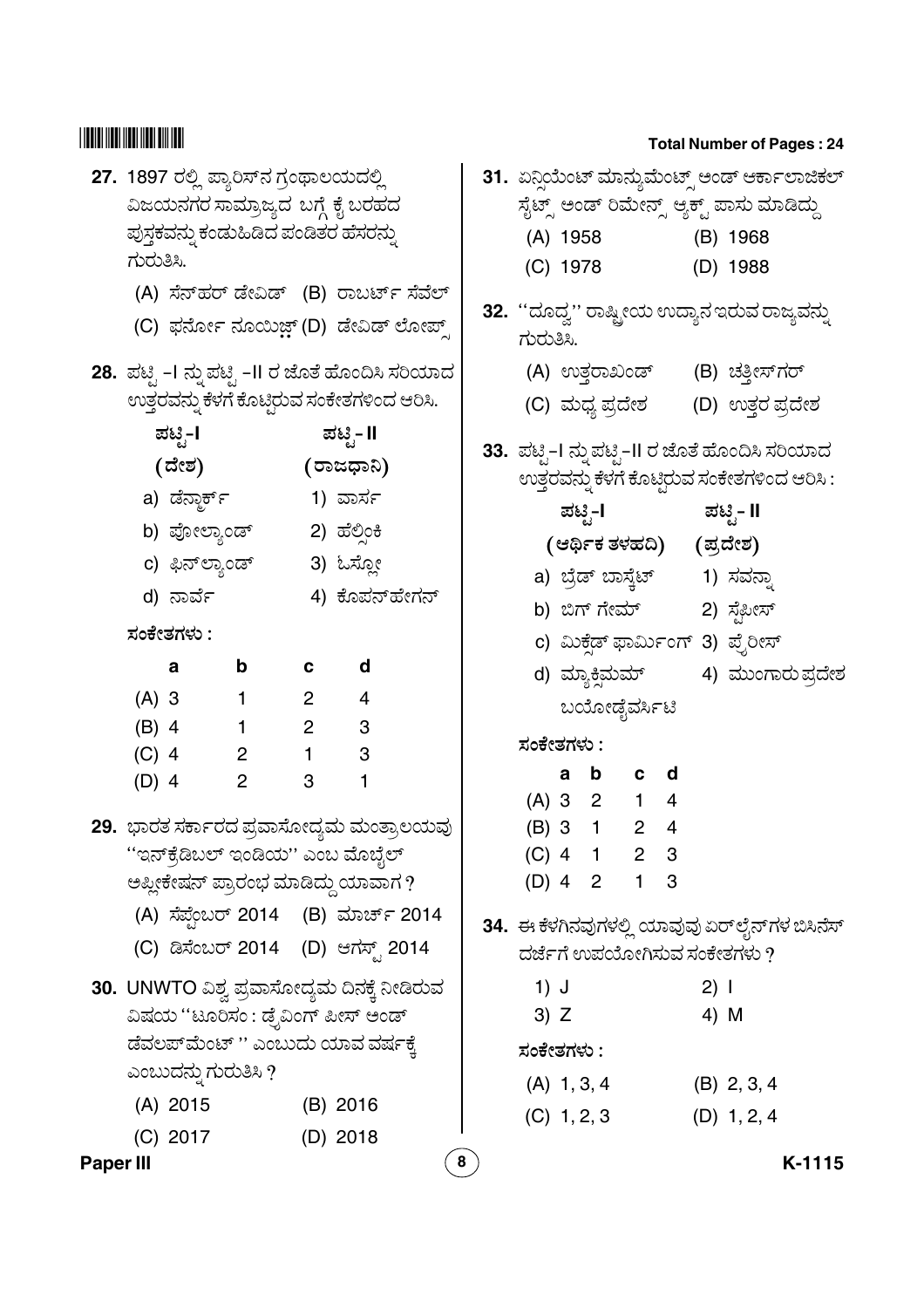## **27.** Identify the name of the scholar who found the manuscript in Paris library in 1897 about Vijayanagara Empire.

- (A) Mr. Senhor David
- (B) Mr. Robert Sewell
- (C) Mr. Ferno Nuniz
- (D) Mr. David Lopes
- **28.** Match List-I with List-II selecting the correct answer using codes :

|         | List-I     |   | List-II        |             |  |  |  |
|---------|------------|---|----------------|-------------|--|--|--|
|         | (Country)  |   | (Capital)      |             |  |  |  |
|         | a) Denmark |   |                | 1) Warsaw   |  |  |  |
|         | b) Poland  |   |                | 2) Helsinki |  |  |  |
|         | c) Finland |   | 3) Oslo        |             |  |  |  |
|         | d) Norway  |   | 4) Coppenhagen |             |  |  |  |
| Codes:  |            |   |                |             |  |  |  |
|         | a          | b | c              | d           |  |  |  |
| $(A)$ 3 |            | 1 | 2              | 4           |  |  |  |
| (B) 4   |            | 1 | 2              | 3           |  |  |  |
| $(C)$ 4 |            | 2 | 1              | 3           |  |  |  |
|         | 14         | 2 | з              |             |  |  |  |
|         |            |   |                |             |  |  |  |

- **29.** When did the Ministry of Tourism, Govt. of India, launched "Incredible India" mobile application ?
	- (A) September 2014
	- (B) March 2014
	- (C) December 2014
	- (D) August 2014
- **30.** Identify the year for which the UNWTO has given the following theme for World Tourism Day.

"Tourism : Driving Peace and Development".

| $(A)$ 2015 | $(B)$ 2016 |
|------------|------------|
| $(C)$ 2017 | $(D)$ 2018 |

#### **Total Number of Pages : 24**

- **31.** The Ancient Monuments and Archeological Sites and Remains Act was passed in
	- (A) 1958 (B) 1968
	- (C) 1978 (D) 1988
- **32.** Identify the State where "Dudhwa" National Park is located
	- (A) Uttarkhand
	- (B) Chattisgarh
	- (C) Madhya Pradesh
	- (D) Uttar Pradesh
- **33.** Match List-I with List-II and select the correct answer using the codes given below :

| List-I |              |   |             |                     |  |      | List-II                                |
|--------|--------------|---|-------------|---------------------|--|------|----------------------------------------|
|        |              |   |             | (Economy base)      |  |      | (Regions)                              |
|        |              |   |             | a) Bread Basket     |  |      | 1) Savanna                             |
|        |              |   | b) Big Game |                     |  |      | 2) Steppes                             |
|        |              |   |             |                     |  |      | c) Mixed Farming 3) Prairies           |
|        |              |   | d) Maximum  |                     |  |      | 4) Monsoon                             |
|        |              |   |             | <b>Biodiversity</b> |  |      | lands                                  |
|        | Codes:       |   |             |                     |  |      |                                        |
|        |              | a |             | b c d               |  |      |                                        |
|        |              |   |             | (A) 3 2 1 4         |  |      |                                        |
|        |              |   |             | (B) 3 1 2 4         |  |      |                                        |
|        |              |   |             | (C) 4 1 2 3         |  |      |                                        |
|        | (D) $4\;\;2$ |   |             | 1 <sub>3</sub>      |  |      |                                        |
|        |              |   |             |                     |  |      | 34. Which of the following represent   |
|        |              |   |             |                     |  |      | business class codes used by Airlines? |
|        | 1) J         |   |             |                     |  | 2) I |                                        |
|        | 3) Z         |   |             |                     |  | 4)   | M                                      |
|        |              |   |             |                     |  |      |                                        |

**Codes :**

(A) 1, 3, 4 (B) 2, 3, 4 (C) 1, 2, 3 (D) 1, 2, 4

**K-1115 9 Paper III**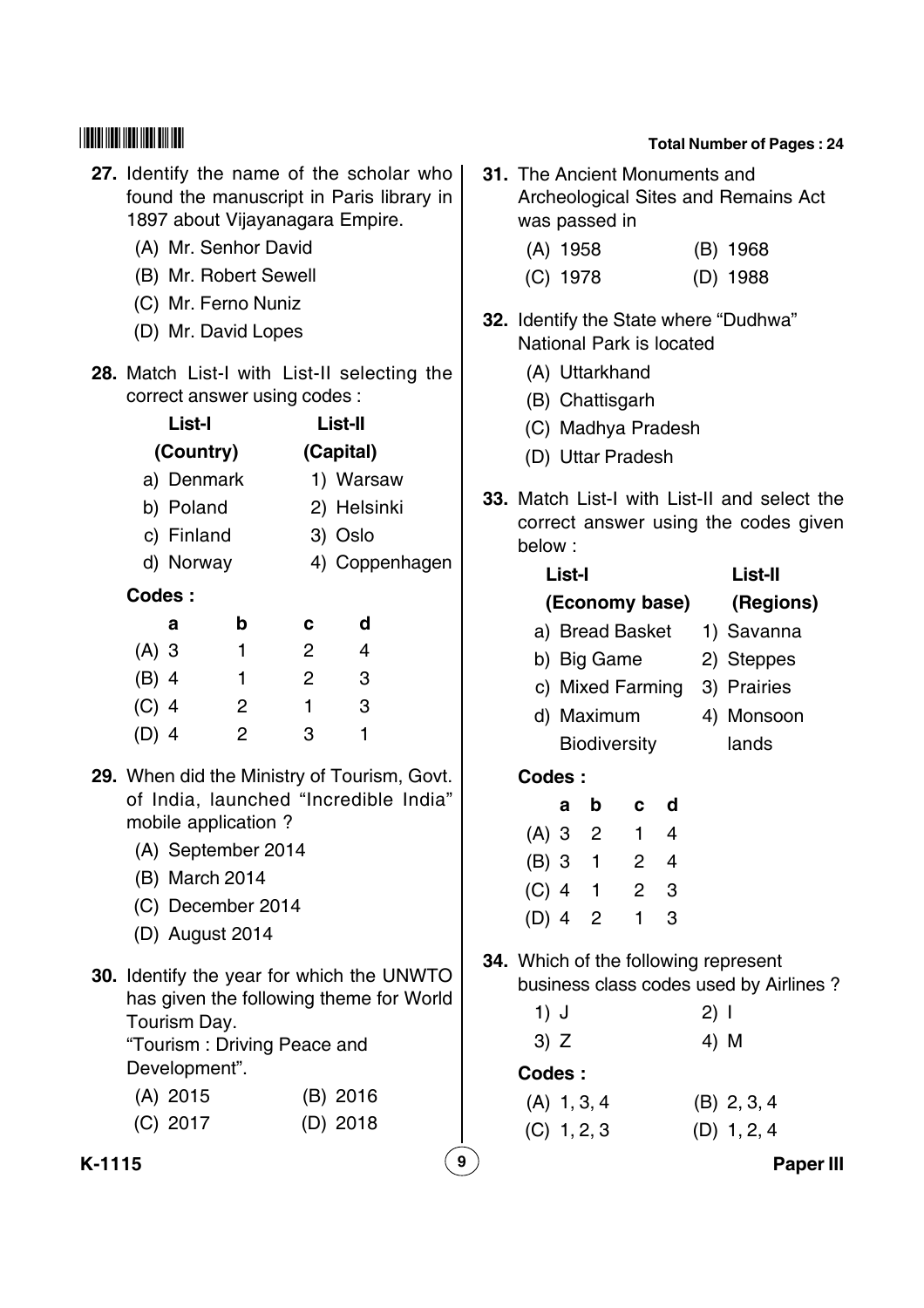| 35. ಮದುರೊಡ್ಯಾಮ್ ಯಾವ ದೇಶದಲ್ಲಿರುವುದೆಂಬುದನ್ನು<br>ಗುರುತಿಸಿ ?                                                                                                     | 39. ಮೊದಲ ರಾಷ್ಟ್ರೀಯ ವನ್ಯಜೀವಿ ಕ್ರಿಯಾ ಯೋಜನೆ<br>ಅಂಗೀಕರಣವಾದ ವರ್ಷ.                                                                                          |
|--------------------------------------------------------------------------------------------------------------------------------------------------------------|-------------------------------------------------------------------------------------------------------------------------------------------------------|
| (B) ಬೆಲ್ಜಿಯಂ<br>(A) ಹಾಲೆಂಡ್<br>(C) ಭಾರತ                 (D) ಇಟಿಲಿ                                                                                            | (A) 1992 (B) 2002<br>(C) 1979<br>(D) 1983                                                                                                             |
| 36.  ಪಟ್ಟಿ-I ನ್ನು ಪಟ್ಟಿ-II ರ ಜೊತೆ ಹೊಂದಿಸಿ.<br>ಪಟಿೃ- II<br>ಪಟಿೖೆ−l                                                                                            | 40. ಪ್ರಪಂಚದಲ್ಲೇ ಅತಿ ಎತ್ತರವಾದ ಕಟ್ಟಡ ಬುರ್ಜ್<br>ಖಲೀಫಾದ ಎತ್ತರ                                                                                             |
| (ರಾಷ್ಟೀಯ ಉದ್ಯಾನಗಳು)      (ರಾಜ್ಯಗಳು)<br>i) ಕನ್ಹ ರಾಷ್ಟ್ರೀಯ        1) ತಮಿಳುನಾಡು                                                                                 | (A) 828 ಮೀ. (B) 920 ಮೀ.<br>(C) 948 ಮೀ.<br>(D) 980 ಮೀ.                                                                                                 |
| ಉದ್ಯಾನ<br>ii) ಇಂದಿರಾಗಾಂಧಿ 2) ಚತ್ತೀಸ್ಗರ್<br>ರಾಷ್ಟ್ರೀಯ ಉದ್ಯಾನ                                                                                                  | 41.  । ಮತ್ತು II ಪಟ್ಟಿಯಲ್ಲಿರುವುದನ್ನು ಹೊಂದಿಸಿ ಬರೆಯಿರಿ :                                                                                                 |
| iii) ಮಹಾತ್ಜ <i>ಗಾಂ</i> ಧಿ<br>3) ಮಧ್ಯ ಪ್ರದೇಶ<br>ರಾಷ್ಟ್ರೀಯ ಉದ್ಯಾನ                                                                                              | ಪಟ್ಟಿ- I ಪಟ್ಟಿ- II<br>(ದೇವಸ್ಥಾನಗಳು) (ಸ್ಥಳಗಳು)<br>i) ದಶಾವತಾರ ದೇವಸ್ಥಾನ 1) ಗ್ವಾಲಿಯರ್                                                                     |
| iv) ಬ್ಲಾಕ್ಬಕ್ ರಾಷ್ಟ್ರೀಯ  4) ಅಂಡಮಾನ್<br>ಉದ್ಯಾನ<br>ಮತ್ತು                                                                                                       | ii) ಜೆಲಿಕ್ ಮಂದಿರ       2) ಮಹಾಬಲಿಪುರಂ<br>iii) ಶೋರ್ ಟೆಂಪಲ್ 3) ತಂಜಾವೂರು                                                                                  |
| ನಿಕೋಬಾರ್<br>ದ್ವೀಪಗಳು<br>ಸಂಕೇತಗಳು :                                                                                                                           | iv) ಬೃಹದೇಶ್ವರ ದೇವಸ್ಥಾನ 4) ದಿಯೋಗರ್<br>ಸಂಕೇತಗಳು :                                                                                                       |
| iii<br>Ϊİ<br><u>iv</u><br>4<br>$\begin{array}{cc} & 3 \\ 4 & 2 \\ 3 & 1 \end{array}$<br>2<br>$(A)$ 2<br>$\mathbf{1}$<br>$(B)$ 3<br>$\overline{c}$<br>$(C)$ 4 | iii<br>jj.<br>İ.<br><u>iv</u><br>$(A)$ 4<br>$2^{\sim}$<br>3<br>$1 \qquad \qquad$<br>$(B)$ 3<br>$1 \qquad \qquad$<br>$\overline{c}$<br>$4\overline{ }$ |
| 3<br>(D) 1                                                                                                                                                   | $(C)$ 2<br>$3^{\circ}$<br>1<br>$4\overline{ }$<br>3<br>$(D)$ 1<br>$\overline{4}$<br>$2^{\circ}$                                                       |
| 37. ಸ್ಮ್ಯಾಚು ಆಫ್ ಲಿಬರ್ಟಿ ಸಾರ್ವಜನಿಕ ವೀಕ್ಷಣೆಗೆ<br>ತೆರವಾದ ವರ್ಷ                                                                                                  | 42. ''ಮಾರ್ಕೆಟಿಂಗ್ ಮಿಕ್ಸ್'' ಶಬ್ದವನ್ನು ಪರಿಚಯಿಸಿದವರು                                                                                                     |
| (A) 1885<br>(B) 1860<br>(C) 1886<br>(D) 1874                                                                                                                 | (A) ಜಾನ್ ಥಾಮಸನ್ (B) ಜಾನ್ ಸುಲಿವನ್<br>(C) ಫಿಲಿಪ್ ಕೋಟ್ಲರ್ (D) ನೀಲ್ ಬೋರ್ಡ್ಸ್                                                                              |
| 38.  ಪಟೃಿ−I ನ್ನು ಪಟೃಿ−II ರ ಜೊತೆ ಹೊಂದಿಸಿ. ಸರಿಯಾದ_<br>ಉತ್ತರಗಳನ್ನು ಕೆಳಗೆ ಕೊಟ್ಟಿರುವ ಸಂಕೇತಗಳಿಂದ ಆರಿಸಿರಿ.                                                          | 43. ಈ ಕೆಳಕಂಡವುಗಳಲ್ಲಿ ಯಾವುದು ಭಾರತದ<br>ಮಾನ್ಸೂನಿಗೆ ಸಂಬಂಧಿಸಿದೆ $\gamma$                                                                                   |
| ಪಟೖ-l<br>ಪಟಿೃ- II<br>(ಖನಿಜಗಳು) (ಲೋಹಗಳು)                                                                                                                      | (A) ಉತ್ತರ ಮತ್ತು ದಕ್ಷಿಣ ಧ್ರುವಗಳಲ್ಲಿ ಮೇಲ್ಪದರದ<br>ವಾಯು ತಿರುವು ಇರುವುದರ ಕಾರಣ                                                                               |
| a) ಲಿಮೊನೈಟ್<br>1) ತಾಮ್ರ<br>b) ಚಾಲ್ಕೋಪೈರೈಟ್<br>2) ಯುರೇನಿಯಂ                                                                                                    | (B) ಹಿಮಾಲಯ ಪರ್ವತ ಮತ್ತು ಟಿಬೆಟ್<br>ಪ್ರಸ್ಥಭೂಮಿಗಳ ಪಾತ್ರವು ಬೀಸುವ ವಾಯುವಿಗೆ                                                                                  |
| c) ಬಾಕೈಟ್<br>3) ಕಬ್ಬಿಣ<br>d) ಮೊನಜೈ ಟ್<br>4) ಅಲ್ಯುಮಿನಿಯಂ                                                                                                      | ಅಡ್ಡಲಾಗಿರುವುದರಿಂದ<br>(C) ಟ್ರೊಪೊಸ್ಗಿಯರಿನ ಮೇಲ್ಪದರದ ಜೆಟ್ ಸ್ಟೀಮ್                                                                                          |
| ಸಂಕೇತಗಳು :<br>d<br>a<br>$\mathbf b$<br>$\mbox{3}$<br>$(A)$ 1                                                                                                 | ತಿರುಗುವುದರಿಂದ<br>(D)  ಏಷ್ಯಾ ಖಂಡದ ವಿಶಾಲತೆ ಮತ್ತು ಹಿಂದೂ ಮಹಾ                                                                                              |
| $\begin{array}{c} 2 \\ 4 \\ 1 \end{array}$<br>$\frac{4}{2}$<br>(B) 3<br>$\frac{1}{4}$<br>(B) 3<br>(C) 3<br>3<br>$\overline{2}$<br>4                          | ಸಾಗರಗಳಲ್ಲಿ ಉಂಟಾಗುವ ಉಷ್ಣತೆ ಮತ್ತು<br>ತಣ್ಣಗಾಗುವ ಪ್ರಮಾಣದ ವ್ಯತ್ಯಾಸ                                                                                         |
| $(D)$ 1<br>10<br><b>Paper III</b>                                                                                                                            | K-1115                                                                                                                                                |

|         |                                                           |                            |                          |                          | 39. ಮೊದಲ ರಾಷ್ಟ್ರೀಯ ವನ್ಯಜೀವಿ ಕ್ರಿಯಾ ಯೋಜನೆ<br>ಅಂಗೀಕರಣವಾದ ವರ್ಷ. |
|---------|-----------------------------------------------------------|----------------------------|--------------------------|--------------------------|--------------------------------------------------------------|
|         |                                                           |                            |                          | (B) 2002                 |                                                              |
|         | (A) 1992<br>(C) 1979                                      |                            |                          | (D) 1983                 |                                                              |
|         |                                                           |                            |                          |                          |                                                              |
|         | 40. ಪ್ರಪಂಚದಲ್ಲೇ ಅತಿ ಎತ್ತರವಾದ ಕಟ್ಟಡ ಬುರ್ಜ್<br>ಖಲೀಫಾದ ಎತ್ತರ |                            |                          |                          |                                                              |
|         | (A) 828 ಮೀ. (B) 920 ಮೀ.                                   |                            |                          |                          |                                                              |
|         | (C) 948 ಮೀ.                                               |                            |                          | (D) 980 ಮೀ.              |                                                              |
|         |                                                           |                            |                          |                          |                                                              |
|         | 41. । ಮತ್ತುII ಪಟ್ಟಿಯಲ್ಲಿರುವುದನ್ನು ಹೊಂದಿಸಿ ಬರೆಯಿರಿ :       |                            |                          |                          |                                                              |
|         | ಪಟಿೖ- I                                                   |                            |                          | ಪಟೖ- II                  |                                                              |
|         | (ದೇವಸ್ಥಾನಗಳು)                                             |                            |                          | (ಸ್ಥಳಗಳು)                |                                                              |
|         | i)  ದಶಾವತಾರ ದೇವಸ್ಥಾನ  1)  ಗ್ವಾಲಿಯರ್                       |                            |                          |                          |                                                              |
|         | ii) ಜೆಲಿಕ್ ಮಂದಿರ       2) ಮಹಾಬಲಿಪುರಂ                      |                            |                          |                          |                                                              |
|         | iii) ಶೋರ್ ಟೆಂಪಲ್     3) ತಂಜಾವೂರು                          |                            |                          |                          |                                                              |
|         | iv) ಬೃಹದೇಶ್ವರ ದೇವಸ್ಥಾನ 4) ದಿಯೋಗರ್                         |                            |                          |                          |                                                              |
|         | ಸಂಕೇತಗಳು :                                                |                            |                          |                          |                                                              |
|         | $\mathbf{I}$                                              | ii iii iv                  |                          |                          |                                                              |
|         | $(A)$ 4                                                   | $\overline{1}$             | $2 \t 3$                 |                          |                                                              |
|         | (B) 3 4                                                   |                            | $\overline{1}$           | $\overline{\phantom{a}}$ |                                                              |
|         | (C) 2 3                                                   |                            | $4 \qquad 1$             |                          |                                                              |
| $(D)$ 1 | $\overline{4}$                                            |                            | $\overline{\phantom{a}}$ | $\overline{\mathbf{3}}$  |                                                              |
|         |                                                           |                            |                          |                          | 42. ''ಮಾರ್ಕೆಟಿಂಗ್ ಮಿಕ್ಸ್'' ಶಬ್ದವನ್ನು ಪರಿಚಯಿಸಿದವರು            |
|         | (A) ಜಾನ್ ಥಾಮಸನ್ (B) ಜಾನ್ ಸುಲಿವನ್                          |                            |                          |                          |                                                              |
|         | (C) ಫಿಲಿಪ್ ಕೋಟ್ಲರ್ (D) ನೀಲ್ ಬೋರ್ಡ್ಸ್                      |                            |                          |                          |                                                              |
|         | 43. ಈ ಕೆಳಕಂಡವುಗಳಲ್ಲಿ ಯಾವುದು ಭಾರತದ                         |                            |                          |                          |                                                              |
|         | ಮಾನ್ಸೂನಿಗೆ ಸಂಬಂಧಿಸಿದೆ ?                                   |                            |                          |                          |                                                              |
|         |                                                           |                            |                          |                          | (A)  ಉತ್ತರ ಮತ್ತು ದಕ್ಷಿಣ ಧ್ರುವಗಳಲ್ಲಿ ಮೇಲ್ಪದರದ                 |
|         |                                                           | ವಾಯು ತಿರುವು ಇರುವುದರ ಕಾರಣ   |                          |                          |                                                              |
|         | (B)  ಹಿಮಾಲಯ ಪರ್ವತ ಮತ್ತು ಟಿಬೆಟ್                            |                            |                          |                          |                                                              |
|         |                                                           |                            |                          |                          | ಪ್ರಸ್ಥಭೂಮಿಗಳ ಪಾತ್ರವು ಬೀಸುವ ವಾಯುವಿಗೆ                          |
|         |                                                           | ಅಡ್ಡಲಾಗಿರುವುದರಿಂದ          |                          |                          |                                                              |
|         | (C) ಟ್ರೊಪೊಸಿಯರಿನ ಮೇಲ್ಗದರದ ಜೆಟ್ ಸ್ಟೀಮ್                     |                            |                          |                          |                                                              |
|         | ತಿರುಗುವುದರಿಂದ                                             |                            |                          |                          |                                                              |
|         |                                                           |                            |                          |                          | (D)  ಏಷ್ಯಾ ಖಂಡದ ವಿಶಾಲತೆ ಮತ್ತು ಹಿಂದೂ ಮಹಾ                      |
|         |                                                           |                            |                          |                          |                                                              |
|         |                                                           |                            |                          |                          | ಸಾಗರಗಳಲ್ಲಿ ಉಂಟಾಗುವ ಉಷ್ಣತೆ ಮತ್ತು                              |
|         |                                                           | ತಣ್ಣಗಾಗುವ ಪ್ರಮಾಣದ ವ್ಯತ್ಯಾಸ |                          |                          |                                                              |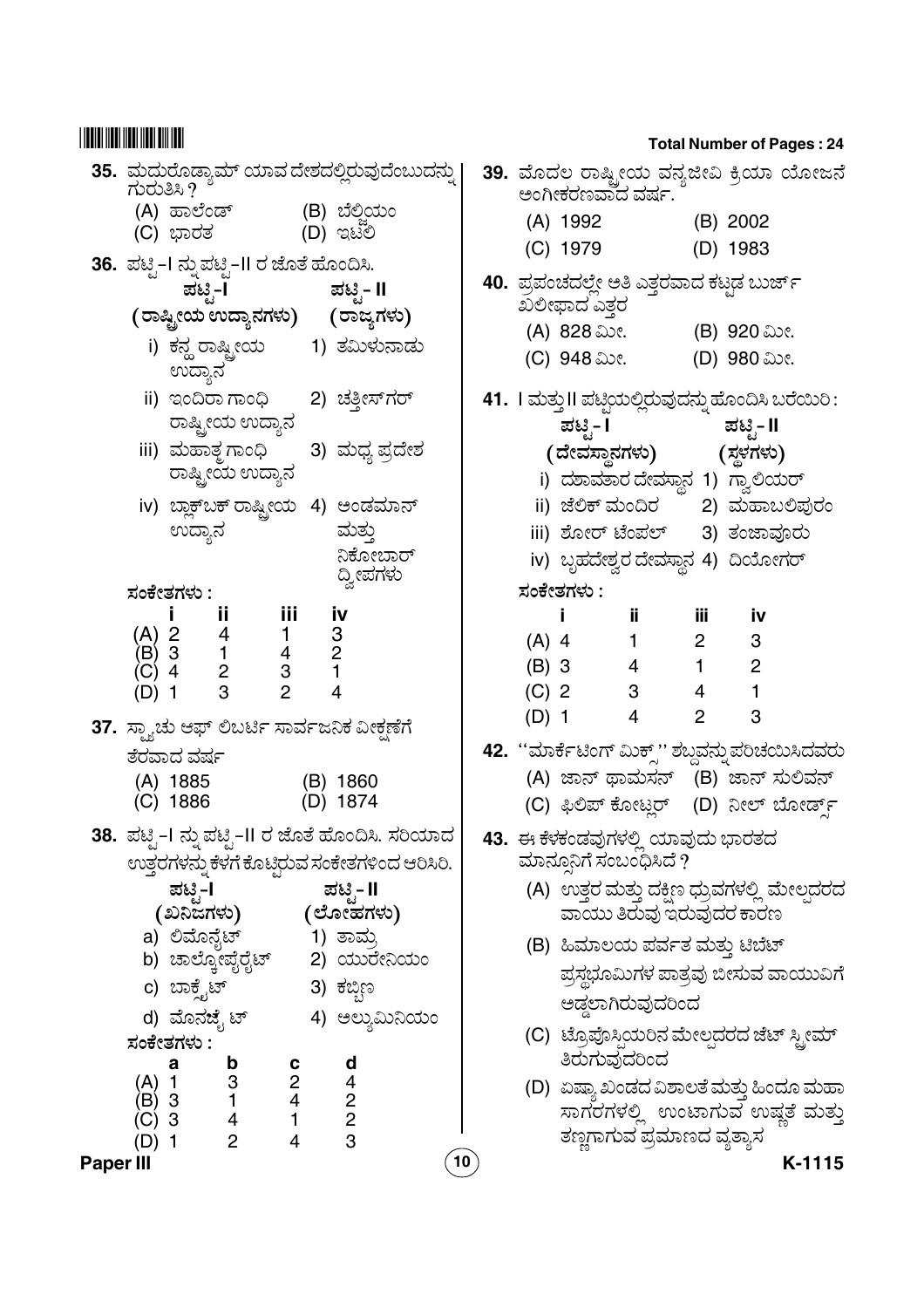|        |          | is situated                          |                                                                                                                                       |                | 35. Identify the country in which Madurodam                                                                                                                                               |                    |                    | adopted in the year                                                                                                                   |                                  |                     | 39. First National Wild Life Action Plan was                                                                                                                                  |                  |
|--------|----------|--------------------------------------|---------------------------------------------------------------------------------------------------------------------------------------|----------------|-------------------------------------------------------------------------------------------------------------------------------------------------------------------------------------------|--------------------|--------------------|---------------------------------------------------------------------------------------------------------------------------------------|----------------------------------|---------------------|-------------------------------------------------------------------------------------------------------------------------------------------------------------------------------|------------------|
|        |          | (A) Holland<br>(C) India             |                                                                                                                                       |                | (B) Belgium<br>(D) Italy                                                                                                                                                                  |                    |                    | $(A)$ 1992<br>$(C)$ 1979                                                                                                              |                                  |                     | (B) 2002<br>(D) 1983                                                                                                                                                          |                  |
|        | List-II: | List-I<br>i) Kanha<br>iv) Black Buck | (National Parks)<br><b>National Park</b><br>ii) Indira Gandhi<br><b>National Park</b><br><b>National Park</b><br><b>National Park</b> |                | <b>36.</b> Match the items in List-I with the items in<br>List-II<br>(States)<br>1) Tamil Nadu<br>2) Chattisgarh<br>iii) Mahatma Gandhi 3) Madhya<br>Pradesh<br>4) Andaman and<br>Nicobar |                    |                    | (A) 828 Mts.<br>(C) 948 Mts.<br>41. Match the following<br><b>List-I</b><br>(Temples)<br>i) Dasavatara<br>temple<br>ii) Jelika Mandir |                                  |                     | 40. The height of the Burj Khalifa, which is<br>the tallest building in the World is<br>(B) 920 Mts.<br>(D) 980 Mts.<br>List-II<br>(Places)<br>1) Gwalior<br>2) Mahabalipuram |                  |
|        |          | Codes:                               |                                                                                                                                       |                | Islands                                                                                                                                                                                   |                    |                    | iii) Shore temple<br>iv) Brihadiswara<br>temple                                                                                       |                                  |                     | 3) Thanjavur<br>4) Deogarh                                                                                                                                                    |                  |
|        |          |                                      | jj.                                                                                                                                   | ΪÜ             | iv                                                                                                                                                                                        |                    |                    |                                                                                                                                       |                                  |                     |                                                                                                                                                                               |                  |
|        | $(A)$ 2  |                                      | 4                                                                                                                                     | $\mathbf{1}$   | $\mathbf{3}$                                                                                                                                                                              |                    | <b>Codes:</b>      |                                                                                                                                       |                                  |                     |                                                                                                                                                                               |                  |
|        | $(B)$ 3  |                                      | $\mathbf{1}$                                                                                                                          | 4              | $\overline{2}$                                                                                                                                                                            |                    |                    |                                                                                                                                       | jj.                              | ΪÜ.                 | <u>iv</u>                                                                                                                                                                     |                  |
|        | $(C)$ 4  |                                      | $\overline{2}$                                                                                                                        | 3              | $\mathbf{1}$                                                                                                                                                                              |                    | $(A)$ 4            |                                                                                                                                       | $\mathbf{1}$                     | $\overline{2}$      | 3                                                                                                                                                                             |                  |
|        | $(D)$ 1  |                                      | 3                                                                                                                                     | $\overline{2}$ | 4                                                                                                                                                                                         |                    | $(B)$ 3            |                                                                                                                                       | 4                                | $\mathbf{1}$        | $\overline{2}$                                                                                                                                                                |                  |
|        |          | public in the year                   |                                                                                                                                       |                | 37. The Statue of Liberty was opened to                                                                                                                                                   |                    | $(C)$ 2<br>$(D)$ 1 |                                                                                                                                       | 3<br>4                           | 4<br>$\overline{2}$ | $\mathbf{1}$<br>3                                                                                                                                                             |                  |
|        |          | $(A)$ 1885<br>$(C)$ 1886             |                                                                                                                                       |                | (B) 1860<br>(D) 1874                                                                                                                                                                      |                    |                    | introduced by                                                                                                                         | 42. The term "Marketing mix" was |                     |                                                                                                                                                                               |                  |
|        |          |                                      |                                                                                                                                       |                | <b>38.</b> Match the List-I with List-II and select the<br>correct answer using codes given below:                                                                                        |                    |                    | (C) Philip Kotler                                                                                                                     |                                  |                     | (A) John Thomson (B) John Sullivan<br>(D) Neil Bordes                                                                                                                         |                  |
|        |          | List-I                               |                                                                                                                                       |                | List-II                                                                                                                                                                                   |                    |                    |                                                                                                                                       |                                  |                     | 43. Which of the following factors are related                                                                                                                                |                  |
|        |          | (Ores)                               |                                                                                                                                       |                | (Metals)                                                                                                                                                                                  |                    |                    |                                                                                                                                       |                                  |                     | with the origin of Indian Monsoon?                                                                                                                                            |                  |
|        |          | a) Limonite<br>c) Bauxite            | b) Chalcopyrite                                                                                                                       |                | 1) Copper<br>2) Uranium<br>3) Iron                                                                                                                                                        |                    |                    | poles                                                                                                                                 | (A) The existence of upper air   |                     | circulation over North and South                                                                                                                                              |                  |
|        |          | d) Monazite                          |                                                                                                                                       |                | 4) Aluminum                                                                                                                                                                               |                    |                    |                                                                                                                                       | (B) The role of the position of  |                     |                                                                                                                                                                               |                  |
|        | Codes:   |                                      |                                                                                                                                       |                |                                                                                                                                                                                           |                    |                    |                                                                                                                                       |                                  |                     | Himalayas and Tibet Plateau as                                                                                                                                                |                  |
|        |          | a                                    | b                                                                                                                                     | C              | d                                                                                                                                                                                         |                    |                    |                                                                                                                                       | mechanical barrier               |                     |                                                                                                                                                                               |                  |
|        | $(A)$ 1  |                                      | 3                                                                                                                                     | $\overline{c}$ | 4                                                                                                                                                                                         |                    |                    |                                                                                                                                       |                                  |                     | (C) The Circulation of the upper air                                                                                                                                          |                  |
|        | $(B)$ 3  |                                      | $\mathbf{1}$                                                                                                                          | $\overline{4}$ | $\overline{c}$                                                                                                                                                                            |                    |                    |                                                                                                                                       |                                  |                     | Jet-Streams in the Troposphere                                                                                                                                                |                  |
|        | $(C)$ 3  |                                      | 4                                                                                                                                     | 1              | $\overline{c}$                                                                                                                                                                            |                    |                    |                                                                                                                                       |                                  |                     | (D) Differential heating and cooling of                                                                                                                                       |                  |
|        | $(D)$ 1  |                                      | $\overline{2}$                                                                                                                        | 4              | 3                                                                                                                                                                                         |                    |                    | Ocean                                                                                                                                 |                                  |                     | huge mass of Asia and Indian                                                                                                                                                  |                  |
| K-1115 |          |                                      |                                                                                                                                       |                |                                                                                                                                                                                           | $\left( 11\right)$ |                    |                                                                                                                                       |                                  |                     |                                                                                                                                                                               | <b>Paper III</b> |

|         |               | adopted in the year                                   |                | 39. First National Wild Life Action Plan was                                         |
|---------|---------------|-------------------------------------------------------|----------------|--------------------------------------------------------------------------------------|
|         | (A) 1992      |                                                       |                | (B) 2002                                                                             |
|         | (C) 1979      |                                                       |                | (D) 1983                                                                             |
|         |               |                                                       |                |                                                                                      |
|         |               | the tallest building in the World is                  |                | 40. The height of the Burj Khalifa, which is                                         |
|         | (A) 828 Mts.  |                                                       |                | (B) 920 Mts.                                                                         |
|         | (C) 948 Mts.  |                                                       |                | (D) 980 Mts.                                                                         |
|         |               | 41. Match the following                               |                |                                                                                      |
|         | List-I        |                                                       |                | <b>List-II</b>                                                                       |
|         | (Temples)     |                                                       |                | (Places)                                                                             |
|         | temple        | i) Dasavatara                                         |                | 1) Gwalior                                                                           |
|         |               | ii) Jelika Mandir                                     |                | 2) Mahabalipuram                                                                     |
|         |               | iii) Shore temple                                     |                | 3) Thanjavur                                                                         |
|         |               | iv) Brihadiswara                                      |                | 4) Deogarh                                                                           |
|         | temple        |                                                       |                |                                                                                      |
| Codes:  |               |                                                       |                |                                                                                      |
|         | İ             | ii.                                                   | iii            | <u>iv</u>                                                                            |
| $(A)$ 4 |               | $\overline{1}$                                        | $\mathbf{2}$   | 3                                                                                    |
| $(B)$ 3 |               | $\overline{4}$                                        | $\mathbf{1}$   | $\overline{2}$                                                                       |
| $(C)$ 2 |               | $\mathbf{3}$                                          | $\overline{4}$ | $\mathbf{1}$                                                                         |
| $(D)$ 1 |               | $\overline{4}$                                        | $\overline{2}$ | 3                                                                                    |
|         |               | 42. The term "Marketing mix" was                      |                |                                                                                      |
|         | introduced by |                                                       |                |                                                                                      |
|         |               |                                                       |                | (A) John Thomson (B) John Sullivan                                                   |
|         |               | (C) Philip Kotler                                     |                | (D) Neil Bordes                                                                      |
|         |               |                                                       |                | 43. Which of the following factors are related<br>with the origin of Indian Monsoon? |
|         | poles         | (A) The existence of upper air                        |                | circulation over North and South                                                     |
|         |               | (B) The role of the position of<br>mechanical barrier |                | Himalayas and Tibet Plateau as                                                       |
|         |               |                                                       |                | (C) The Circulation of the upper air<br>Jet-Streams in the Troposphere               |
|         | Ocean         |                                                       |                | (D) Differential heating and cooling of<br>huge mass of Asia and Indian              |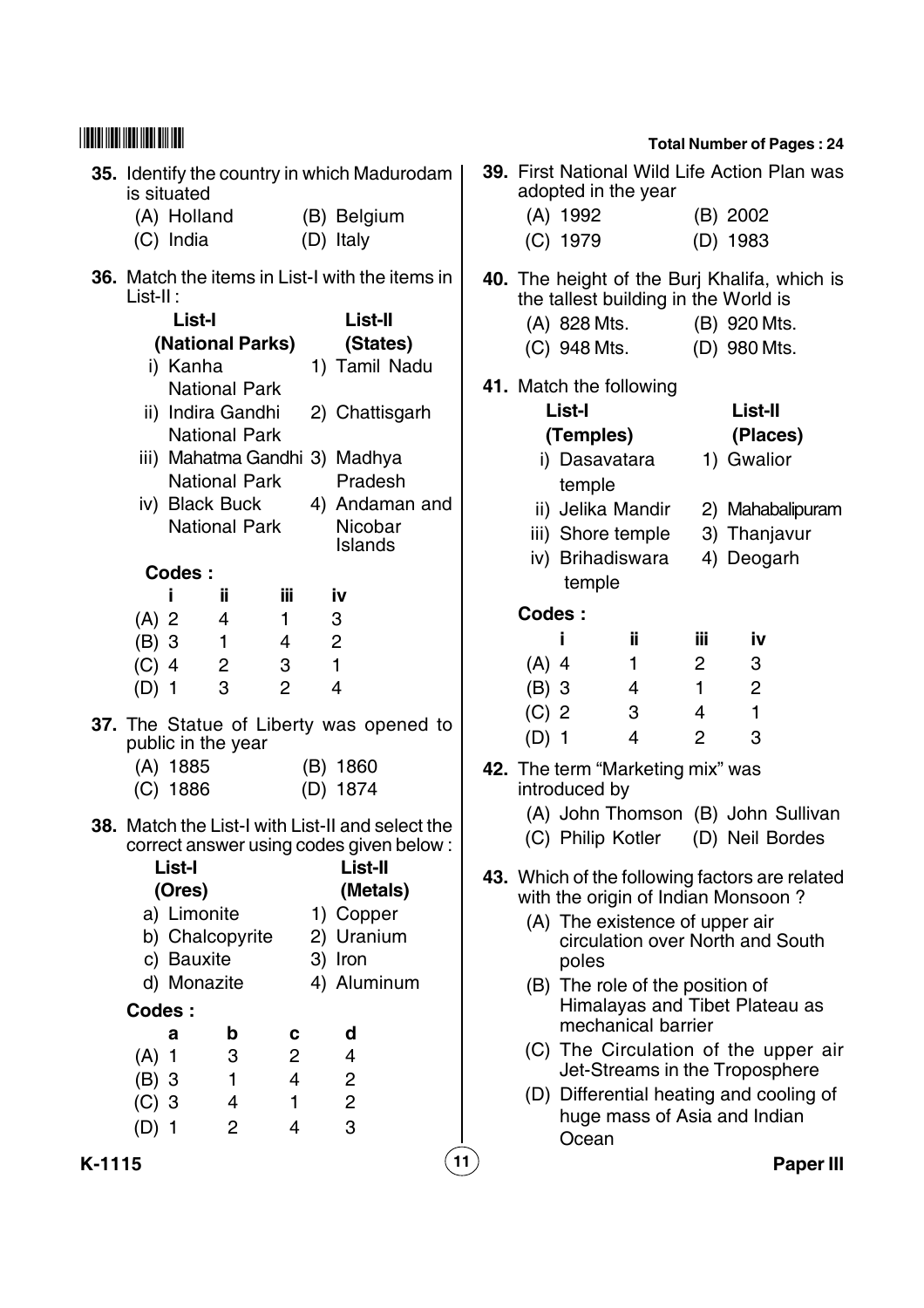## 

# 44. ದೃಢವಾದ ಹೇಳಿಕೆ (A) : ಮೊದಲ ಮೂರು ಪಂಚವಾರ್ಷಿಕ ಯೋಜನೆಯ ಅವಧಿಯಲ್ಲಿ ತರಬೇತಿ ಪಡೆದ ಹಾಗೂ ಅರ್ಹತೆಯಿರುವ ಮಾನವ ಸಂಪನ್ಮೂಲದ ಕೊರತೆಯಿಂದ ಪ್ರವಾಸೋದ್ಯಮ ಕೈಗಾರಿಕೆಗೆ ದೊಡ್ಡ ಹಿನ್ನೆಡೆಯಾಗಿದೆ.

ಕಾರಣ (R) : ದೇಶದ ಮಾನವ ಸಂಪನ್ಮೂಲವನ್ನು ಸಮರ್ಪಕವಾಗಿ ಬಳಸಿಕೊಳ್ಳದಿರುವುದು.

## ಸಂಕೇತಗಳು :

- (A) (A) ಮತ್ತು (R) ಎರಡೂ ಸರಿ
- (B) (A) ಮತ್ತು (R) ಎರಡೂ ಸರಿ, ಮತ್ತು (R) ಸರಿಯಾದ ವಿವರಣೆ ಅಲ್ಲ
- (C) (A) ಸರಿ, ಆದರೆ (R) ತಪ್ಪು
- (D) (A) ತಪ್ಪು, ಆದರೆ (R) ಸರಿ

## 45. I ಮತ್ತು II ಪಟ್ಟಿಯನ್ನು ಹೊಂದಿಸಿ ಬರೆಯಿರಿ:

|           | ಪಟಿೖ- I          |                          | ಪಟಿೖ- II       |                            |                            |  |
|-----------|------------------|--------------------------|----------------|----------------------------|----------------------------|--|
|           | (ಹಬ್ಬಗಳು)        |                          |                |                            | (ರಾಜ್ಯಗಳು)                 |  |
|           |                  | i) ಅಷ್ಣಬಂಧನ ಹಬ್ಬ         |                |                            | 1) ಪಶ್ಚಿಮ ಬಂಗಾಳ            |  |
|           | ii) ಇಂದಿರಾ ಪೂಜಾ  |                          |                |                            | 2) ತಮಿಳುನಾಡು               |  |
|           | ಹಬ್ಬ             |                          |                |                            |                            |  |
|           | iii) ಚಿತಿರೈ ಹಬ್ಬ |                          |                |                            | 3) ಬಿಹಾರ್                  |  |
|           | iv) ಬುದ್ಧ ಜಯಂತಿ  |                          |                |                            | 4) ಆಂಧ್ರ ಪ್ರದೇಶ            |  |
|           | ಸಂಕೇತಗಳು :       |                          |                |                            |                            |  |
|           | i                | ij                       | iii            |                            | iv                         |  |
| $(A)$ 4   |                  | 3                        | 1              |                            | $\overline{\phantom{0}}^2$ |  |
| $(B)$ 4   |                  | $\overline{\phantom{0}}$ | 2 <sup>1</sup> | $\overline{\phantom{a}}$ 3 |                            |  |
| $(C)$ 3   |                  | $\overline{2}$           | $4 \quad 1$    |                            |                            |  |
| $(D)$ 2   |                  | 4                        | 3              |                            | 1                          |  |
| Paper III |                  |                          |                |                            |                            |  |

|    |         |                                 |                |       | 46.  ಪಟ್ಟಿ–I ಹಾಗೂ ಪಟ್ಟಿ–II ನ್ನು ಹೊಂದಿಸಿ ಬರೆಯಿರಿ. |
|----|---------|---------------------------------|----------------|-------|--------------------------------------------------|
|    |         | ಪಟ್ಟಿ-I                         |                |       | ಪಟ್ಟಿ- II                                        |
|    |         |                                 |                |       | i) ಹುಮಾಯೂನ್     1) ತಂಜಾವೂರು                      |
|    |         | ಟೂಂಬ್                           |                |       |                                                  |
|    |         | ii) ಅಕ್ಬರ್ ಟೂಂಬ್                |                |       | 2) ಡೆಲ್ಲಿ                                        |
|    |         | iii) ತಿರುಮಲೈನಾಯಕ                |                |       |                                                  |
|    |         | ಮಹಲ್                            |                |       | 3) ಆಗ್ರಾ                                         |
|    |         | iv) ಸರಸ್ವತಿ ಮಹಲ್                |                |       |                                                  |
|    |         |                                 | ಗ್ರಂಥಾಲಯ       |       | 4) ಮಧುರೈ                                         |
|    |         | ಸಂಕೇತಗಳು :                      |                |       |                                                  |
|    |         | i                               | ij.            | iii - | <u>iv</u>                                        |
|    | $(A)$ 4 | $\overline{\mathbf{3}}$         |                |       | $2 \qquad 1$                                     |
|    | $(B)$ 1 |                                 | $4 \t3 \t2$    |       |                                                  |
|    |         | (C) 2 3                         |                |       | $4 \qquad 1$                                     |
|    | $(D)$ 3 |                                 | $\overline{2}$ | 1     | $\overline{4}$                                   |
|    |         |                                 |                |       | 47.  ಈ ಕೆಳಂಡವುಗಳಲ್ಲಿ ಯಾವುದು ಜಾಹಿರಾತಿನ ಕೆಲಸವಲ್ಲ ? |
|    |         | (A)  ಗ್ರಾಹಕರಿಗೆ ಮಾಹಿತಿ ಕೊಡುವುದು |                |       |                                                  |
|    |         | (B) ಗ್ರಾಹಕರ ಮನ ಒಲಿಸುವುದು        |                |       |                                                  |
|    |         |                                 |                |       | (C)  ಗ್ರಾಹಕರ ಖರೀದಿ ಸಾಮರ್ಥ್ಯವನ್ನು ಅರ್ಥ            |
|    |         | ಮಾಡಿಕೊಳ್ಳುವುದು                  |                |       |                                                  |
|    |         | (D) ಗ್ರಾಹಕರು ಪುನಃ ಖರೀದಿ ಮಾಡಲು   |                |       |                                                  |
|    |         | ಜ್ಞಾಪಿಸುವುದು                    |                |       |                                                  |
|    |         |                                 |                |       | 48.  ಏಷ್ಯಾದಲ್ಲಿ  ಒಳನಾಡಿನ ಜಲ ವ್ಯವಸ್ಥೆ  ಬಹಳವಾಗಿದೆ. |
|    | ಏಕೆಂದರೆ |                                 |                |       |                                                  |
|    |         |                                 |                |       | (A) ಮಳೆಯು ಕಾಲಿಕ ಹಾಗೂ ಕಡಿಮೆ ಇರುವಿಕೆ               |
|    |         | (B)  ಪರ್ವತ ಪ್ರದೇಶಗಳ ನಡುವೆ ಇರುವ  |                |       |                                                  |
|    |         | ಪ್ರಸ್ಥಭೂಮಿಗಳು                   |                |       |                                                  |
|    |         |                                 |                |       | (C) ನದಿಗಳ ಮಾರ್ಗಗಳು ದೊಡ್ಡದಾಗಿರುವುದು               |
|    |         |                                 |                |       | (D) ಇದು ಅತಿ ದೊಡ್ಡ ಖಂಡವಾಗಿರುವುದರಿಂದ               |
| 12 |         |                                 |                |       | K-1115                                           |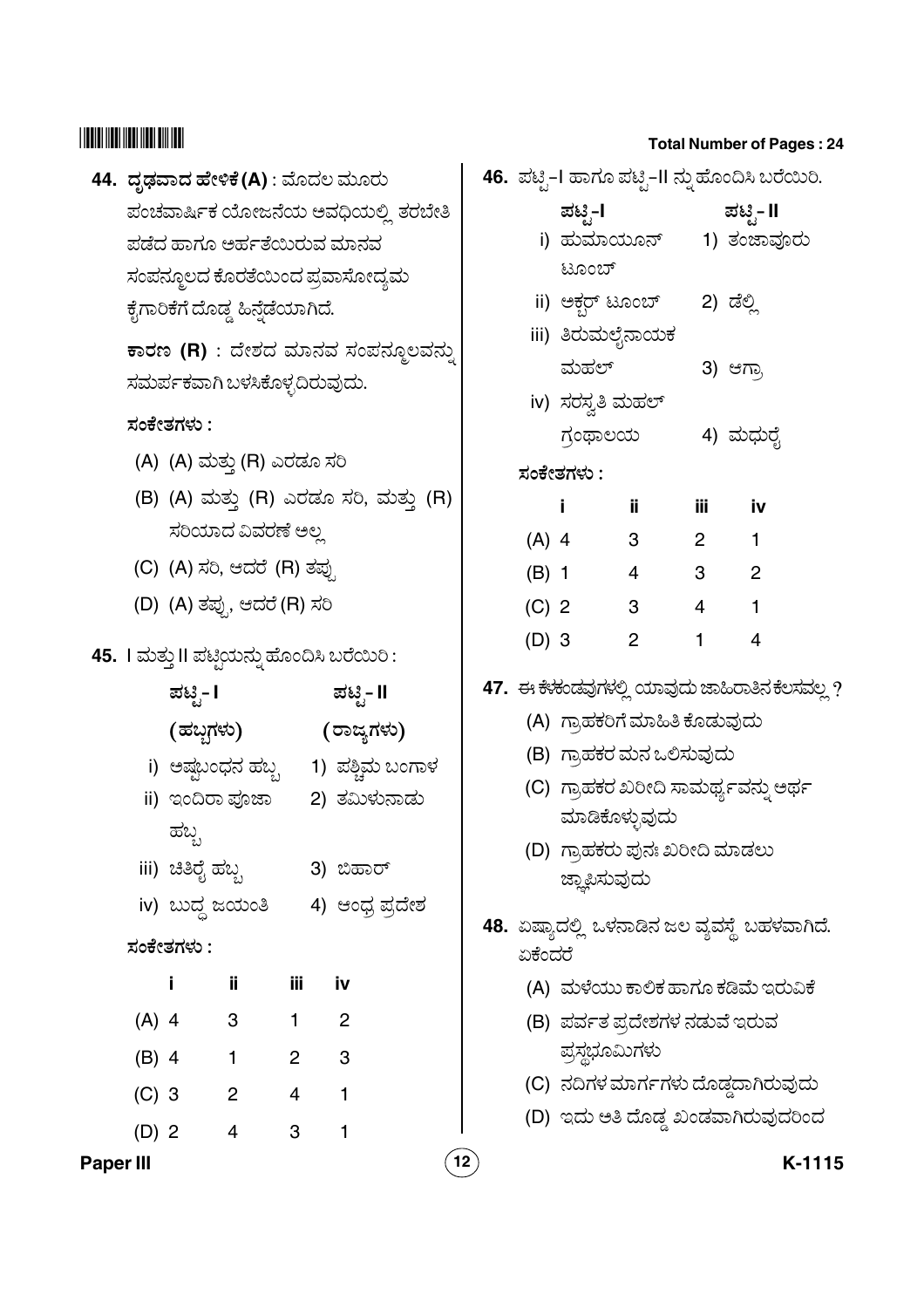**44. Assertion (A)** : The tourism industry faced a big setback in meeting the demand for qualified and trained human resources during the first three-five year plan periods.

**Reason (R)** : The human resource in the country was not used optimally.

## **Codes :**

- (A) Both (A) and (R) are True
- (B) Both (A) and (R) are True and (R) is not the right explanation
- (C) (A) is True, but (R) is False
- (D) (A) is False, but (R) is True
- **45.** Match the items in List-I with the items in List-II :

|         | List-I          |              |                | <b>List-II</b>                  |
|---------|-----------------|--------------|----------------|---------------------------------|
|         | (Festivals)     |              |                | (States)                        |
|         |                 |              |                | i) Ashtabandhana 1) West Bengal |
|         | Festival        |              |                |                                 |
|         | ii) Indira Puja |              |                | 2) Tamil Nadu                   |
|         | Festival        |              |                |                                 |
|         | iii) Chithirai  |              |                | 3) Bihar                        |
|         | Festival        |              |                |                                 |
|         |                 |              |                | iv) Buddha Jayanthi 4) Andhra   |
|         |                 |              |                | Pradesh                         |
| Codes:  |                 |              |                |                                 |
|         | Ĩ               | ii.          | iii            | iv                              |
| $(A)$ 4 |                 | 3            | $\mathbf{1}$   | $\overline{2}$                  |
| $(B)$ 4 |                 | $\mathbf{1}$ | $\overline{2}$ | - 3                             |
| $(C)$ 3 |                 | 2            | $\overline{4}$ | $\mathbf{1}$                    |
| (D) 2   |                 | 4            | 3              | 1                               |
|         |                 |              |                |                                 |

## **Total Number of Pages : 24**

- **46.** Match the items in List-I with the items in List-II :
	- **List-I List-II**
	- i) Humayun's 1) Thanjavoor Tomb
	- ii) Akbar's Tomb 2) Delhi
	- iii) Thirumalai 3) Agra Nayaka Mahal
	- iv) Saraswathi 4) Madurai Mahal Library

## **Codes :**

| Ĩ.      | ÏÏ | ---<br>ΪÏΪ | iv |
|---------|----|------------|----|
| $(A)$ 4 | 3  | 2          | 1. |
| $(B)$ 1 | 4  | 3          | 2  |
| $(C)$ 2 | 3  | 4          | 1  |
| $(D)$ 3 | 2  | 1          | 4  |

- **47.** Which one of the following is not a function of advertising ?
	- (A) Informing the customer
	- (B) Persuading the customer
	- (C) Understanding the buying capacity of the customer
	- (D) Reminding the customer for a repeat purchase
- **48.** Why does Asia have large areas of Inland Drainage Systems ?
	- (A) Rainfall is seasonal and scanty
	- (B) There are a number of Inter-Montane Plateaus
	- (C) River channels are big
	- (D) It is very large Continent

**K-1115 13 Paper III**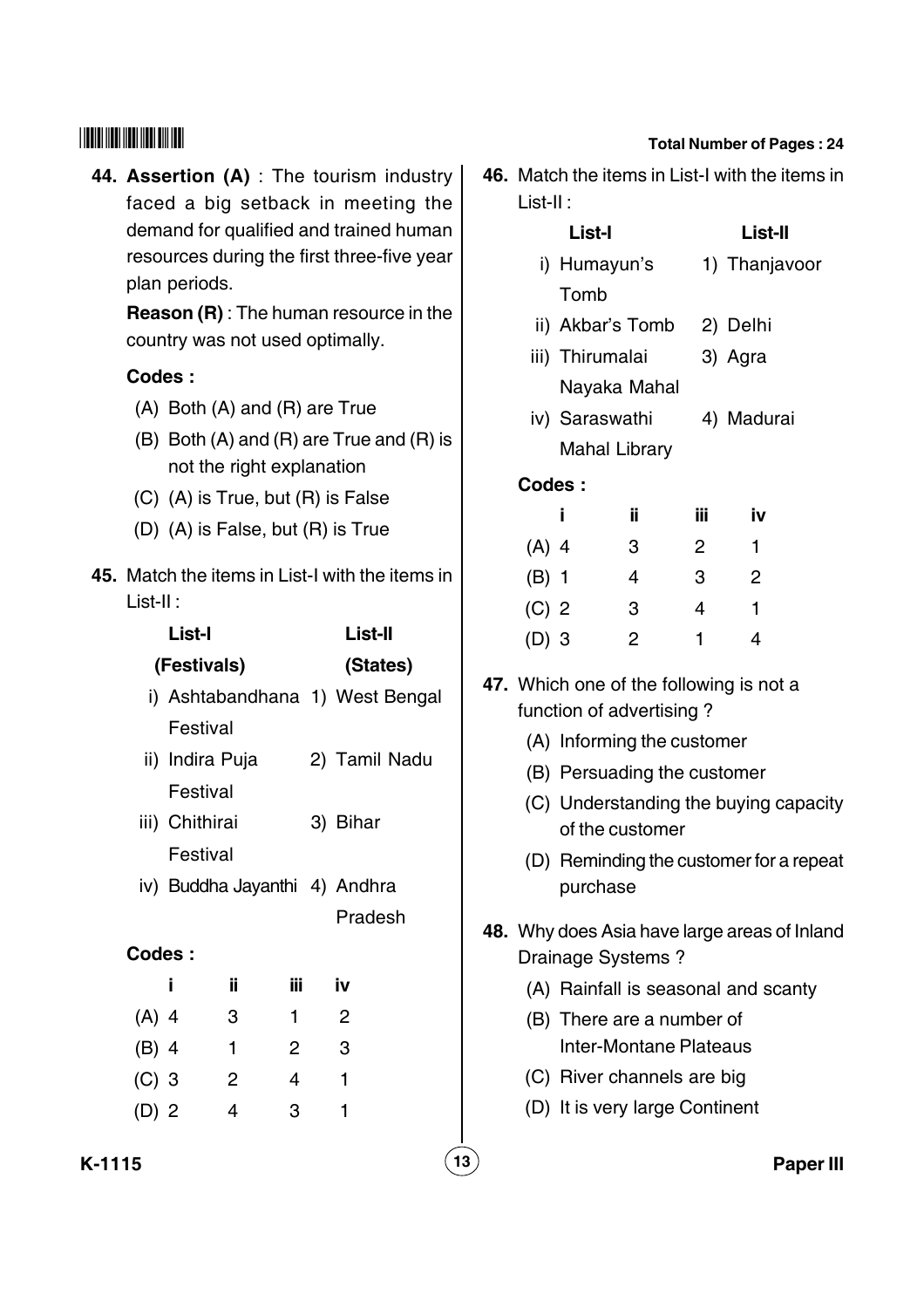|           |           |                                                          |              |                | 49.  ಪಟ್ಟಿ – I ಮತ್ತು ಪಟ್ಟಿ – II ರಲ್ಲಿರುವುದನ್ನು ಹೊಂದಿಸಿ |    | ಬರೆಯಿರಿ.     |             |                                                                      |                        | 51.  ಪಟ್ಟ–I ಮತ್ತುಪಟ್ಟ–II ನ್ನುಸರಿ ಉತ್ತರದಿಂದ ಹೊಂದಿಸಿ      |        |
|-----------|-----------|----------------------------------------------------------|--------------|----------------|--------------------------------------------------------|----|--------------|-------------|----------------------------------------------------------------------|------------------------|---------------------------------------------------------|--------|
|           | ಬರೆಯಿರಿ:  |                                                          |              |                |                                                        |    |              | ಪಟ್ಟಿ−l     |                                                                      | ಪಟೃ- II                |                                                         |        |
|           |           | ಪಟಿೖ - I                                                 |              |                | ಪಟ್ಟಿ - II                                             |    |              | (ಸಂಸ್ಥೆಗಳು) |                                                                      | (ಕೇಂದ್ರ                |                                                         |        |
|           |           | (ಶಂಗೈನ ವೀಸದ                                              |              |                | (ಸಂಬಂಧ                                                 |    |              |             |                                                                      |                        | ಕಾರ್ಯಾಲಯ)                                               |        |
|           |           | ಮಾದರಿ)                                                   |              |                | ಪಟಿಝವುದು)                                              |    |              |             | i) ಐ. ಯು. ಎನ್.        1) ರೋಮ್                                        |                        |                                                         |        |
|           |           |                                                          |              |                |                                                        |    |              | ಟೆ. ಪಿ. ಒ.  |                                                                      |                        |                                                         |        |
|           |           | 1) ಪ್ರವರ್ಗ - 'ಎ'                                         |              |                | i) ಅಲಾವಧಿ                                              |    |              |             |                                                                      |                        | ii) ಐ. ಸಿ.ಎ. ಒ.                           2) ನ್ಯೂಯಾರ್ಕ್ |        |
|           |           |                                                          |              |                | ಉಳಿಯುವ ವೀಸಾ                                            |    |              |             | iii) ಎ. ಎಸ್. ಟಿ. ಎ.       3) ಹೇಗ್                                    |                        |                                                         |        |
|           |           | 2) ಪ್ರವರ್ಗ - 'ಬಿ'                                        |              |                | ii) ರಾಷ್ಟ್ರೀಯ ವೀಸಾ                                     |    |              |             |                                                                      |                        | iv) ಯು. ಎಫ್.ಟಿ. ಎ.ಎ. 4) ಮಾಂಟ್ರಿಯೇಲ್                     |        |
|           |           | 3) ಪ್ರವರ್ಗ - 'ಸಿ'                                        |              |                | iii) ಏರ್ಪೋರ್ಟ್                                         |    |              | ಸಂಕೇತಗಳು :  |                                                                      |                        |                                                         |        |
|           |           |                                                          |              |                | ಟ್ರಾನ್ಗಿಟ್ ವೀಸಾ                                        |    | $\mathbf{I}$ |             | jj.                                                                  | iii                    | <u>iv</u>                                               |        |
|           |           |                                                          |              |                |                                                        |    | $(A)$ 1      |             | $4\overline{ }$                                                      | $2 \quad \blacksquare$ | 3                                                       |        |
|           |           | 4) ಪ್ರವರ್ಗ - 'ಡಿ'                                        |              |                | iv) ಟ್ರಾನ್ಷಿಟ್ ವೀಸಾ                                    |    |              | (B) 3 4     |                                                                      | $2 \quad \blacksquare$ | $\mathbf{1}$                                            |        |
|           |           | ಸಂಕೇತಗಳು :                                               |              |                |                                                        |    |              |             | (C) 2 3                                                              | $4\overline{ }$        |                                                         |        |
|           |           | 1                                                        | $\mathbf{2}$ | 3 <sup>1</sup> | 4                                                      |    |              | $(D)$ 4     | 2                                                                    | 3                      |                                                         |        |
|           | $(A)$ iii |                                                          | iv           | i.             | ii.                                                    |    |              |             |                                                                      |                        | 52. ಸಂಗನಕಲ್ಲು ಅಥವಾ ಕುಪ್ಪಗಲ್ಲು ಒಂದು ಪುರಾತತ್ವ             |        |
|           |           |                                                          |              |                |                                                        |    |              |             | ಉತ್ಪನನ ಸ್ಥಳವಾಗಿದೆ. ಅಲ್ಲಿ                                             |                        |                                                         |        |
|           | $(B)$ iv  |                                                          | - i          | iii            | ii.                                                    |    |              |             |                                                                      |                        | (A) ಮೇಗಾಲಿಥಿಕ್ ಅವಧಿಯ ಅವಶೇಷಗಳು                           |        |
|           | $(C)$ i   | $\sim$ 111                                               |              | ii aa          | iv                                                     |    |              | ಪತ್ತೆಯಾಗಿವೆ |                                                                      |                        |                                                         |        |
|           | $(D)$ ii  |                                                          | iii          | iv             | İ                                                      |    |              |             |                                                                      |                        | (B) ಚರಿತ್ರೆ ಪೂರ್ವದ ಮನುಷ್ಯನ ಅಸ್ಥಿ ಪಂಜರ ಸಿಕ್ಕಿವೆ          |        |
|           |           |                                                          |              |                | 50.  ಪಟ್ಟಿ–I ಮತ್ತು ಪಟ್ಟಿ–II ನ್ನು ಹೊಂದಿಸಿ ಬರೆಯಿರಿ.      |    |              |             | (C) ಕಲ್ಯಾಣಿ ಚಾಲುಕ್ಯರ ಶಾಸನ ಸಿಕ್ಕಿದೆ<br>(D) ಕದಂಬ ಆಳ್ವಿಕೆ ಶಾಸನ ಸಿಕ್ಕಿದೆ |                        |                                                         |        |
|           |           | ಪಟೖ-l                                                    |              |                |                                                        |    |              |             |                                                                      |                        |                                                         |        |
|           |           |                                                          |              |                | ಪಟಿೖ- II                                               |    |              |             | 53. ಪಶ್ಚಿಮ ಯುರೋಪಿನ ಹೆಚ್ಚು ದೇಶಗಳು                                     |                        |                                                         |        |
|           |           |                                                          |              |                | (ದೇವಸ್ಥಾನಗಳು) (ಸ್ಥಳಗಳು)                                |    |              |             | ಅಂತರರಾಷ್ಟ್ರೀಯ ವ್ಯಾಪಾರದಲ್ಲಿ ಅಧಿಕವಾಗಿ<br>ಅವಲಂಬಿತವಾಗಿರುವ ಕಾರಣ           |                        |                                                         |        |
|           |           |                                                          |              |                | i) ನಟರಾಜ ದೇವಸ್ಥಾನ   1) ಕಾಂಚೀಪುರಂ                       |    |              |             | (A)  ಅವುಗಳು ದಟ್ಟ ಜನಸಾಂದ್ರತೆ                                          |                        |                                                         |        |
|           |           |                                                          |              |                | ii) ವಾಮನ ದೇವಸ್ಥಾನ   2) ಕೋನಾರ್ಕ್                        |    |              |             |                                                                      |                        | ಹೊಂದಿರುವುದರಿಂದ ಹೆಚ್ಚು ಆಹಾರವನ್ನು                         |        |
|           |           |                                                          |              |                | iii) ಸೂರ್ಯ ದೇವಸ್ಥಾನ 3) ಚಿದಂಬರಂ                         |    |              |             | ಆಮದು ಮಾಡಿಕೊಳ್ಳುತ್ತವೆ                                                 |                        |                                                         |        |
|           |           |                                                          |              |                | iv) ಕೈಲಾಸನಾಥದೇವಸ್ಥಾನ 4) ಕಿಜ್ಞಾವೆಲ್ಲೂರು                 |    |              |             | (B) ಅವುಗಳು ತೀರ ಪ್ರದೇಶಗಳನ್ನು                                          |                        |                                                         |        |
|           |           |                                                          |              |                |                                                        |    |              |             |                                                                      |                        | ಹೊಂದಿರುವುದರಿಂದ ಅಂತರರಾಷ್ಟ್ರೀಯ                            |        |
|           |           | ಸಂಕೇತಗಳು :                                               |              |                |                                                        |    |              |             | ವ್ಯಾಪಾರಕ್ಕೆ ಯೋಗ್ಯವಾಗಿದೆ<br>(C) ಅವುಗಳು ಅಧಿಕ ಕೈಗಾರಿಕಾ                  |                        |                                                         |        |
|           |           |                                                          | ij,          | Ϊİ             | <u>iv</u>                                              |    |              |             | ದೇಶಗಳಾಗಿರುವುದರಿಂದ ಹೆಚ್ಚು                                             |                        |                                                         |        |
|           |           |                                                          |              |                |                                                        |    |              |             |                                                                      |                        | ಕಚ್ಚಾವಸ್ತುಗಳು ಪ್ರಪಂಚದ ಎಲ್ಲಾ ಭಾಗಗಳಿಂದ                    |        |
|           |           | (A) 3 4 2 1<br>(B) 2 3 4 1<br>(C) 4 2 1 3<br>(D) 1 3 2 4 |              |                |                                                        |    |              |             | ಬೇಡಿಕೆ ಇರುವುದರಿಂದ                                                    |                        |                                                         |        |
|           |           |                                                          |              |                |                                                        |    |              |             | (D) ಪ್ರಾರಂಭದಿಂದಲೂ ಈ ದೇಶಗಳು                                           |                        |                                                         |        |
|           |           |                                                          |              |                |                                                        |    |              |             | ಅಂತರರಾಷ್ಟ್ರೀಯ ವ್ಯಾಪಾರದಲ್ಲಿ                                           |                        |                                                         |        |
|           |           |                                                          |              |                |                                                        |    |              |             | ಮುಂಚೂಣಿಯಲ್ಲಿವೆ                                                       |                        |                                                         |        |
| Paper III |           |                                                          |              |                |                                                        | 14 |              |             |                                                                      |                        |                                                         | K-1115 |

| ಬರೆಯಿರಿ. | 51.  ಪಟ್ಟಿ–I ಮತ್ತುಪಟ್ಟಿ–II ನ್ನುಸರಿ ಉತ್ತರದಿಂದ ಹೊಂದಿಸಿ                                   |                                |                     |                                         |                                      |
|----------|----------------------------------------------------------------------------------------|--------------------------------|---------------------|-----------------------------------------|--------------------------------------|
|          | ಪಟ್ಟಿ-I                                                                                |                                |                     | ಪಟ್ಟಿ- II                               |                                      |
|          | (ಸಂಸ್ಥೆಗಳು)                                                                            |                                | (ಕೇಂದ್ರ             |                                         |                                      |
|          |                                                                                        |                                |                     | ಕಾರ್ಯಾಲಯ)                               |                                      |
|          | i) ಐ. ಯು. ಎನ್.                                                                         |                                |                     | 1) ರೋಮ್                                 |                                      |
|          | ಟೆ. ಪಿ. ಒ.                                                                             |                                |                     |                                         |                                      |
|          | ii) ಐ. ಸಿ.ಎ. ಒ.                                                                        |                                |                     | 2) ನ್ಯೂಯಾರ್ಕ್                           |                                      |
|          | iii) ಎ. ಎಸ್. ಟಿ. ಎ. 3) ಹೇಗ್                                                            |                                |                     |                                         |                                      |
|          | iv) ಯು. ಎಫ್.ಟಿ. ಎ.ಎ. 4) ಮಾಂಟ್ರಿಯೇಲ್                                                    |                                |                     |                                         |                                      |
|          | ಸಂಕೇತಗಳು :                                                                             |                                |                     |                                         |                                      |
|          |                                                                                        | ji,                            | iii -               | . iv                                    |                                      |
| $(A)$ 1  |                                                                                        | $\overline{4}$                 | $\overline{2}$      | - 3                                     |                                      |
|          | (B) 3                                                                                  | $\overline{4}$                 | $\overline{2}$      | $\overline{\phantom{a}}$                |                                      |
| $(C)$ 2  |                                                                                        | $\mathbf{3}$<br>$\overline{2}$ | $\overline{4}$<br>3 | $\overline{\mathbf{1}}$<br>$\mathbf{1}$ |                                      |
| $(D)$ 4  |                                                                                        |                                |                     |                                         |                                      |
|          | 52. ಸಂಗನಕಲ್ಲು ಅಥವಾ ಕುಪ್ಪಗಲ್ಲು ಒಂದು ಪುರಾತತ್ವ                                            |                                |                     |                                         |                                      |
|          | ಉತ್ಖನನ ಸ್ಥಳವಾಗಿದೆ. ಅಲ್ಲಿ                                                               |                                |                     |                                         |                                      |
|          | (A) ಮೇಗಾಲಿಥಿಕ್ ಅವಧಿಯ ಅವಶೇಷಗಳು<br>ಪತ್ತೆಯಾಗಿವೆ                                           |                                |                     |                                         |                                      |
|          | (B) ಚರಿತ್ರೆ ಪೂರ್ವದ ಮನುಷ್ಯನ ಅಸ್ಥಿ ಪಂಜರ ಸಿಕ್ಕಿವೆ                                         |                                |                     |                                         |                                      |
|          | (C)  ಕಲ್ಯಾಣಿ ಚಾಲುಕ್ಯರ ಶಾಸನ ಸಿಕ್ಕಿದೆ                                                    |                                |                     |                                         |                                      |
|          | (D)  ಕದಂಬ ಆಳ್ವಿಕೆ ಶಾಸನ ಸಿಕ್ಕಿದೆ                                                        |                                |                     |                                         |                                      |
|          | 53. ಪಶ್ತಿಮ ಯುರೋಪಿನ ಹೆಚ್ಚು ದೇಶಗಳು                                                       |                                |                     |                                         |                                      |
|          | ಅಂತರರಾಷ್ಟ್ರೀಯ ವ್ಯಾಪಾರದಲ್ಲಿ ಅಧಿಕವಾಗಿ                                                    |                                |                     |                                         |                                      |
|          | ಅವಲಂಬಿತವಾಗಿರುವ ಕಾರಣ                                                                    |                                |                     |                                         |                                      |
|          | (A) ಅವುಗಳು ದಟ್ಟ ಜನಸಾಂದ್ರತೆ                                                             |                                |                     |                                         |                                      |
|          | ್ನಲು : : : ಎಜ್ಜು ಜೇನಾಲದ್ರರ<br>ಹೊಂದಿರುವುದರಿಂದ ಹೆಚ್ಚು  ಆಹಾರವನ್ನು<br>ಆಮದು ಮಾಡಿಕೊಳ್ಳುತ್ತವೆ |                                |                     |                                         |                                      |
|          | (B) ಅವುಗಳು ತೀರ ಪ್ರದೇಶಗಳನ <mark>ು</mark>                                                |                                |                     |                                         |                                      |
|          | ಹೊಂದಿರುವುದರಿಂದ ಅಂತರರಾಷ್ಟ್ರೀಯ                                                           |                                |                     |                                         |                                      |
|          | ವ್ತಾಪಾರಕ್ಕೆ ಯೋಗ್ಯವಾಗಿದೆ                                                                |                                |                     |                                         |                                      |
|          | (C) ಅವುಗಳು ಅಧಿಕ ಕೈಗಾರಿಕಾ                                                               |                                |                     |                                         |                                      |
|          | ದೇಶಗಳಾಗಿರುವುದರಿಂದ ಹೆಚ್ಚು                                                               |                                |                     |                                         |                                      |
|          |                                                                                        |                                |                     |                                         | ಕಚ್ಚಾವಸ್ತುಗಳು ಪ್ರಪಂಚದ ಎಲ್ಲಾ ಭಾಗಗಳಿಂದ |
|          | ಬೇಡಿಕೆ ಇರುವುದರಿಂದ                                                                      |                                |                     |                                         |                                      |
|          | (D) ಪ್ರಾರಂಭದಿಂದಲೂ ಈ ದೇಶಗಳು                                                             |                                |                     |                                         |                                      |
|          | ಅಂತರರಾಷ್ಟ್ರೀಯ ವ್ಯಾಪಾರದಲ್ಲಿ                                                             |                                |                     |                                         |                                      |
|          | ಮುಂಚೂಣಿಯಲ್ಲಿವೆ                                                                         |                                |                     |                                         |                                      |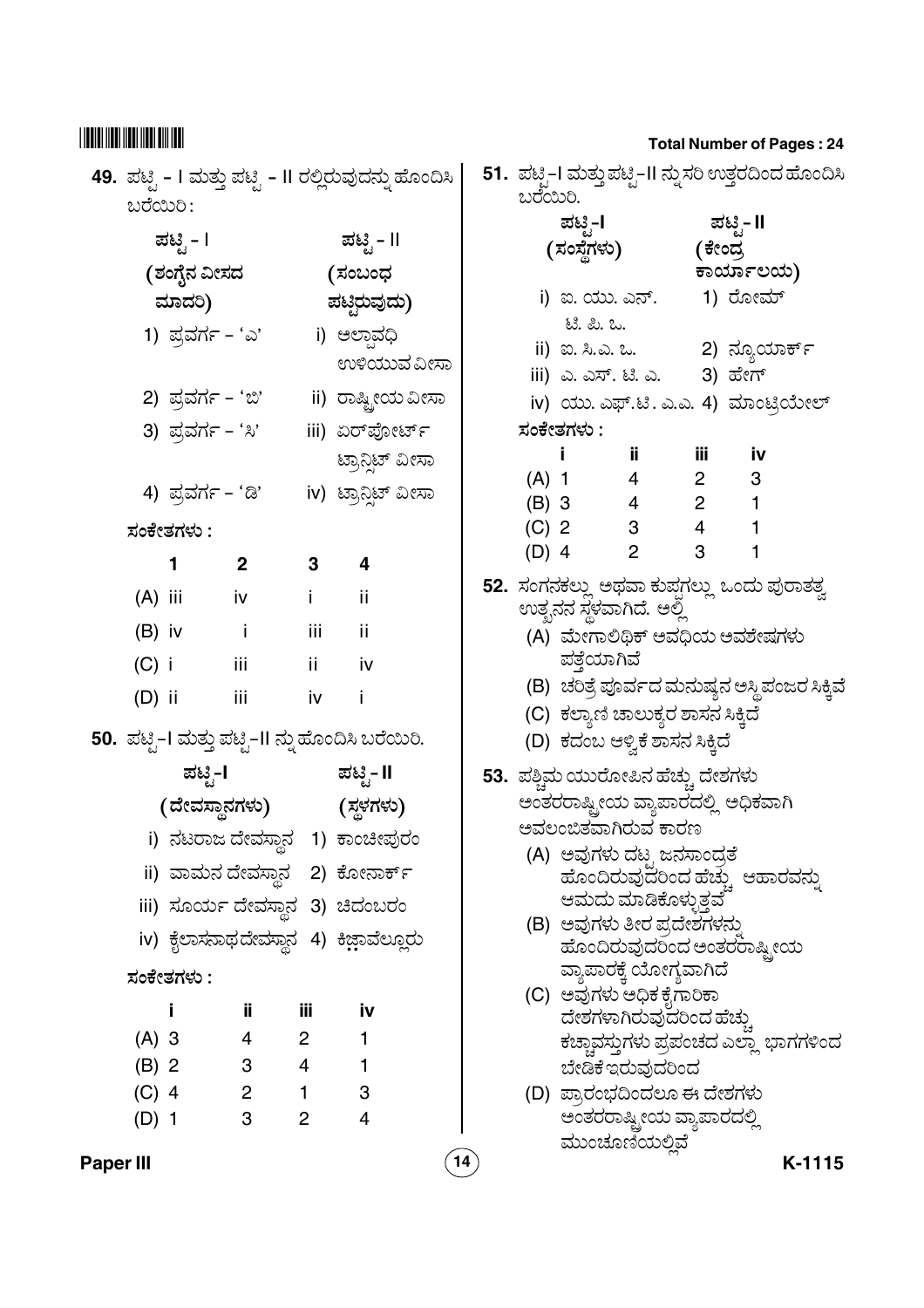**49.** Here is a List of two items. Match an item in List-I with an item in List-II. Choose the correct answer from the codes given below :

## **List-I List-II (Type of Schengen visa) (Refers to)**

- 1) Category 'A' i) Short term stay visa 2) Category 'B' ii) National visa 3) Category 'C' iii) Airport transit visa
- 4) Category 'D' iv) Transit visa
- **Codes :**

|           | 1 | 2   | 3   | 4  |
|-----------|---|-----|-----|----|
| $(A)$ iii |   | iv  | Ĩ   | ii |
| $(B)$ iv  |   | İ   | iii | ii |
| (C) i     |   | iii | ii  | iv |
| (D) ii    |   | iii | iv  |    |

**50.** Match the items in List-I with the items in List-II :

|                | List-I                      |     |     | List-II                           |
|----------------|-----------------------------|-----|-----|-----------------------------------|
|                | (Temples)                   |     |     | (Places)                          |
|                |                             |     |     | i) Nataraja Temple 1) Kanchipuram |
|                | ii) Vamana Temple 2) Konark |     |     |                                   |
|                | iii) Sun Temple             |     |     | 3) Chidambaram                    |
|                |                             |     |     | iv) Kailasanatha 4) Kizhavellur   |
|                | Temple                      |     |     |                                   |
| <b>Codes :</b> |                             |     |     |                                   |
|                | i                           | ii. | Ϊij | iv                                |
| $(A)$ 3        |                             | 4   | 2   | 1                                 |
| $(B)$ 2        |                             | 3   | 4   | 1                                 |
| $(C)$ 4        |                             | 2   | 1   | 3                                 |
| (D) 1          |                             | 3   | 2   | 4                                 |

## **Total Number of Pages : 24**

**51.** Match the items in List-I with the items in List-II :

|         | List-I         |    |             | List-II        |  |
|---------|----------------|----|-------------|----------------|--|
|         | (Organization) |    |             | (Headquarters) |  |
|         | i) IUNTPO      |    |             | 1) Rome        |  |
|         | ii) ICAO       |    |             | 2) New York    |  |
|         | iii) ASTA      |    |             | 3) Hague       |  |
|         | iv) UFTAA      |    | 4) Montreal |                |  |
| Codes:  |                |    |             |                |  |
|         | Ĩ              | ïi | iii         | iv             |  |
| $(A)$ 1 |                | 4  | 2           | 3              |  |
| (B) 3   |                | 4  | 2           | 1              |  |
| $(C)$ 2 |                | 3  | 4           | 1              |  |
|         | 4              | 2  | З           |                |  |
|         |                |    |             |                |  |

- **52.** Sanganakallu or Kuppagallu is an Archaeological excavation site where
	- (A) Remains of Megalithic period were found
	- (B) Prehistoric man's skeletons were found
	- (C) Inscriptions of Kalyani Chalukya's were found
	- (D) Inscriptions of Kadamba rulers were found
- **53.** Most of the West European Countries have a high dependence on International trade as
	- (A) They are densely populated and have to import Food
	- (B) They have the ideal conditions for International Trade due to their coastal location
	- (C) They are highly Industrialized and require raw materials from all over the World
	- (D) International Trade of these Countries has been well developed since very early time

**K-1115 15 Paper III**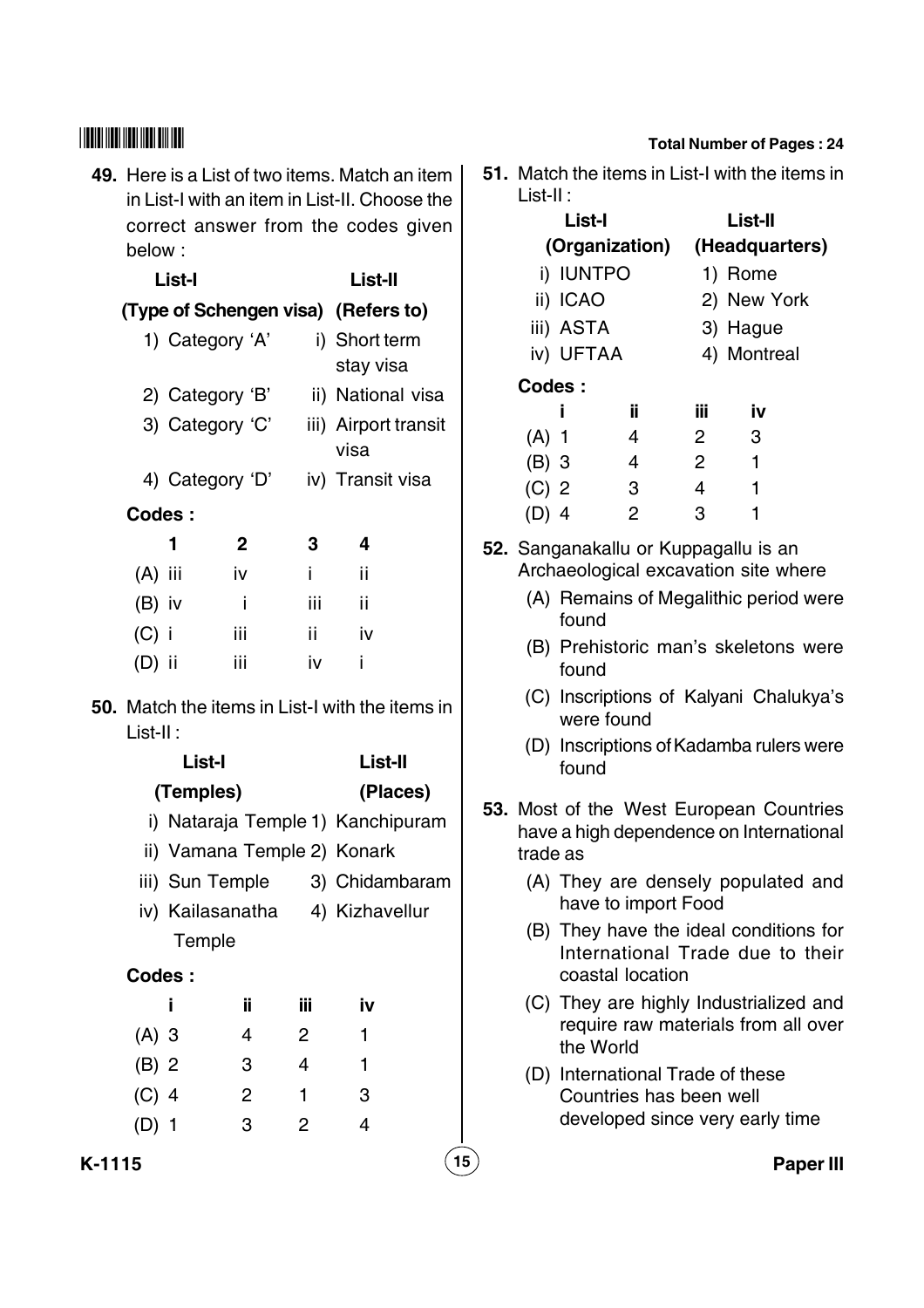# 

|                  |                                                     |                  |                                     |                       | 54. ಈ ಕೆಳಗಿನ ಪಟ್ಟಿ–I ಮತ್ತು ಪಟ್ಟಿ–II ಗಳಲ್ಲಿ  ಇರುವ                                        |    |  |
|------------------|-----------------------------------------------------|------------------|-------------------------------------|-----------------------|-----------------------------------------------------------------------------------------|----|--|
|                  | .<br>ವಿಮಾನ ಸಾರಿಗೆ ಮತ್ತು ಅವುಗಳ ನಿರ್ದಿಷ್ಟ ಸಂಕೇತಗಳನ್ನು |                  |                                     |                       |                                                                                         |    |  |
|                  |                                                     |                  | ಹೊಂದಿಸಿ ಸರಿ ಉತ್ತರ ಬರೆಯಿರಿ.          |                       |                                                                                         |    |  |
|                  |                                                     | ಪಟೃ-l            |                                     |                       | ಪಟಿೖ- II                                                                                |    |  |
|                  |                                                     |                  |                                     |                       | (ವಿಮಾನ ಸಾರಿಗೆ) ( ನಿರ್ದಿಷ್ಟ ಸಂಕೇತಗಳು)                                                    |    |  |
|                  |                                                     |                  |                                     |                       | 1) ಜೆಟ್ ಏರ್ <b>ವೇಸ್</b> i) ಯುಎಲ್                                                        |    |  |
|                  |                                                     |                  | 2) ಶ್ರೀಲಂಕಾ ಏರ್ಲೈನ್ಸ್    ii) ಎವೈ    |                       |                                                                                         |    |  |
|                  |                                                     | 3) ಫಿನ್ಏರ್       |                                     |                       | iii) ಡಬ್ಲ್ಯೂಎನ್                                                                         |    |  |
|                  |                                                     |                  |                                     |                       | 4) ಸೌತ್ <i>ವೆಸ್ಟ್ ಏರ್</i> ಲೈನ್ಸ್ iv) 9ಡಬ್ಲ್ಯೂ                                           |    |  |
|                  |                                                     | ಸಂಕೇತಗಳು :       |                                     |                       |                                                                                         |    |  |
|                  |                                                     | $\mathbf 1$      | $\mathbf{2}$                        | 3                     | -4                                                                                      |    |  |
|                  | $(A)$ iv                                            |                  | $\overline{\phantom{a}}$ ii         | – iii                 | - i                                                                                     |    |  |
|                  |                                                     | $(B)$ ii iii     |                                     | $\blacksquare$ i      | iv iv                                                                                   |    |  |
|                  | $(C)$ iii                                           |                  | iv i                                | - ii                  |                                                                                         |    |  |
|                  | $(D)$ iv                                            |                  | $\sim$ 1                            | ii.                   | - iii                                                                                   |    |  |
|                  |                                                     |                  |                                     |                       |                                                                                         |    |  |
|                  |                                                     |                  |                                     |                       | 55. ಜೆಟ್ ವಿಮಾನವು ಚೆನೈ ನಗರವನ್ನು 6.55 ಗಂಟೆಯಲ್ಲಿ<br>ಹೊರಟು ಹಾಂಕ್ಕಾಂಗ್ ನಗರವನ್ನು(+8.00) 14.55 |    |  |
|                  |                                                     |                  |                                     |                       | ಗಂಟೆ ಅದೇ ದಿವಸ ತಲುಪುತ್ತದೆ. ವಿಮಾನ ಯಾನದ                                                    |    |  |
|                  |                                                     |                  | ಅವಧಿಯನ್ನು ಲೆಕ್ಕಮಾಡಿ ಸರಿ ಉತ್ತರ ನೀಡಿ. |                       |                                                                                         |    |  |
|                  |                                                     | (A) 4.30 ಗಂಟೆಗಳು |                                     |                       |                                                                                         |    |  |
|                  |                                                     | (B) 6.30 ಗಂಟೆಗಳು |                                     |                       |                                                                                         |    |  |
|                  |                                                     | (C) 7.30 ಗಂಟೆಗಳು |                                     |                       |                                                                                         |    |  |
|                  |                                                     | (D) 5.30 ಗಂಟೆಗಳು |                                     |                       |                                                                                         |    |  |
|                  |                                                     |                  |                                     |                       | 56.  ಪಟ್ಟಿ–I ಮತ್ತು ಪಟ್ಟಿ–II ನ್ನು ಹೊಂದಿಸಿ ಸರಿ ಉತ್ತರವನ್ನು                                 |    |  |
|                  | ಗುರ್ತಿಸಿ.                                           |                  |                                     |                       |                                                                                         |    |  |
|                  |                                                     | ಪಟೖಿ−l           |                                     |                       | ಪಟಿೃ− II                                                                                |    |  |
|                  |                                                     |                  | (ವಿಮಾನ ಯಾನಗಳು)                      |                       | (ಕೇಂದ್ರ ಸ್ಥಳಗಳು)                                                                        |    |  |
|                  |                                                     | i) ಸಿ. ಎ. ಎ. ಸಿ. |                                     |                       | 1) ಮಾಸ್ಕೋ                                                                               |    |  |
|                  |                                                     |                  | ii) ಕೆ. ಎಲ್. ಎಮ್. 2) ಬೀಜಿಂಗ್        |                       |                                                                                         |    |  |
|                  |                                                     |                  | iii) ಅಲಿಟೇಲಿಯ        3) ಹೇಗ್        |                       |                                                                                         |    |  |
|                  |                                                     | iv) ಏರೋಫ್ಲೋಟ್    |                                     |                       | 4) ರೋಮ್                                                                                 |    |  |
|                  |                                                     | ಸಂಕೇತಗಳು :       |                                     |                       |                                                                                         |    |  |
|                  |                                                     |                  |                                     |                       |                                                                                         |    |  |
|                  |                                                     | j.               | ij                                  | Ϊii<br>$\overline{4}$ | <u>iv</u>                                                                               |    |  |
|                  | $(A)$ 2                                             |                  | $\mathbf{1}$                        | $\mathbf{1}$          | 3<br>$\overline{\phantom{a}}^2$                                                         |    |  |
|                  | $(B)$ 3                                             |                  | $\overline{4}$                      | $\overline{4}$        | $\overline{1}$                                                                          |    |  |
|                  | $(C)$ 2                                             |                  | $\mathbf{3}$<br>$\overline{2}$      | 3                     | $\mathbf{1}$                                                                            |    |  |
| <b>Paper III</b> | $(D)$ 4                                             |                  |                                     |                       |                                                                                         | 16 |  |
|                  |                                                     |                  |                                     |                       |                                                                                         |    |  |

#### **Total Number of Pages: 24**

| ವ<br>ನ್ನು |         |              | 57. ಈ ಕೆಳಗಿನ ರೈಲು ಆಸ್ತಿಗಳು ಪ್ರಪಂಚದ ಪರಂಪರೆಯ<br>ಪಟ್ಟಿಯಲ್ಲಿ ಸೇರ್ಪಡೆಯಾದ ಕ್ರಮವನ್ನು ಗುರ್ತಿಸಿ.<br>l) ಡಾರ್ಜಿಲಿಂಗ್ ಪರ್ವತದ ರೈಲ್ವೆ |              |    |  |
|-----------|---------|--------------|-------------------------------------------------------------------------------------------------------------------------|--------------|----|--|
|           |         |              | II) ನೀಲಗಿರಿ ಪರ್ವತದ ರೈಲ್ವೆ                                                                                               |              |    |  |
| رد        |         |              | III) ಕಾಲ್ಕ - ಶಿಮ್ಲ ರೈಲ್ವೆ                                                                                               |              |    |  |
|           |         |              | IV) ಸಿ. ಎಸ್. ಟಿ. ಮುಂಬೈ                                                                                                  |              |    |  |
|           |         | ಕ್ರಮಸಂಖ್ಯೆ : |                                                                                                                         |              |    |  |
|           | $(A)$   |              | $\mathsf{I}$                                                                                                            | III. aasta   | IV |  |
|           | $(B)$ I |              | Ш                                                                                                                       | Ш            | ΙV |  |
|           |         | $(C)$        | IV                                                                                                                      | $\mathbf{I}$ | Ш  |  |
|           |         | $(D)$ IV     | $\mathbf{III}$                                                                                                          | $\mathbf{I}$ | I  |  |
|           |         |              | 58.  ಚೈನಾ ದೇಶದಲ್ಲಿ ಈ ಕೆಳಕಂಡ ಅಂಶಗಳಲ್ಲಿ ಯಾವುದು<br>ಸರಿ ಇರುವುದಿಲ್ಲ ?                                                        |              |    |  |
|           |         |              | (A) ಈ ದೇಶ ಪ್ರಪಂಚದ ಅತೀ ಹೆಚ್ಚು                                                                                            |              |    |  |
|           |         |              | ಜನಸಂಖ್ಯೆಯನ್ನು ಹೊಂದಿರುತ್ತದೆ                                                                                              |              |    |  |
| ಲ್ಲಿ<br>ದ |         |              | (B) ಭೂವಿಸ್ತರಣೆಯಲ್ಲಿ ಪ್ರಪಂಚದ ಮೂರನೆ (3)<br>ಸ್ಥಾನವನ್ನು ಪಡೆದಿರುತ್ತದೆ                                                        |              |    |  |
|           |         | ಇರುವುದು      | (C)  ಬೇಸಾಯಕ್ಕೆ ಯೋಗ್ಯವಾದ ಪ್ರದೇಶವು ಚೈನಾ<br>ದೇಶದಲ್ಲಿ ಅಮೇರಿಕಾ ಸಂಯುಕ್ತ ಸಂಸ್ಥಾನದ<br>ಬೇಸಾಯ ಪ್ರದೇಶದ ಅರ್ಧಕ್ಕಿಂತ ಕಡಿಮೆ            |              |    |  |
| ನ್ನು      |         |              | (D) ಚೈನಾ ದೇಶವು ಹೆಚ್ಚು ಜನಸಂಖ್ಯೆ ಬೆಳವಣಿಗೆ<br>ಪ್ರಮಾಣ ಇರುವುದು                                                               |              |    |  |
|           |         |              | 59.  ಈ ಕೆಳಕಂಡ ಗುಹೆಗಳಲ್ಲಿ ಯಾವುವು ಮಹಾರಾಷ್ಟ್ರ                                                                              |              |    |  |
|           |         |              | ರಾಜ್ಯದಲ್ಲಿ ಕಂಡು ಬರುವುದು ?                                                                                               |              |    |  |
|           |         |              | 1) ಪಾಂಡುಲೇನ ಗುಹೆಗಳು                                                                                                     |              |    |  |
|           |         |              | 2) ಕನ್ವೇರಿ ಗುಹೆಗಳು                                                                                                      |              |    |  |
|           |         |              | . . د                                                                                                                   |              |    |  |

|         |            | 3) ಜುನ್ತಾರ್ ಗುಹೆಗಳು |   |
|---------|------------|---------------------|---|
|         |            | 4) ಖಾಂಡಗಿರಿ ಗುಹೆಗಳು |   |
|         | ಸಂಕೇತಗಳು : |                     |   |
| $(A)$ 1 |            | 3                   | 4 |
| $(B)$ 1 |            | 2                   | 4 |
| $(C)$ 1 |            | 2                   | 3 |
| (D) 2   |            | З                   |   |
|         |            |                     |   |

K-1115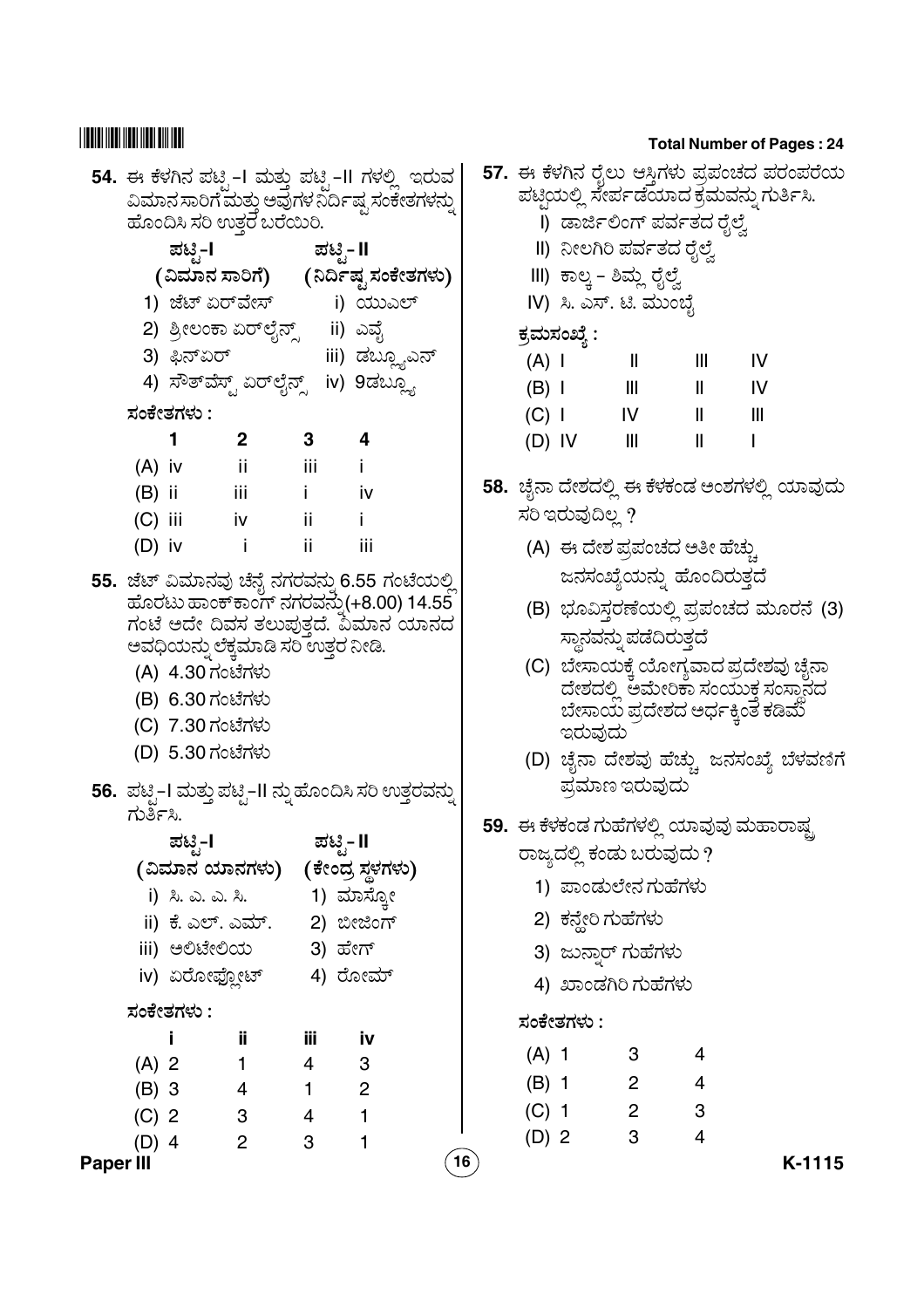**54.** Here is a List of Airlines and their destinator codes. Match an item in List-I with an item in List-II. Choose the correct answer from the codes given below.

> **List-I List-II (Airlines) (Destination Codes)** 1) Jet Airways i) UL 2) Srilankan Airlines ii) AY 3) Finnair iii) WN 4) South West Airlines iv) 9W **Codes : 1 2 34**  $(A)$  iv ii iii ii (B) ii iii i iv (C) iii iv ii i  $(D)$  iv  $I = \text{ii}$  iii

- **55.** Jet Airways flight leaves Chennai at 6.55 hrs. and reaches Hongkong (+8.00 hrs.) at 14.55 hrs. same day. Calculate the flying time.
	- (A) 4.30 hrs. (B) 6.30 hrs.
	- (C) 7.30 hrs. (D) 5.30 hrs.
- **56.** Match the items in List-I with the items in List-II :

|         | List-I        |     |     | List-II        |  |  |  |
|---------|---------------|-----|-----|----------------|--|--|--|
|         | (Airlines)    |     |     | (Headquarters) |  |  |  |
|         | i) CAAC       |     |     | 1) Moscow      |  |  |  |
|         | ii) KLM       |     |     | 2) Beijing     |  |  |  |
|         | iii) Alitalia |     |     | 3) Hague       |  |  |  |
|         | iv) Aeroflot  |     |     | 4) Rome        |  |  |  |
| Codes:  |               |     |     |                |  |  |  |
|         | Ĩ             | ii. | iΪi | iv             |  |  |  |
| $(A)$ 2 |               | 1   | 4   | 3              |  |  |  |
| $(B)$ 3 |               | 4   | 1   | 2              |  |  |  |
| $(C)$ 2 |               | 3   | 4   | 1              |  |  |  |
| (D) 4   |               | 2   | 3   |                |  |  |  |

#### **Total Number of Pages : 24**

- **57.** Identify the order in which the following Railway properties appeared in the World heritage in the list.
	- I) Darjeeling Mountain Railway
	- II) Nilgiris Mountain Railway
	- III) Kalkha-Shimla Railway
	- IV) CST Mumbai

#### **Order :**

| $(A)$ I  | Ш  | Ш | ΙV |
|----------|----|---|----|
| $(B)$ I  | Ш  | Ш | ΙV |
| $(C)$ I  | IV | Ш | Ш  |
| $(D)$ IV | Ш  | Ш |    |

- **58.** Which among the following is not true of China now ?
	- (A) It is the most populous Country in the World
	- (B) It ranks third in area in the World
	- (C) Cultivable land in China is less than half that of USA
	- (D) China has a very high growth rate of population
- **59.** Which of the following caves are located in the State of Maharashtra ?
	- 1) Pandulena Caves
	- 2) Kanheri Caves
	- 3) Junnar Caves
	- 4) Khandagiri Caves

## **Codes :**

| $(A)$ 1 | З  | 4 |
|---------|----|---|
| $(B)$ 1 | 2  | 4 |
| $(C)$ 1 | 2  | З |
| $(D)$ 2 | 3. | 4 |

**K-1115 17 Paper III**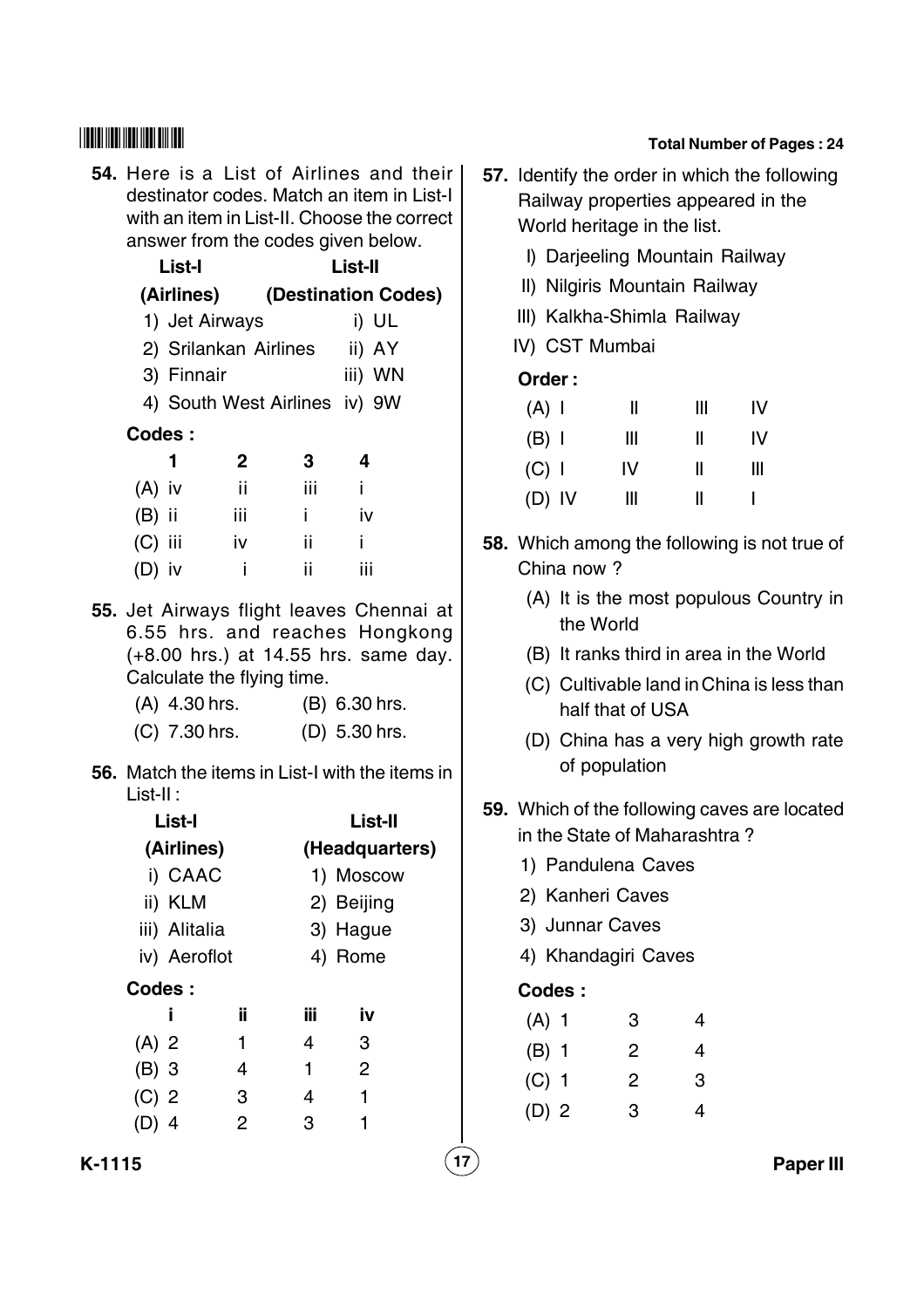- **60.** ಮಣ್ಣಿನ ಮಡಿಕೆಗಳ ಮೇಲೆ ಅಲಂಕಾರಿಕವಾಗಿ ಚಿತ್ರಿಸುವುದನ್ನು ಏನೆಂದು ಕರೆಯಲಾಗಿದೆ ?
	- (A) (B) ಗ್ರಾಫಿಟಿ
	- (C) ಸಕೋ .<br>'ಹಿಂಬಾರ್ (D) ಪೆಟ್ರೊಗ್ರ್ಯಾಫ್
- **61. ದೃಢವಾದ ಹೇಳಿಕೆ(A)** : ಭಾರತದ ಬಟ್ಸೆ ಕೈಗಾರಿಕೆಯಲ್ಲಿ @ .<br>ಕೈಮಗ್ಗ ಕೈಗಾರಿಕೆಯ ಉತ್ಪಾದನೆ 30 ಪ್ರತಿಶತ ಇರುವುದು.

 $\overline{\textbf{r}}$ ಾರಣ (R) : ಭಾರತ ಸರ್ಕಾರವು ಕೈಮಗ್ .<br>ಉತನಗಳನು ಹೆಚಿಸಿ ವಿದೇಶಿ ವಿನಿಮಯವನು " " ಸಂಪಾದಿಸಲು ರಫ್ತು ಮಾಡಲು ಪ್ರಯತ್ನಿಸುತ್ತಿರುವುದು.

<u>ಸಂಕೇತಗಳು :</u>

- (A) (A) ಸರಿ, ಆದರೆ (R) ತಪಾಗಿದೆ
- (B) (A) ಮತ್ತು (R) ಎರಡೂ ಸರಿಯಾಗಿದ್ದು ಮತ್ತು (R)\$E - b E
- (C) (A) ಮತ್ತು (R) ಎರಡೂ ಸರಿ ಮತ್ತು (R) .<br>ಸರಿಯಾದ ವಿವರಣೆಯಾಗಿದೆ
- (D) (A) ತಪ್ಪು ಆದರೆ (R) ಸರಿ
- <mark>62.</mark> ವಿಜಯನಗರ ಸಾಮ್ರಾಜ್ಯವನ್ನು 230 ವರ್ಷಗಳ ಕಾಲ ಎಷ್ಟು ವಂಶಜರು ಆಳಿದಾರೆ  $\widetilde{?}$ 
	- $(A)$  6 ವಂಶದವರು  $(B)$  4 ವಂಶದವರು
	- (C) 3 ವಂಶದವರು (D) 7 ವಂಶದವರು
- **63.** ಚಂಡಮಾರುತ ಮತ್ತು ಪ್ರತಿಚಕ್ರವಾತಗಳಲ್ಲಿ <u>ಕಂಡುಬರುವ ಹವಾಮಾನದ ಪರಿಸಿತಿಗಳನು ಸರಿ</u> " ವಿವರಣೆ ಇರುವ ಉತರ ಆಯ್ಕಮಾಡಿ.
	- (A) ಎರಡೂ ಹವಾಮಾನಗಳು ಪ್ರಚಂಡ ಹಾಗೂ ಆರ್ಭಟವಾಗಿರುವುದು
	- (B) ಎರಡೂ ಹವಾಮಾನಗಳು ಸೊಗಸಾಗಿರುತ್ತವೆ
	- (C) ಚಂಡಮಾರುತಗಳು ಪ್ರಚಂಡ ಹವಾಮಾನವನ್ನು " ಹೊಂದಿರುತ್ತದೆ ಮತ್ತು ಪ್ರತಿಚಕ್ರವಾತವು <u>ಸುಂದರವಾದ ಹವಾಮಾನವನು ಪಡೆದಿರುತದೆ</u>
	- .<br>(D) ಚಂಡಮಾರುತ ಹವಾಮಾನವು ಸೊಗಸಾಗಿದ್ದು ಪ್ರತಿಚಕ್ರವಾತವು ಪ್ರಚಂಡ ಹವಾಮಾನವನ್ನು " )

#### **Total Number of Pages : 24**

- **64.** 'ಮಿರಿಕ್ ' ಎಂಬ ಗಿರಿಧಾಮ ಇರುವುದು
	- (A) ಉತ್ತರಖಾಂಡ
	- (B) ಅರುಣಾಚಲ ಪ್ರದೇಶ
	- $(C)$  ಸಿಕ್ತಿಂ
	- (D) ನಾಗಾಲ್ತಾಂಡ್
- **65.** ಯುನೆಸ್ರೋ ಪರಂಪರೆ ಸಮ್ಮೇಳನದಲ್ಲಿ ಎಷ್ಸು ದೇಶಗಳು @ ಒಪಿಗೆ ನೀಡಿ ಜನರಲ್ ಅಸೆಂಬ್ಲಿಯಲ್ಲಿ ತಾರೀಖು 15, ಆಗಸ್ಟ್ 2014 ರವರೆಗೆ ಸದಸ್ಯರಾಗಿರುತ್ತಾರೆ ? (A) 191 (B) 188
	- (C) 177 (D) 204
- **66. ದೃಢವಾದ ಹೇಳಿಕೆ (A)** : ಭಾರತೀಯ ಸಂಸ್ತೃತಿಯ ವುುಖ್ಯ ಅಂಶ ವೈವಿಧ್ಯಮಯ ಸಂಪ್ರದಾಯ ಮತ್ತು ಅವುಗಳು ದೀರ್ಘಾವಧಿಯಲಿ .<br>ಸಮಿಲನವಾಗಿರುವುದಾಗಿರುತದೆ. **ಕಾರಣ (R)** : ಇತಿಹಾಸದ ಯಾವುದೇ ಅವಧಿಯಲ್ಲೂ .<br>ಸಂಸ್ಮತಿಯು ಸಮಾಜ ಜೀವನದ ರೀತಿಯಾಗಿದೆ.

<u>ಸಂಕೇತಗಳು :</u>

- (A) (A) ಮತ್ತು (R) ಎರಡೂ ಸರಿ, ಆದರೆ (R) .<br>ಸರಿಯಾದ ವಿವರಣೆಯಲ
- (B) (A) ಮತ್ತು (R) ಎರಡೂ ಸರಿ ಮತ್ತು (R) \$E - b
- (C) (A) ಸರಿ, ಆದರೆ (R) ತಪು
- (D) (A) ತಪ್ಪು, ಆದರೆ (R) ಸರಿ
- **67.** ನಯಾಗರ ಜಲಪಾತದ ಎತ್ತರ
	- (A) 48 ಮೀಟರ್ (B) 93 ಮೀಟರ್
	- (C) 51 ಮೀಟರ್ (D) 80 ಮೀಟರ್
- **68.** ಗಗನ್ ಮಹಲ್ ಕರ್ನಾಟಕದ ಯಾವ ಜಿಲ್ಲೆಯಲ್ಲಿದೆ ಹೆಸರಿಸಿ $\overline{\partial}$ 
	- (A) ರಾಯಚೂರು (B) ವಿಜಯಪುರ
	- (C) ಬೆಳಗಾವಿ (D) ಗದಗ

#### **Paper III 18 K-1115**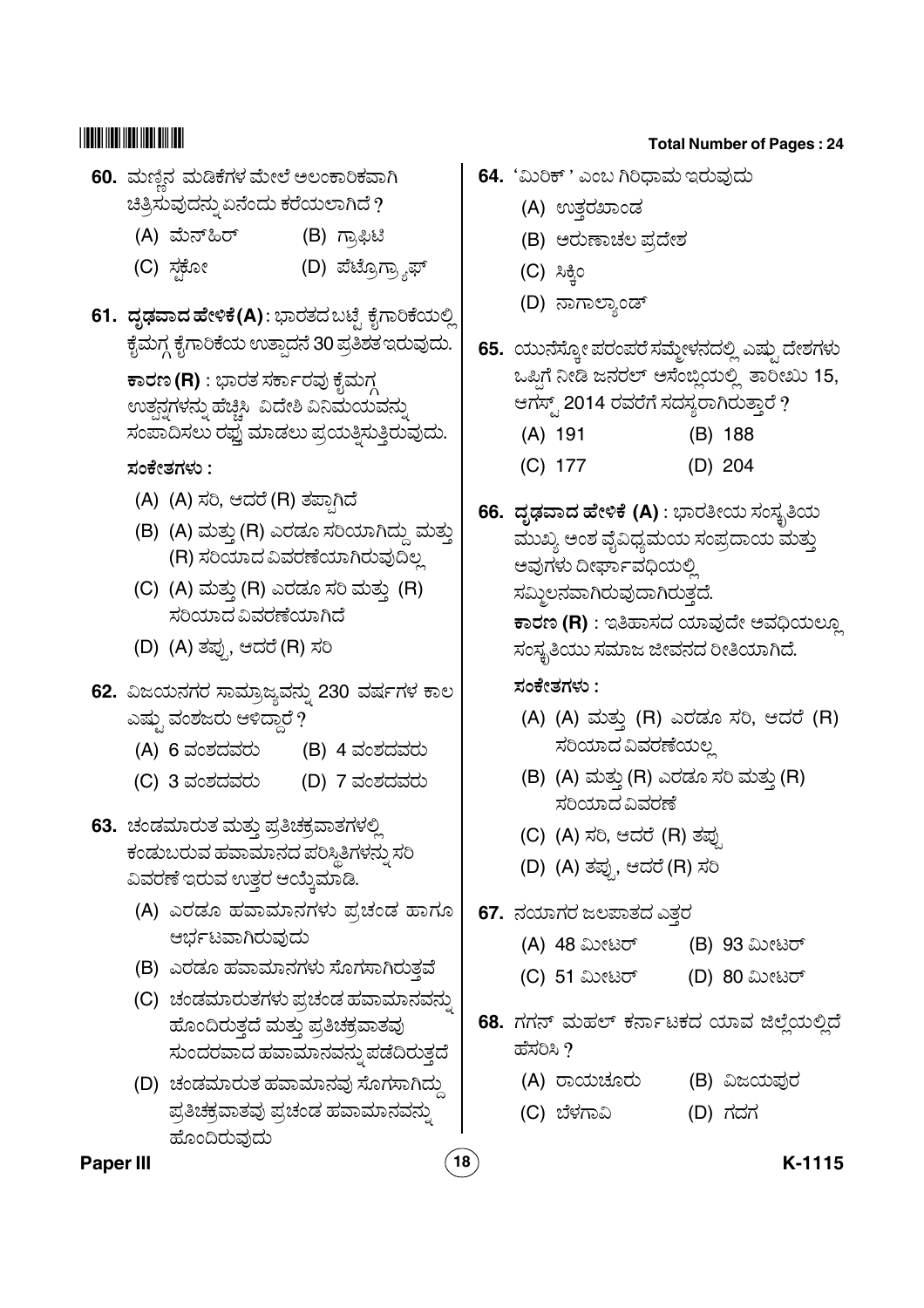- **60.** Decorative scribbling found on the earthen pots are called
	- (A) Menhir (B) Graffiti
	- (C) Stucco (D) Petrograph
- **61. Assertion (A)** : The Handloom Industry accounts for 30% of the total textile production in India.

**Reason (R)** : The Government of India tries to develop handloom sector to earn more Foreign exchange by way of exports.

## **Codes :**

- (A) (A) is True, but (R) is False
- (B) Both (A) and (R) are True and (R) is not the correct explanation
- (C) Both (A) and (R) are True and (R) is the correct explanation
- (D) (A) is False, but (R) is True.
- **62.** Identify the number of Dynasty's, who ruled Vijayanagara empire for 230 years ?
	- (A) Six Dynasties
	- (B) Four Dynasties
	- (C) Three Dynasties
	- (D) Seven Dynasties
- **63.** Compare the weather conditions of cyclones and Anticyclones and select the correct explanation.
	- (A) Both indicate a stormy weather
	- (B) Both indicate a fair weather
	- (C) Cyclones have stormy and anti-cyclones have a fair weather
	- (D) Cyclones have a fair and anti-cyclones have stormy weather

#### **Total Number of Pages : 24**

- **64.** The Hill station 'Mirik' is located in
	- (A) Uttarakhand
	- (B) Arunachal Pradesh
	- (C) Sikkim
	- (D) Nagaland
- **65.** Number of State parties who have signed the UNESCO Heritage Convention and have become member of the General Assembly as on 15<sup>th</sup> August 2014 are

| $(A)$ 191 | (B) 188   |
|-----------|-----------|
| $(C)$ 177 | $(D)$ 204 |

**66. Assertion (A)** : The main features of Indian Culture are plurality of traditions and their assimilation over a long stretch of time.

**Reason (R)** : Culture is the way of life of a society at any given time in history.

## **Codes :**

- $(A)$  Both  $(A)$  and  $(R)$  are True, but  $(R)$  is not the correct explanation
- (B) Both (A) and (R) are True and (R) is the correct explanation
- (C) (A) is True, but (R) is False
- (D) (A) is False, but (R) is True
- **67.** The height of Niagara falls is
	- (A) 48 meters (B) 93 meters
	- (C) 51 meters (D) 80 meters
- **68.** Name the district in which Gagana Mahal is located in Karnataka ?
	- (A) Raichur (B) Vijayapura
	- (C) Belagavi (D) Gadag

**K-1115 19 Paper III**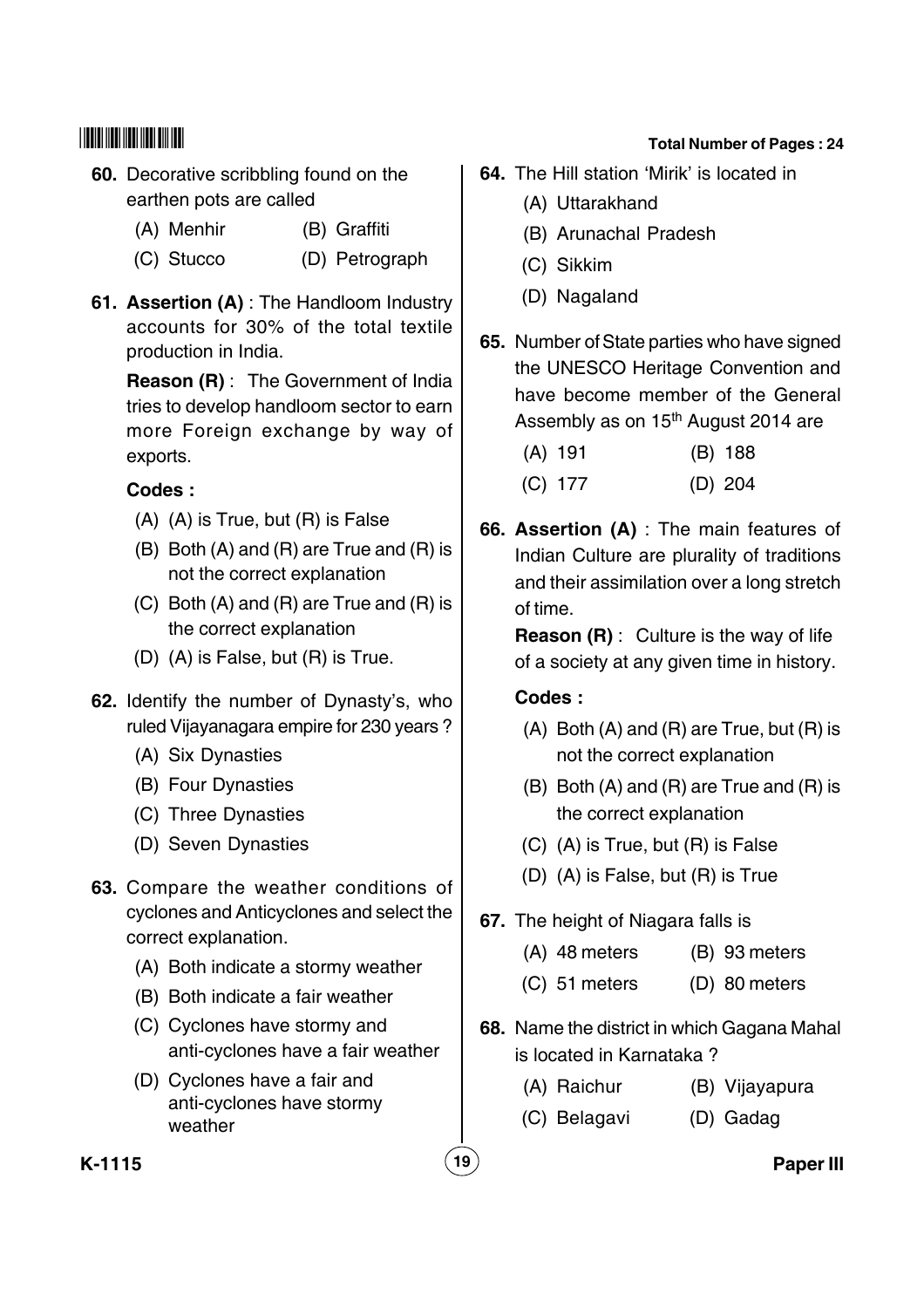# 

- 69. ಭಾರತೀಯ ನಾಗರೀಕರು ಕೆಳಗಿನ ಯಾವ ಪ್ರದೇಶವನ್ನು ಪ್ರವೇಶ ಮಾಡಲು ಇನ್ನರ್ ಲೈನ್ ಪರ್ಮಿಟ್ (ಐ. ಎಲ್. ಪಿ.) ಅವಶ್ಯಕವಿರುತ್ತದೆ ?
	- (A) ಅಂಡಮಾನ್ ಮತ್ತು ನಿಕೋಬಾರ್
	- (B) ಲಕ್ಷದ್ವೀಪ
	- (C) ಜಮ್ತು ಮತ್ತು ಕಾಶ್ಮೀರ
	- (D) ಮಿಜೋರಾಮ್
- 70. "ಏಜಿಂಗ್ ಶೆಡ್ಯೂಲ್" ಸೂಚಿಸುವುದು.
	- (A) ದುಡಿಯುವ ಬಂಡವಾಳ ನಿರ್ವಹಣೆ
	- (B) ಸಾಮಾನು ಪಟ್ಟಿ ನಿರ್ವಹಣೆ
	- (C) ಹಣ ನಿರ್ವಹಣೆ
	- (D) ಬರಬೇಕಾದ ಬಾಕಿ ನಿರ್ವಹಣೆ

ಈ ಕೆಳಗೆ ಕೊಟ್ಟ ವಾಕ್ಯ ಸಮೂಹವನ್ನು ಕೂಲಂಕುಷವಾಗಿ ಓದಿ ಪ್ರಶ್ನೆ 71 ರಿಂದ 75 ರವರೆಗೆ ಸೂಕ್ತವಾದ ಉತ್ತರ ಬರೆಯಿರಿ. ಪ್ರವಾಸಿ ತಾಣದ ಮುನ್ನೋಟ

ಒಂದು ಪ್ರವಾಸಿ ತಾಣ ಎಲ್ಲಾ ಭಾಗಿದಾರರಿಗೆ ಅನುಕೂಲ ಕಲ್ಪಿಸಿಕೊಡುವ ಉದ್ದೇಶದಿಂದ ಪ್ರವಾಸಿಗರನ್ನು ಉಪಚರಿಸುತ್ತದೆ. ಇದರ ನೇರ ಅನುಕೂಲ ಸ್ಥಳೀಯರಿಗೆ ಉದ್ಯೋಗ ಹಾಗೂ ಆದಾಯ ತರುತ್ತದೆ. ಒಂದು ಪ್ರವಾಸೋದ್ಯಮದ ನೀತಿ ಪ್ರವಾಸಿಗರಿಗೆ ಆತಿಥ್ಯ ಕೊಡುವಲ್ಲಿ ಭಾಗಿದಾರರಿಗೆ ಗರಿಷ್ಠ ಅನುಕೂಲ ಆಗುವುದರ ಜೊತೆಗೆ, ಕನಿಷ್ಠ ನಕಾರಾತ್ಗಕ ಪರಿಣಾಮ ಆಗುವಂತೆ ನೋಡಿಕೊಳ್ಳಬೇಕು. ಒಂದು ಒಳ್ಳೆ ಪ್ರವಾಸೋದ್ಯಮದ ನೀತಿ ಪ್ರವಾಸಿಗರಿಗೆ ಗುಣಾತ್ಚಕ ಅನುಭವ ಕೊಡುವುದರ ಜೊತೆಗೆ ಸ್ಥಳೀಯರಿಗೆ ಲಾಭಕರವಾಗಿರಬೇಕು. ಅದರ ಜೊತೆಗೆ ಪ್ರವಾಸಿ ತಾಣದ ಪರಿಸರ, ಸಾಮಾಜಿಕ ಹಾಗೂ ಸಾಂಸ್ಥತಿಕ ಸಮಗ್ರತೆಗೆ ಧಕ್ಕೆಯಾಗದಂತೆ ನೋಡಿಕೊಳ್ಳಬೇಕು.

ಪ್ರವಾಸೋದ್ಯಮದ ನೀತಿಯನ್ನು ರೂಪಿಸುವಾಗ ಪ್ರವಾಸಿ ತಾಣಕ್ಕೆ ಪ್ರಮುಖವಾಗಿ ಆಧ್ಯತೆಯನ್ನು ಕೊಡಬೇಕು. ಪ್ರವಾಸಿ ತಾಣದ ನಿರ್ವಹಣೆ ಅತೀ ಸಂಕೀರ್ಣವಾಗಿದ್ದು ಹಲವು ಆಯಾಮಗಳಿಂದ ಬರುವ ಸವಾಲನ್ನು ನಿಭಾಯಿಸಬೇಕಾಗುತ್ತದೆ. ಪ್ರವಾಸಿ ತಾಣ ಸಫಲತೆ ಪಡೆಯಬೇಕಾದ್ದಲ್ಲಿ ಎರಡು ಪ್ರಾಥಮಿಕ ಷರತ್ಗನ್ನು ಪೊರೈಸಬೇಕು. ಇವು ಸ್ಪರ್ಧಾತ್ಮಕವಾಗಿ ಹಾಗೂ ಸುಸ್ಲಿರತೆಯಿಂದ ಇರಬೇಕು. ಪ್ರವಾಸಿ ತಾಣ ಸರ್ಧಾತ್ಮಕವಾಗಿರಬೇಕಾದರೆ

#### **Total Number of Pages: 24**

ಪ್ರವಾಸೋದ್ಯಮದ ಮಾರುಕಟ್ಟೆಯಲ್ಲಿ ಪರಿಣಾಮಕಾರಿಯಾಗಿ ಸರ್ಧಿಸಿ ಲಾಭ ಗಳಿಸಬೇಕು. ಸಮಗ್ರ ಬೆಳವಣಿಗೆ ತತ್ತವನ್ನು ಆಳವಡಿಸಿಕೊಂಡಾಗ ಪ್ರವಾಸಿ ತಾಣ ಸರ್ಧಾತ್ಮಕವಾಗಿರುವುದು ಸಾಧ್ಯವಾಗುತ್ತದೆ. ಸುಸ್ಥಿರತೆ ಎಂದರೆ, ಪ್ರವಾಸಿ ತಾಣ ಅದರ ಭೌತಿಕ, ಸಾಮಾಜಿಕ, ಸಾಂಸ್ಕೃತಿಕ ಹಾಗೂ ಪರಿಸರ ಸಂಪತ್ತನ್ನು ಧೀರ್ಘಾವಧಿ ಬಳಸಿ ಮಾರುಕಟ್ಟೆಯಲ್ಲಿ ಸರ್ಧಿಸುವಂತಾಗಬೇಕು. ಅಲ್ಪಾವಧಿ ಆರ್ಥಿಕ ಅನುಕೂಲಕ್ಕೆ ಪ್ರವಾಸಿ ಸಂಪತ್ತನ್ನು ವಿಪರೀತ ಉಪಯೋಗಿಸಿ ಹಲವು ಪ್ರವಾಸಿ ತಾಣಗಳು ಸಂಪೂರ್ಣ ಹಾಳಾಗಿವೆ. ಸುಸ್ಥಿರತೆ ಎಂದರೆ ಪ್ರವಾಸಿ ಸಂಪತ್ಗನ್ನು ಮುಂದಿನ ತಲೆಮಾರಿನ ಉಪಯೋಗಕ್ಕೆ ಸಾಕಷ್ಟು ಇಟ್ಟು ಈಗ ಬಳಸುವುದು.

ಒಂದು ಪ್ರವಾಸಿ ತಾಣದ ಸಫಲ ನಿರ್ವಹಣೆಯಲ್ಲಿ ಪಾರಂಪರಿಕ ವ್ಯಾಪಾರಿ ನಿರ್ವಹಣೆಯ ಕೌಶಲದ ಜೊತೆಗೆ ಪರಿಸರ ನಿರ್ವಹಣೆಯ ಸಾಮರ್ಥ್ಯವನ್ನು ಸೇರಿಸಿರಬೇಕು. ಅವುಗಳು ಯಾವುದೆಂದರೆ, ಪ್ರವಾಸಿ ತಾಣದ ಅಭಿವೃದ್ಧಿಗೆ ಕೌಶಲಯುಕ್ತ ಯೋಜನೆ ರೂಪಿಸುವುದು ಪ್ರವಾಸಿ ತಾಣವನ್ನು ಮಾರಾಟ ಮಾಡುವುದು, ಗುಣಾತ್ಮಕ ಸೇವೆಯನ್ನು ಪ್ರವಾಸಿಗರಿಗೆ ಒದಗಿಸಲು ಮಾನವ ಸಂಪತ್ತಿನ ನಿರ್ವಹಣೆ, ಉಳಿದ ಸಂಪತ್ತಿನ ಜೊತೆಗೆ ಹಣಕಾಸಿನ ಸಂಪತ್ತನ್ನು ಸಮರ್ಪಕವಾಗಿ ಜೋಡಿಸಿ ಸಾಂಸ್ಥಿಕ ಸಾಮಾರ್ಥ್ಯವನ್ನು ಹೆಚ್ಚಿಸಿ ಪ್ರವಾಸಿಗರಿಗೆ ಸರಿಯಾದ ವ್ಯವಸ್ಥೆಯನ್ನು ಒದಗಿಸುವುದು, ಪರಿಸರ ನಿರ್ವಹಣೆ ಸಾಮಾರ್ಥ್ಯ, ಪ್ರವಾಸಿ ತಾಣದ ಪಾರುಪತ್ಯಗಾರಿಕೆಗೆ ಅತ್ಯವಶ್ಯಕವಾಗಿದೆ. ಇತ್ತೀಚಿನ ದಿನಗಳಲ್ಲಿ ಪ್ರವಾಸಿ ತಾಣದ ಪಾರುಪತ್ಯಗಾರಿಕೆ ವಿಸ್ತಾರಗೊಂಡು ಪ್ರವಾಸಿ ತಾಣದ ಸಾಮಾಜಿಕ ಹಾಗೂ ಸಾಂಸ್ಯತಿಕ ಸಮಗ್ರತೆಯ ನಿರ್ವಹಣೆಯನ್ನು ಒಳಗೊಂಡಿರುತ್ತದೆ. ಪ್ರವಾಸಿ ತಾಣದ ಮಾನವ ಸಂಪನ್ನೂಲದ ಸಮರ್ಪಕ ನಿರ್ವಹಣೆ ಇದರಲ್ಲಿ ಸೇರಿರುತ್ತದೆ. ಈ ಮಾನವ ಸಂಪನ್ಮೂಲದ ನಿರ್ವಹಣೆ ಎರಡು ಭಾಗವನ್ನು ಹೊಂದಿದೆ. ಪ್ರವಾಸಿಗರ ನಿರ್ವಹಣೆ ಹಾಗೂ ಸ್ಥಳೀಯ ನಿರ್ವಹಣೆ ಅಂತಿಮವಾಗಿ ಪ್ರವಾಸಿ ತಾಣದ ಸಂಪನ್ಮೂಲ ಅಭಿವೃದ್ಧಿ ಹಾಗೂ ಸಂಪನ್ಮೂಲ ಪಾರುಪತ್ಯಗಾರಿಕೆ ಮಾಹಿತಿ ತಂತ್ರಜ್ಞಾನ ನಿರ್ವಹಣೆಯೊಂದಿಗೆ ಜೋಡಿಸುವ ಅವಶ್ಯಕತೆ ಇದೆ. ಆಗ ಮಾತ್ರ ಪ್ರವಾಸಿ ತಾಣ ಸಫಲತೆಯನ್ನು ಪಡೆಯುವುದರಲ್ಲಿ ಯಶಸ್ವಿಯಾಗುತ್ತದೆ.

#### **Paper III**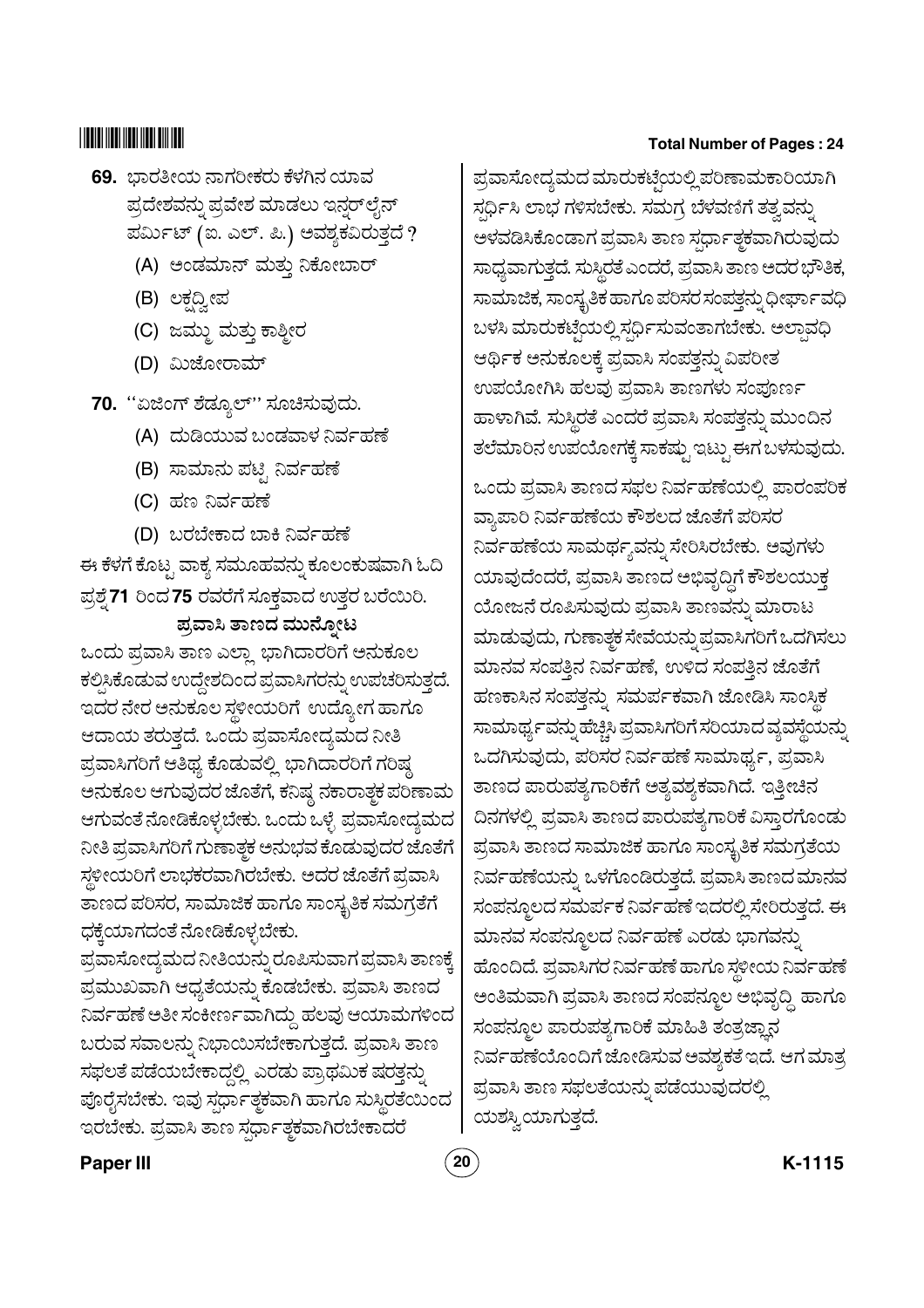#### **69.** Inner Line Permit (ILP) is required for Indian citizens to enter which of the following area ?

- (A) Andaman and Nicobar
- (B) Lakshadweep
- (C) Jammu and Kashmir
- (D) Mizoram
- **70.** "Ageing schedule" refers to
	- (A) Working capital management
	- (B) Inventory management
	- (C) Cash management
	- (D) Receivables management

Read carefully the following passage and answer the question no. **71** to **75** with reference to the passage.

#### **Destination Vision**

A tourism destination hosts visitors in order to provide over all benefits to the stakeholders. The direct benefit is employment and income to the local community. The tourism policy seeks to ensure that visitors are hosted in a way that maximizes the benefits to the stakeholders while minimizing the negative impact. A good tourism policy seeks to provide high quality visitors experiences that are profitable to local community, while ensuring that the destination is not compromised in terms of environmental, social and cultural integrity.

While framing a tourism policy, the destination had to be given top priority. The task of destination management is a complex and multi-dimensional challenge. There are two primary parameters that must be satisfied if the destination is to be successful. These are competitiveness and sustainability. The competitiveness of a destination refers to its ability to compete effectively and profitability in the tourism market. When inclusive growth

concept is adopted it becomes easy for the destination to get competitiveness. Sustainability refers to the ability of a destination to maintain the quality of its Physical, Social, Cultural and Environmental resources for a very long period, while it competes in the market. Many destinations are completely spoiled by over exploiting the tourism resources for short term economic gains. In other words, sustainability refers to utilization of all resources at present making full provision for future use.

A successful tourism destination management involves traditional business management skill, balanced with environmental management capabilities. They include strategic planning for destination development, the marketing of destination, the human resources management to deliver quality service to visitors, financial resource management capabilities to coordinate other resources with a sound organisational capability to deliver. The environmental management, capabilities are pre-requisites for effective destination stewardship. Recently the concept stewardship has been expanded to encompass management practices, designed to enhance and maintain the commemorative, social and cultural integrity of the destination. It also includes the ability to effectively manage the human presence within the boundaries of destination. This human presence has two components-visitor management and local community management. Finally, the task of resource development and resource stewardship are linked by the need for tourism information management. Then only a destination can become successful.

**K-1115 21 Paper III**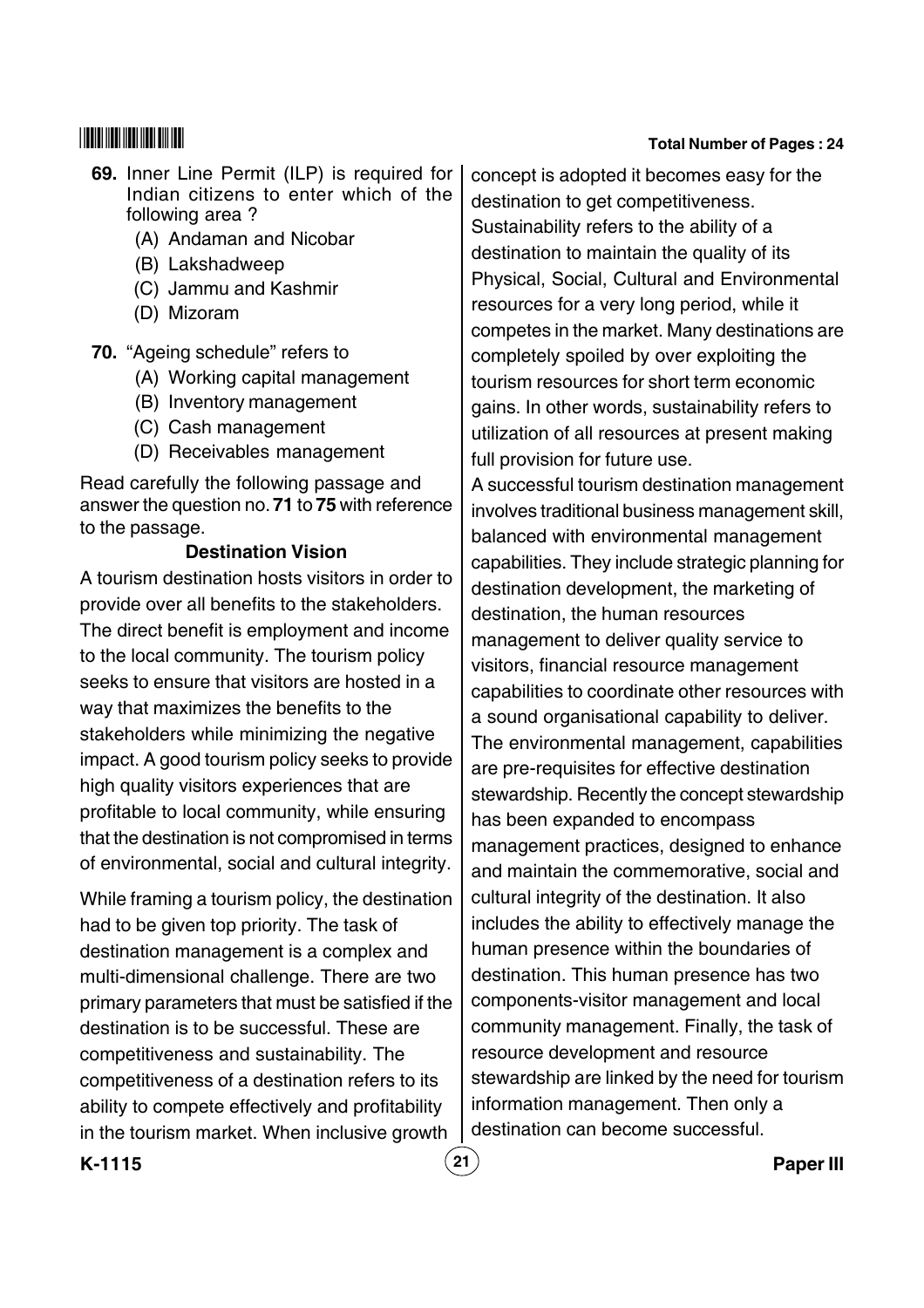- 71. ಈ ಕೆಳಕಂಡವುಗಳಲ್ಲಿ ಪ್ರವಾಸಿ ತಾಣದ ಅಭಿವೃದ್ಧಿಗೆ ಯಾವುದು ಅತ್ಯವಶ್ಯಕವಲ್ಲ ?
	- (A) ಭಾಗೀದಾರರಿಗೆ ಅನುಕೂಲವನ್ನು ಒದಗಿಸುವುದು
	- (B) ಸ್ಥಳೀಯರಿಗೆ ಉದ್ಯೋಗ ಒದಗಿಸುವುದು
	- (C) ಪ್ರವಾಸಿಗರಿಗೆ ಭದ್ರತೆ ಹಾಗೂ ಸುರಕ್ಷತೆಯನ<mark>್</mark>ತು ಒದಗಿಸುವುದು
	- (D) ಪ್ರವಾಸಿ ತಾಣದ ಅಭಿವೃದ್ಧಿಯಲ್ಲಿ ಸ್ಥಳೀಯರನ್ನು \_<br>ಸೇರಿಸಿಕೊಳ್ಳುವುದು
- **72.** ಸಂಬಂಧ ಪಟ್ತಿಲ್ಲದಿರುವುದನ್ನು ಗುರುತಿಸಿ. "
	- (A) ಪರಿಸರ ಅವನತಿ
	- (B) ಸಾಂಸ್ಥತಿಕ ಸಮಗ್ರತೆ
	- (C) ಉತ್ತಮ ಗುಣಮಟ್ಟದ ಪ್ರವಾಸಿಗರ ಅನುಭವ @
	- (D) ಪ್ರವಾಸೋದ್ಯಮದಲ್ಲಿ ನೈತಿಕತೆ
- **73.** ಪ್ರವಾಸೋದ್ಯಮದ ಸ್ಪರ್ಧಾಸಾಮರ್ಥ್ಯ ಹೆಚ್ಚಿಸುವುದಕ್ಕೆ ಯಾವುದು ಮುಖ್ಯ ಮಾನದಂಡವಾಗಿದೆ $\,$ ?
	- (A) ಪ್ರವಾಸಿ ತಾಣದ ಅಭಿವೃದ್ಧಿಗೆ ಸಮಗ್ರ ಯೋಜನೆ ರೂಪಿಸುವುದು
	- (B) ಪ್ರವಾಸಿ ತಾಣದ ಅಭಿವೃದ್ಧಿಯಲ್ಲಿ ಸ್ಥಳೀಯರ ್ಷ<br>ಭಾಗವಹಿಸುವಿಕೆ
	- (C) ಸಮಗ್ರ ಅಭಿವೃದ್ಧಿ ತತ್ವವನ್ನು ಪ್ರವಾಸಿ ತಾಣದ ಅಭಿವೃದ್ಧಿಯಲ್ಲಿ ಆಳವಡಿಸುವುದು
	- (D) ಪ್ರವಾಸಿ ತಾಣದ ಯೋಜನೆ ಹಾಗೂ .<br>ಅಭಿವೃದ್ಧಿಯಲ್ಲಿ ಪ್ರವಾಸೋದ್ಯಮದ ಬಾಗೀದಾರರೊಂದಿಗೆ ಪರಾವರ್ಶಿಸುವುದು

#### **Total Number of Pages : 24**

- **74.** ಪ್ರವಾಸಿ ತಾಣದ ಸುಸ್ಥಿರತೆ ಈ ಕೆಳಕಂಡ ಯಾವುದರ ಮೇಲೆ ಅವಲಂಬನೆಯಾಗಿದೆ ?
	- (A) ಉತ್ತಮ ಗುಣಮಟ್ಟದ ಪ್ರವಾಸಿಗರನ್ನು @ " ಆರ್ಕ್ಷಿಸುವುದರಲಿ
	- (B) ಪರಿಸರವನ್ನುರಕ್ತಿಸುವುದು
	- (C) ಎಲ್ಲಾ ಪ್ರವಾಸಿ ಸಂಪತ್ತನ್ನು ಮಿತವಾಗಿ " ಉಪಯೋಗಿಸುವುದು ಹಾಗೂ ಮುಂದಿನ <u>ಉಪಯೋಗಕೆ ಸಾಕಷು ಇಡುವುದು</u>
	- (D) ಪ್ರವಾಸಿ ತಾಣದ ಭೌತಿಕ, ಸಾಮಾಜಿಕ ಹಾಗೂ <u>ಸಾಂಸ್ಮತಿಕ ಲಕಣಗಳನು ರಕಿಸುವುದು</u>
- **75.** ಪ್ರವಾಸಿ ತಾಣದ ಪರಿಣಾಮಕಾರಿ ಪಾರುಪತ್ಯಗಾರಿಕೆಗೆ ಇರುವ ಮುಖ್ಯ ಅವಶ್ಯಕತೆಗಳನು ತಿಳಿಸಿ. "
	- (A) ಸಾಂಪ್ರಾದಾಯಿಕ ಕೌಶಲ ಹಾಗೂ ಪರಿಸರ ನಿರ್ವಹಣೆಯ ಸಾಮರ್ಥ್ಯವನು " ಹೊಂದಿರುವುದು
	- (B) ಪ್ರವಾಸಿ ತಾಣದ ಅಭಿವೃದ್ಧಿಗೆ ಕುಶಲ .<br>ನಿರ್ವಹಣೆಯ ಸಾಮರ್ಥ ಹೊಂದಿರುವುದು
	- (C) ಪ್ರವಾಸಿ ತಾಣದ ಸಾಂಸ್ಥತಿಕ, ಸಾಮಾಜಿಕ ಹಾಗೂ ಪರಿಸರ ಸಮಗ್ರತೆಯ ಜೊತೆಗೆ ಮಾನವ ಸಂಪನ್ಮೂಲದ ಸರಿಯಾದ ಉಪಯೋಗ
	- (D) ಪ್ರವಾಸಿಗರಿಗೆ ಅದ್ಭು ಅನುಭವ ಕೊಟ್ತು ಅವರನ್ನು ಪುನಃ ಪ್ರವಾಸಿಗರನ್ನಾಗಿ<br>ಮಾಡುವುದು "

\_\_\_\_\_\_\_\_\_\_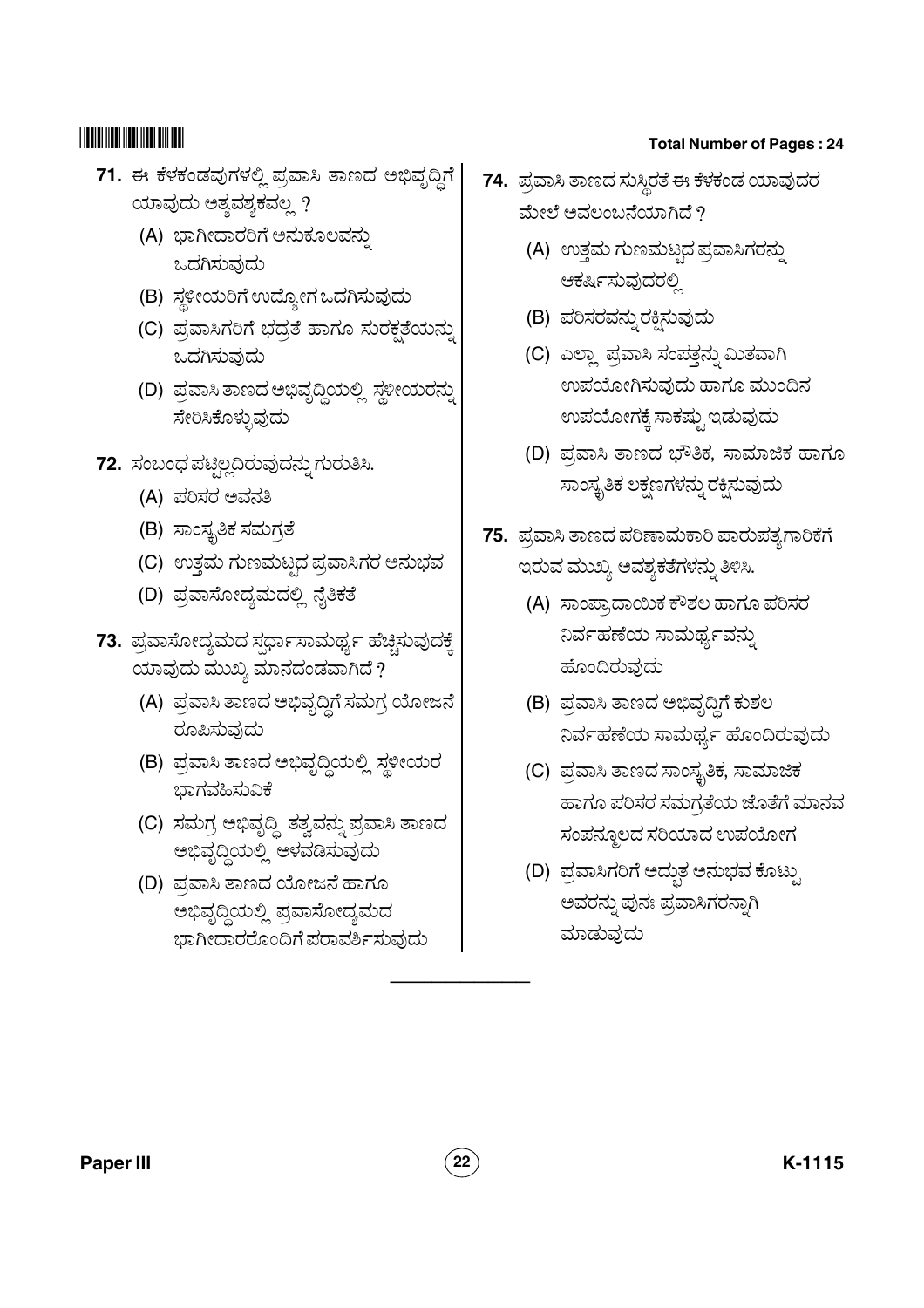(C) High quality visitor experiences

**71.** Which may not be a pre-requisite for a

(A) Providing benefits to stakeholders

(B) Providing employment to local

(C) Providing safety and security to

(D) Involving local community in destination development

(A) Environmental degradation

destination development ?

community

visitors

--

**72.** Identify the odd one

(D) Ethics in tourism

(B) Cultural Integration

- **73.** What is the main criterion for enhancing competitiveness of a destination ?
	- (A) Well planned development of a destination
	- (B) Involving the local community is destination development
	- (C) Inserting inclusive growth concept in destination development
	- (D) Consulting all the stakeholders of tourism industry in destination planning and development \_\_\_\_\_\_\_\_\_\_

- **74.** Sustainability of a tourism destination depends upon
	- (A) Its capacity to attract high quality tourists
	- (B) Protect ecology and environment
	- (C) Utilizing all the tourism resources economically and making sufficient provision for future use
	- (D) Protection of physical, social and cultural features of the destination
- **75.** Indicate the pre-requisite for effective destination stewardship
	- (A) Possessing traditional skill and environmental management
	- (B) Capacity to make strategic planning for destination development
	- (C) Maintaining social, cultural, ecological and environmental integrity of the destination with proper human presence
	- (D) Providing rich experiences to visitors and make them repeat visitors